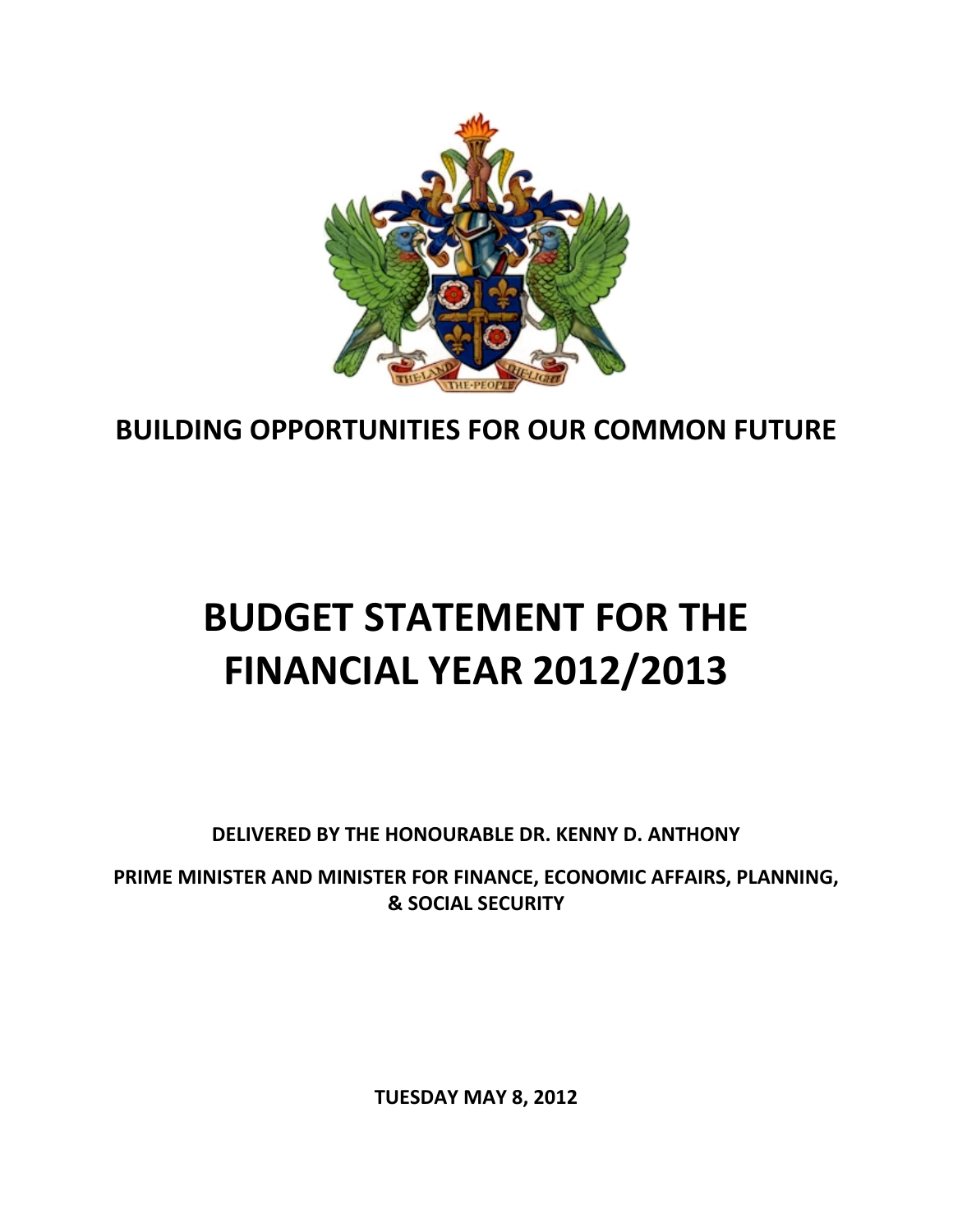#### **TABLE OF CONTENTS**

| 1.  |  |
|-----|--|
| 1.1 |  |
| 1.2 |  |
| 1.3 |  |
| 2.  |  |
| 2.1 |  |
| 2.2 |  |
| 3.  |  |
| 3.1 |  |
| 3.2 |  |
| 3.3 |  |
| 4.  |  |
| 4.1 |  |
| 4.2 |  |
| 4.3 |  |
| 4.4 |  |
| 5.  |  |
| 5.1 |  |
| 5.2 |  |
| 5.3 |  |
| 5.4 |  |
| 5.5 |  |
| 5.6 |  |
| 6.  |  |
| 6.1 |  |
| 6.2 |  |
| 7.  |  |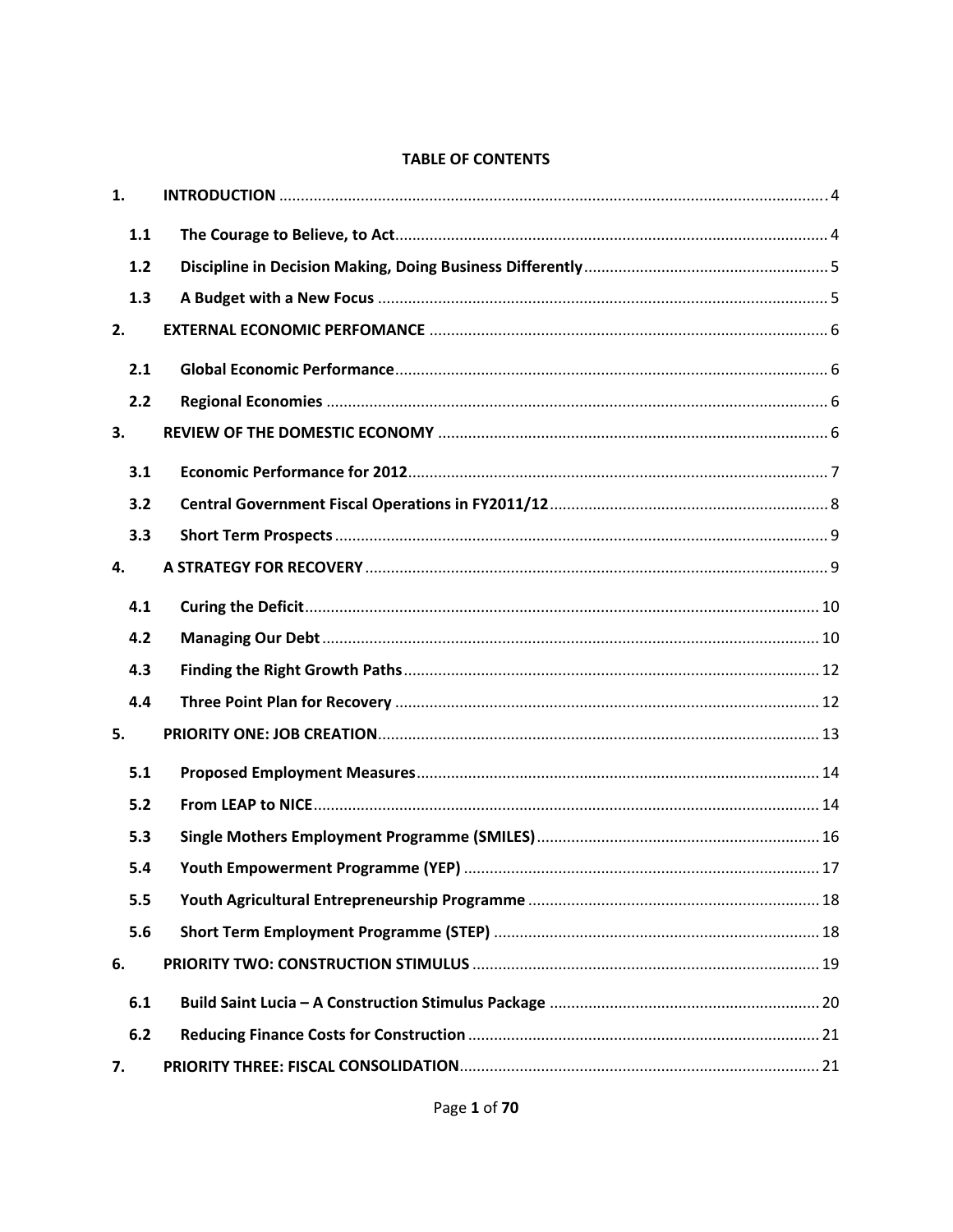| 7.1  |  |
|------|--|
| 7.2  |  |
| 7.3  |  |
| 7.4  |  |
| 7.5  |  |
| 8.   |  |
| 8.1  |  |
| 8.2  |  |
| 8.3  |  |
| 8.4  |  |
| 9.   |  |
| 9.1  |  |
| 9.2  |  |
| 10.  |  |
| 11.  |  |
|      |  |
| 11.1 |  |
| 11.2 |  |
| 11.3 |  |
| 11.4 |  |
| 11.5 |  |
| 12.  |  |
| 12.1 |  |
| 12.2 |  |
| 12.3 |  |
| 12.4 |  |
| 12.5 |  |
| 13.  |  |
| 13.1 |  |
| 13.2 |  |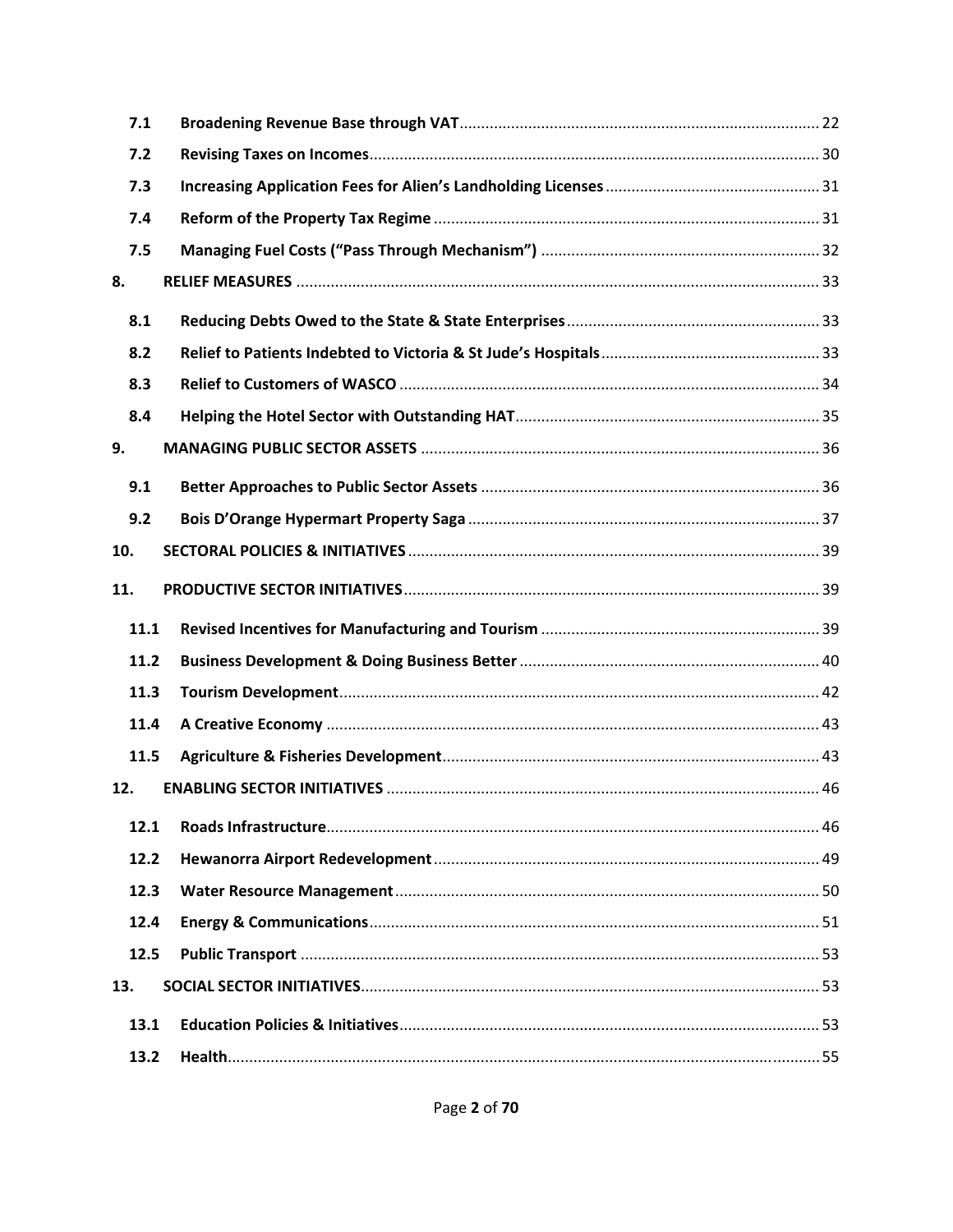| 13.3               |  |
|--------------------|--|
| 13.4               |  |
| 13.5               |  |
| 14.                |  |
| 15.                |  |
| 16.                |  |
| 17.                |  |
| 17.1               |  |
| 17.2               |  |
| 18.                |  |
|                    |  |
|                    |  |
| <b>APPENDIX I:</b> |  |
|                    |  |
|                    |  |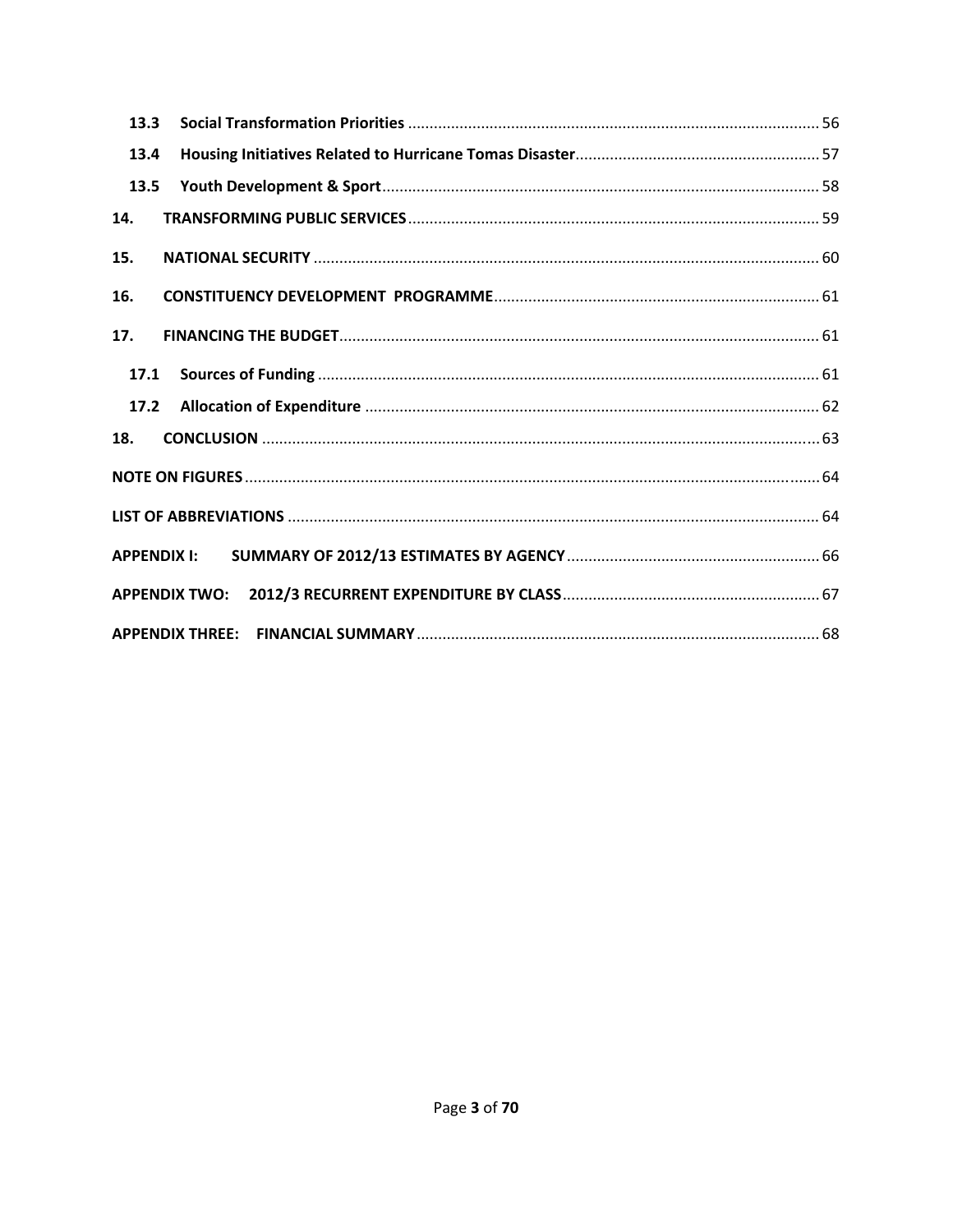## **1. INTRODUCTION**

Mr. Speaker, I am honoured today, to address this esteemed House of Assembly, and by extension the people of Saint Lucia, within our shores and throughout the Diaspora, wherever their enterprise has taken them. This statement on our island's finances and our socio‐economic agenda is being given at exciting though challenging times the world over. The Government, which I have the privilege to lead, has had to wade through turbid, if not murky, waters since its formation in December last. We have come to bring better days to Saint Lucia, to find that path towards success, sustainability and social stability. We have, come not only to craft and change policies, but crucially to implement the common will of the people. We have come to build a state that is strong, stable and sustainable.

Mr. Speaker, to achieve this, we must be methodical, we must manage differently, we must be visionary, we must be willing to cast aside non-enriching traditions, divisive and regressive attitudes and improper practices. We must imbue ourselves, each one of us in our own way, with a zeal, a drive and a love of country. Our ambition, our collective will and desire, must be to be "simply the best" in everything we do.

For Mr. Speaker, the continued appeal in today's world means that as a small, open economy and society, we must be ever mindful of how easy it is for us to become irrelevant. We must define our relevance in this world. We must compete more than we ever have, create more than we ever have; and yet cooperate more earnestly than we ever have.

This 2012/2013 statement on Government's socio‐economic policies and budgetary proposals will focus on how we can redefine and reconstruct our economic space to promote much needed growth, how we can engender confidence in our society, to be more productive, effective and participatory, while maintaining social peace.

## **1.1 The Courage to Believe, to Act**

Unquestionably, Government needs to build back confidence in the state, and the ability of the state to act responsibly. Government must be able to pay its sovereign debts, protect the rule of law, ensure that revenues collected in the name of the people are spent as best as they *can* be spent, and promote investor confidence. These elements of good governance and confidence in a fair and caring state gives pride to its people, gives surety to the investor, gives freedom of mind and energy to the youth, gives a level of trust to all actors, residents and non-residents. This is a social contract that we have signed and must deliver.

In these arid days, Mr. Speaker, *better days* invariably requires that we find *better ways*. That path through the desert means that we must identify what oases we can maximize as we move towards unleashing the untempered waters of sustainable growth. It means that we must provide measures in short term to tackle unemployment, reign in on our fiscal management, and review meticulously, existing modes of doing business. In the medium term, investment promotion and facilitation must take centre stage as we must induce foreign direct investment flows. Also, we must reskill, retool and refocus our human resources as we seek to promote growth, and create new jobs in existing and new sectors.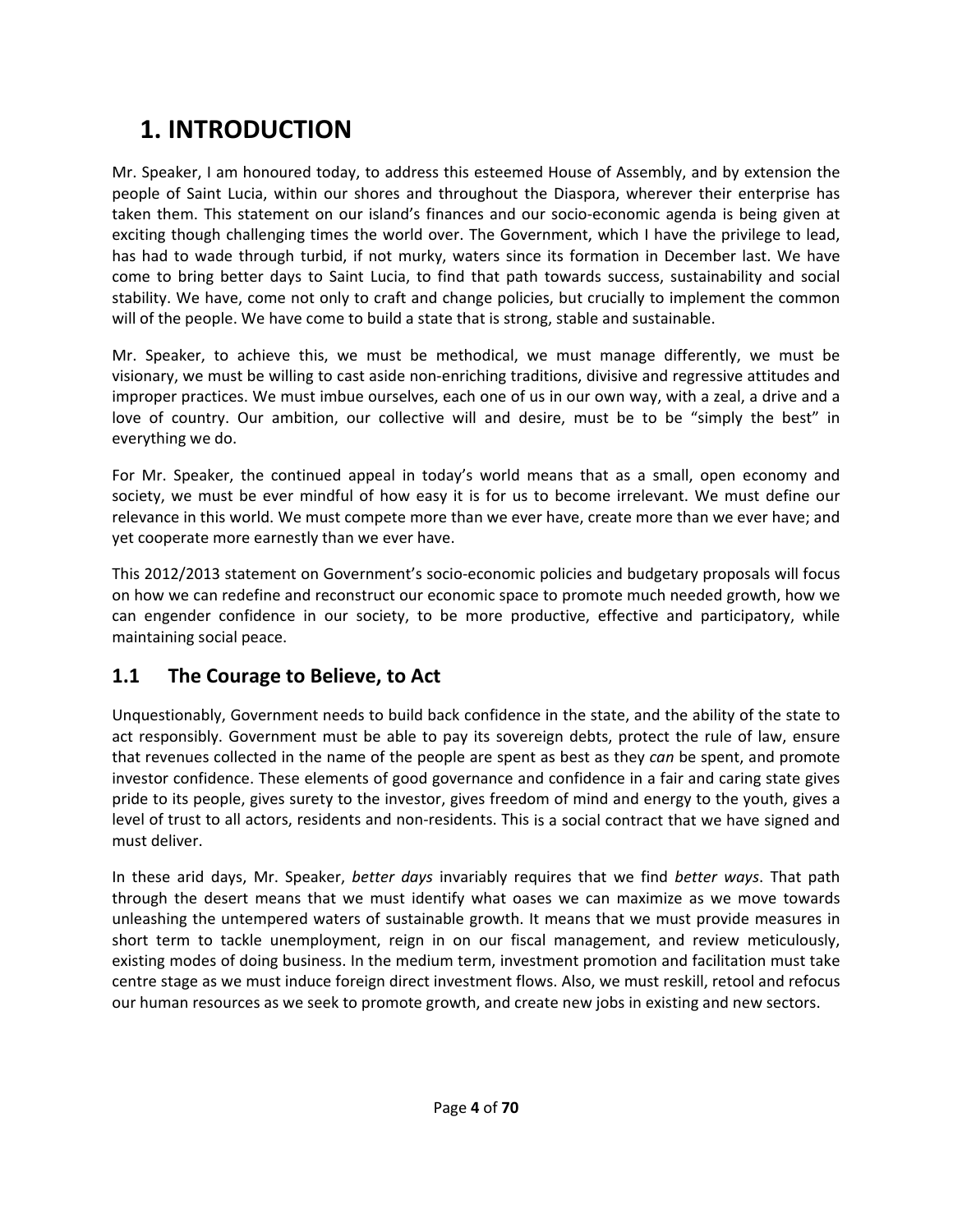## **1.2 Discipline in Decision Making, Doing Business Differently**

The way we do business, Mr. Speaker, cannot remain the same. We witnessed the effects of not being progressive in promoting a better business environment. Our international rankings will invariably continue to fall as others place a greater emphasis on making the right reforms. We have made little progress since 2005 in improving our doing business environment. We must recommence the number of improvements to the systems that facilitate business establishment and processes. A number of these require the introduction of technology to make Government services faster, clearer and more interactive. The way we do business is at the heart of both the productive sectors and the enabling public services and Government will lead in this regard.

Mr. Speaker, the business of Government cannot be a raucous and frivolous affair like that experienced at roadside "watering holes." The business of Government cannot be based on decisions taken as a gamble. The business of Government cannot be about self‐service. On the contrary, the business of Government, Mr. Speaker, must be measured and it must be grounded in purposeful, prudent and well informed decision making. It must be inclusive and considerate. If it must take bold steps, then the risks, if any, must be determined. Unfortunately Mr. Speaker, our business, the people's business, has not always been well run. We all knew that there was a malaise in our economy and that worldwide, there were stresses affecting growth. However, what compounds our strides forward are the ever increasing discovery of mismanagement and poor decisions. Even to this day, we uncover another unclear deal, another project commenced without clear lines of finance, another imprudent purchase, another reckless and undervalued disposal of state assets. Mr. Speaker, all these things we must deal with openly and frankly if we are to appreciate the challenges at hand.

Mr. Speaker, I should also note that our business space is also evolving, as we now enter a second financial year in the OECS Single Market and Economy. It is the intention of this Government to work more closely with the productive sectors to realize a better appreciation of the possibilities that exist within our new harmonised economic space, particularly in terms of business expansion and partnerships.

## **1.3 A Budget with a New Focus**

Mr. Speaker, the changes which we have made to the procedure leading to the tabling of the Appropriation Bill 2012/2013 inevitably impact on this Budget Statement. Standing Order 65 (2) of the Standing Orders of the House of Assembly emphasizes that the debate on the Appropriation Bill "shall be confined to the financial and economic state of the island and the general principles of Government policy as stated by the Bill". This Budget Statement has, therefore, been tailored to satisfy these requirements. This Order makes it clear that the focus has to be on the policies underpinning the budget. As a result, this Budget Statement will focus on the socio‐economic context of our public finances and Government operations, as well as the policy approaches of the Government as we shift our state onto an upward trajectory of sustained growth.

In any event, the debate on the Estimates of Expenditure would have taken care of most aspects of the allocation of expenditure. Some details would, of course, be required for the capital programme and this I propose to do, later in this presentation, incorporated into the various sectors.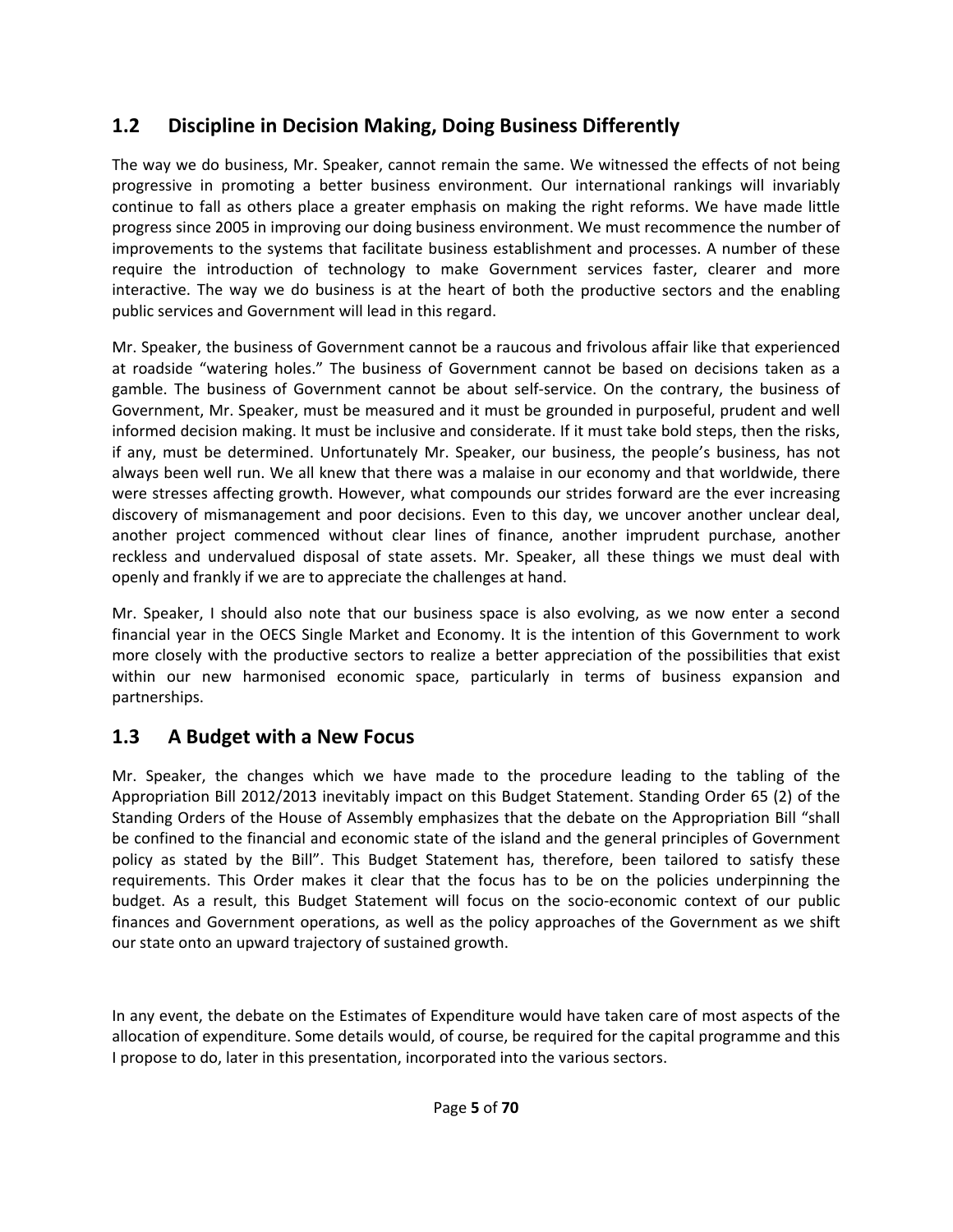## **2. EXTERNAL ECONOMIC PERFOMANCE**

I want, first of all, Mr. Speaker, to place this Budget Presentation in its international and regional context, albeit briefly.

## **2.1 Global Economic Performance**

Mr. Speaker, the last few years have been particularly difficult for the global economy which has experienced the worst crisis in over seventy years. However, there is now a glimmer of hope as signs are emerging that the worst has passed. An incipient but yet uncertain and timid recovery appears to be underway. However, fears persist about the economies of the European Community.

The recovery in the developed countries continues to be sluggish, and growth is hard to come by, save and except for some emerging countries. Though global growth has been positive and robust, particularly in Brazil, Russia, India, China and South Africa – collectively known as the BRICS, persistent high oil prices are expected to pose an ongoing risk to the recovery of the world economy in 2012.

## **2.2 Regional Economies**

Caribbean economies have been hit hard by the global crisis and will take longer to recover. The picture is mixed. Some countries experienced growth of less than 2% in 2011; others negative growth. The only bright spots were Guyana and Haiti. Both of these countries achieved rates in excess of 5 percent.

The Eastern Caribbean Currency Union as a whole contracted by 0.6 percent, as construction and agriculture declined. Tourism, which is showing signs of gradual recovery, expanded by 4.6% for the sub‐ region as a whole, as the appetite for long haul vacations from the main source markets appears to be picking up.

## **3. REVIEW OF THE DOMESTIC ECONOMY**

Mr. Speaker, the performance of Saint Lucia's economy, has, at best been anaemic.

In his budget presentation of April 14, 2011, the former Minister for Finance threw caution to the wind and declared thus:

*"while the recession was still strong in the rest of the OECS member countries, all of which experienced negative growth in 2010, the economy of Saint Lucia grew by 4.4% in 2010 compared to an average of minus 3.2% for the OECS as a whole. The Eastern Caribbean Central Bank estimates that Saint Lucia will grow by 5.4% this year. Our own forecast is a more modest 4.5%, as we concentrate on the implementation of a job‐creating growth strategy".* 

Mr. Speaker, the economy did not grow by 4.4% in 2010 as proudly announced by the former Minister of Finance. The growth rate was no more than 0.6%.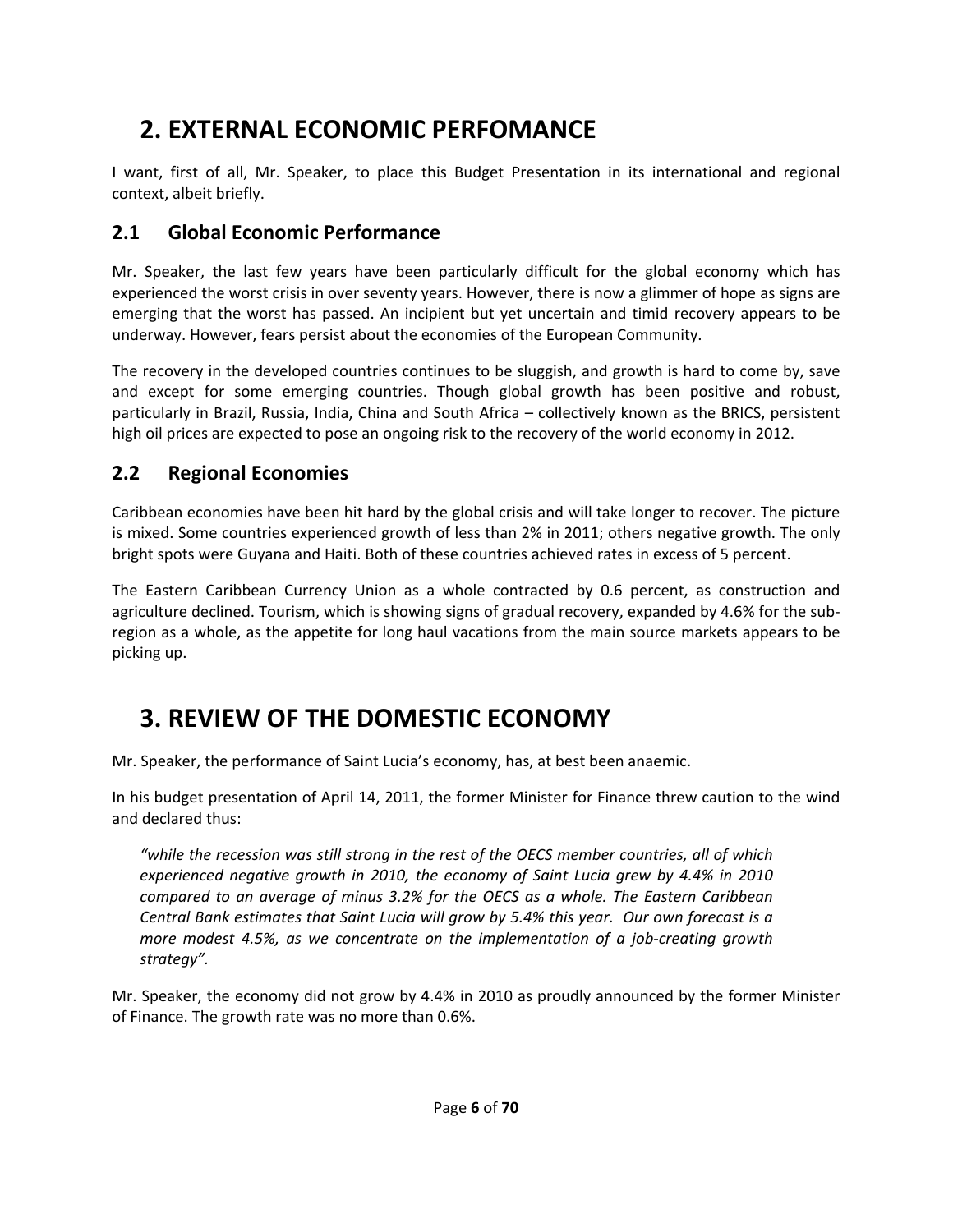## **3.1 Economic Performance for 2012**

Last year, 2011, real GDP is estimated to have expanded by 1.0% and not 4.5% as predicted by the then Minister for Finance. This modest growth was largely due to expansion in the construction and manufacturing sectors, continued growth in hotels and restaurants and increases in the distributive trade sector.

#### **Modest Increase in Construction**

After two consecutive years of decline, the construction sector recorded a 2.1% increase, driven mainly by investments in the public sector. However, the level of construction activity in the private sector declined, reflecting the completion of major projects, lower tourism-related foreign direct investment and tighter domestic credit conditions.

Mr. Speaker, the Government of Saint Lucia recorded an unprecedented level of expenditure in 2011 on the construction of public infrastructure, much of which, it is said, is related to rehabilitation following the passage of Hurricane Tomas. But we know otherwise because the figures tell a different story.

Central government expenditure on construction projects totaled \$240.1 million in 2011, representing a 74.9% increase over the previous year. On all accounts, this was unprecedented, a record, I believe. Over \$45 million of this total was directly attributable to Hurricane Tomas rehabilitation and reconstruction. The balance, \$195.1 million was expended elsewhere.

#### **Tourism: A Year of Contraction**

Preliminary data indicates that the tourism sector contracted in 2011. There was a 3.9% reduction in the total number of visitors to 976,216. The number of stay-over visitors also declined by 0.4% to 304,639. This performance is explained by the sluggish recovery in major source markets coupled with rising oil prices and higher airfares.

Much of the drop in arrivals emanated from markets in the United States and the Caribbean. Together, these countries accounted for 60% of long‐stay arrivals. A reduction in airlift from the US coupled with the high cost of intra‐regional travel would have accounted for this performance. However, increases in arrivals were recorded for other major markets such as the United Kingdom and Canada. This was helped by an additional weekly flight by British Airways from the UK and continuing stability in the Canadian economy.

Visitor expenditure has fallen disproportionately, relative to the fall in arrivals. Preliminary data indicate a decline in total visitor expenditure of 7.4% to \$1.35 billion. Obviously, visitors are for more careful and prudent in their expenditure. Hotels too have been compelled to discount their rates in order to survive.

#### **Further Setbacks in Agriculture**

Mr. Speaker, the agriculture sector and in particular the banana industry, suffered further setbacks from the impact of Hurricane Tomas, high and rising input costs, loss of farmer confidence, limited access to affordable finance and an outbreak of Black Sigatoka. Consequently, banana production fell by 55% to 11,776 tonnes, the lowest level of production for many years. Exports to the United Kingdom declined by 70% to 6,556 tonnes with earnings of \$13.2 million, representing a decline of 68 percent.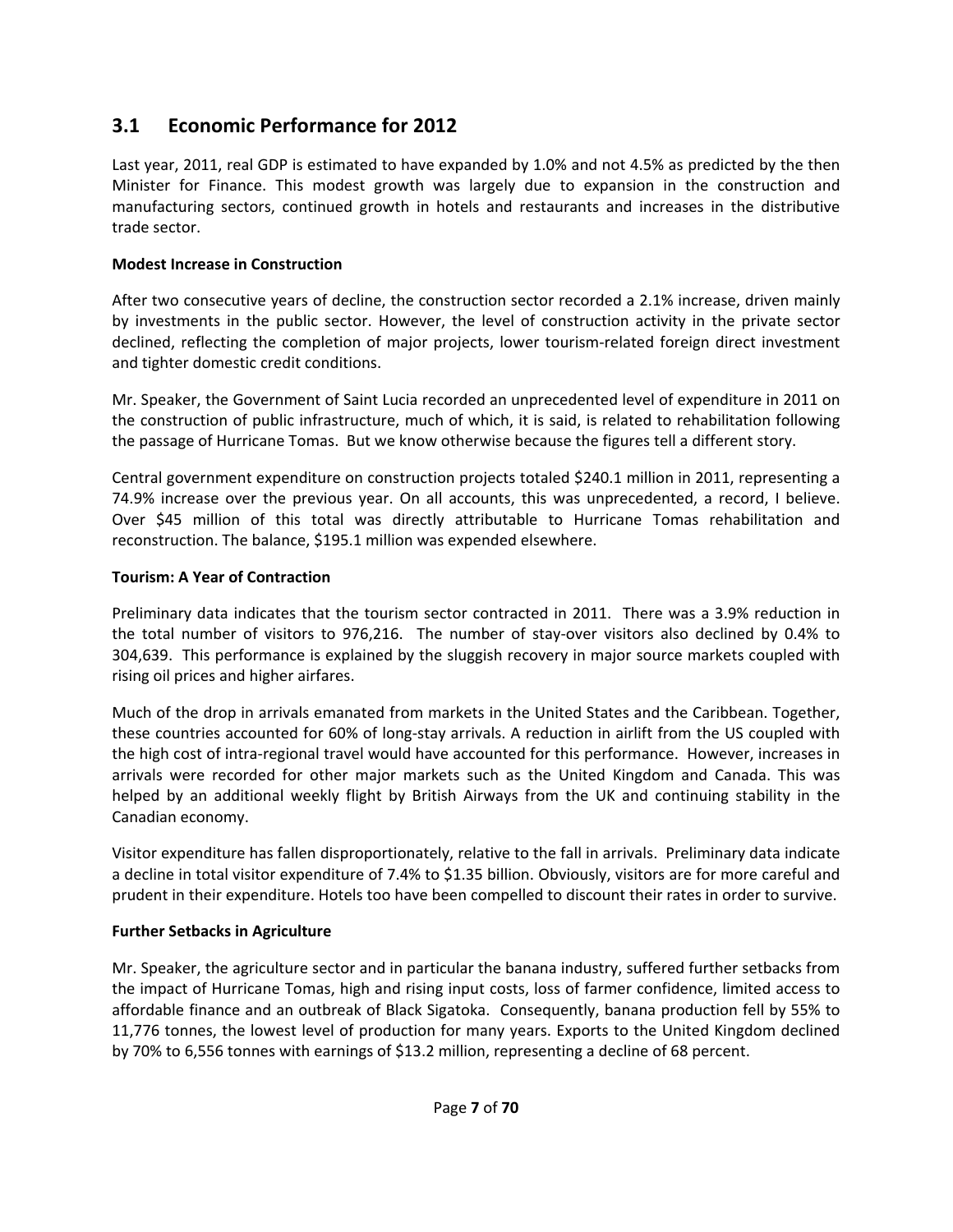However, 2011 saw an increase in the production and exportation of non‐banana crops boosted by post hurricane farm rehabilitation programmes and increases in sales to local supermarkets. This trend represents an important step towards reducing our food import bill, but the necessary measures must be put in place to sustain it.

The livestock subsector recorded mixed performances in 2011. Notwithstanding an expansion in productive capacity, the negative effects of Hurricane Tomas, rising costs of feed and an associated decline in the number of birds adversely affected growth in the broiler industry. Chicken production therefore fell marginally by 0.2% to 1,392.5 tonnes. Pork production also fell by 18.6% to 172.7 tonnes, similarly influenced by a steady increase in the cost of feed. The rising cost of feed led to the exit of some farmers from the industry, despite government's support in the form of duty-free importation of feed aimed at cushioning the impact of those increases on producers. However, egg production grew noticeably by 9.6% to 1.3 million dozen, resulting in double‐digit growth in earnings to \$7.6 million.

#### **Manufacturing Holds Its Own**

The manufacturing sector continues to be affected by rising costs, including the cost of electricity, fuel and other raw materials. However, notwithstanding higher costs, the sector recorded an increase in production by 1.6% to \$315.7 million reflecting improved output of bakery products, seasonings and spices, alcoholic and non-alcoholic beverages and electrical products. However, there were substantial reductions in the production of paper and paperboard on account of weakened external demand and a sharp fall in banana production.

#### **Slower Rate of Inflation**

Mr. Speaker, the rate of inflation decelerated to 2.8% in 2011 after recording 3.3% in 2010. The slower rate of increase in 2011 was mainly due to a slowdown in the rates of increase in food and fuel prices, the two main contributors of inflation in Saint Lucia. However, notable price increases were also recorded for electricity, clothing, footwear and education.

### **3.2 Central Government Fiscal Operations in FY2011/12**

Preliminary data indicate that the fiscal position of the central government deteriorated sharply in 2011/12 driven largely by a significant increase in capital expenditure. The overall fiscal deficit widened to \$254.4 million, equivalent to 7.6% of GDP in 2011/12 from \$166.5 million in 2010/11.

Capital expenditure is estimated to have increased by 34.8% to \$402.6 million, representing, as indicated earlier, a record level by the government in any given year.

Total revenue and grants amounted to \$928.8 million, representing an increase of 6.3% over the previous year. This increase was driven by higher collections of current revenue, which grew by 6.1% owing to better collections of income tax, hotel accommodation tax and taxes on imports.

Total expenditure increased by 13.7% to an estimated \$1,183.3 million. Of this total, current expenditure grew by 5.1% to \$780.7 million, driven by increased spending on current transfers mainly in the form of subsidies, higher interest payments and outlays on goods and services.

In keeping with the increase in the overall fiscal deficit, the level of total public debt rose to \$2,273.2 million, representing a debt to GDP ratio of 68.5% at the end of 2011. The increase in total public debt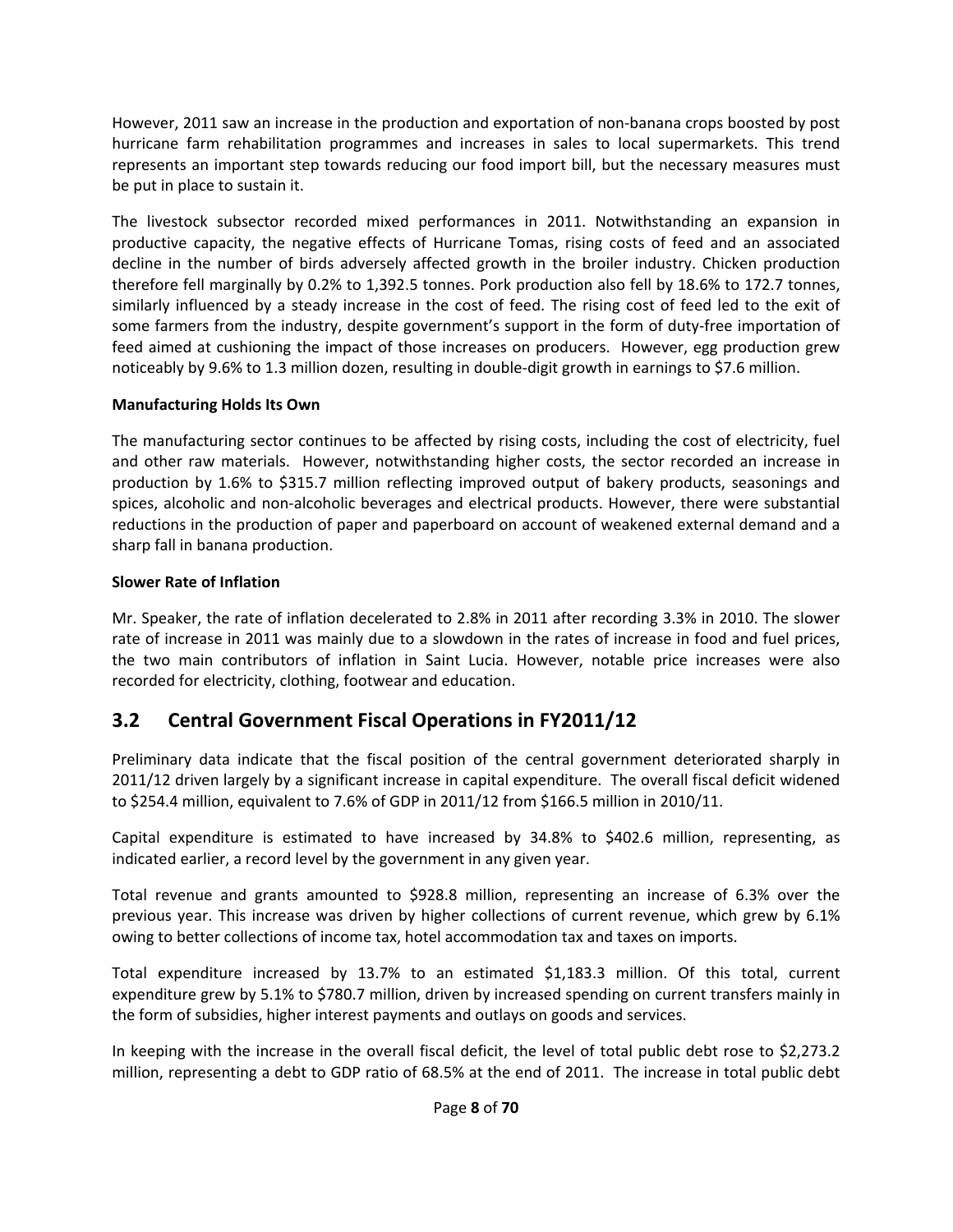emanated entirely from increased central government borrowing as the stock of debt *guaranteed* by the central government declined by 9.3 percent. I shall return to this issue of debt in more detail, later.

### **3.3 Short Term Prospects**

Mr. Speaker, countries worldwide are struggling to recover from the debilitating effects of the global crisis and Saint Lucia is no exception. Economic analysts have indicated that small, open economies such as Saint Lucia's that are highly vulnerable to external shocks, will take longer to fully recover.

However, our economy has demonstrated a certain level of resilience that we intend to strengthen to mitigate against any future shocks, whether man-made or natural. To this end, the Government of Saint Lucia will be putting in place the appropriate policies to mitigate against such risks and to stimulate economic activity. Notwithstanding the difficult external environment, the growth‐enhancing policies that this government intends to implement are expected to strengthen the prospects for growth in 2012. On this basis, therefore, we are targeting a **growth rate of 2.5% in 2012** which will be mainly driven by the construction sector and supported by developments in the tourism and other sectors.

## **4. A STRATEGY FOR RECOVERY**

Mr. Speaker, Saint Lucia's economy is now on a very slippery slope. Last year, the Government borrowed some \$33.0 million dollars to meet recurrent expenditure. This means that we are not generating enough revenue to meet our recurrent expenditure. This is a recipe for disaster.

This is the reality. From fiscal year 2009/10, recurrent expenditure has exceeded recurrent revenue. Moreover, the rate of increase in recurrent expenditure now exceeds that of recurrent revenue on average by 1% each year. Thus, the Government has had to borrow to meet recurrent expenditure.

Mr. Speaker, those who contend that this Finance Minister's recurrent expenditure always exceeds recurrent revenue will do well to check their facts. I will place the staff of the Ministry of Finance at their disposal. Between the years 2002/2003 and 2006/2007, the budget was premised on planned recurrent deficits. In all of these years, with the exception of 2002/2003, the outturn was a recurrent surplus. The deficit occurred in 2002/03 following the contraction unleashed by the tragic events of September 11, 2001. In that year alone, there was a shortfall in revenue of no more than EC\$15.0 million dollars.

However, since 2009/2010, despite a planned surplus and a balanced recurrent budget each year, recurrent deficits have been realized. When in the past we have seen recurrent revenues precisely matching recurrent expenditures, we have had to wonder which of these figures were set first. We, therefore, have a problem. I blame no one. All I ask is that we find common ground and correct the situation.

Consider another statistic. Wages and salaries are projected at 13% of GDP or 48% of recurrent revenues. Translated, this means that for every dollar the Government raised from taxes, 48 cents has to go towards paying salaries and wages.

It is little wonder that the fiscal deficit is growing at a faster rate in more recent years. For example, the overall fiscal deficit increased from 1.9% of GDP in 2007/08 to 7.6% of GDP in 2011/12, a fourfold increase. Surely, this rate of increase is unsustainable. Something has to be done to arrest the pace at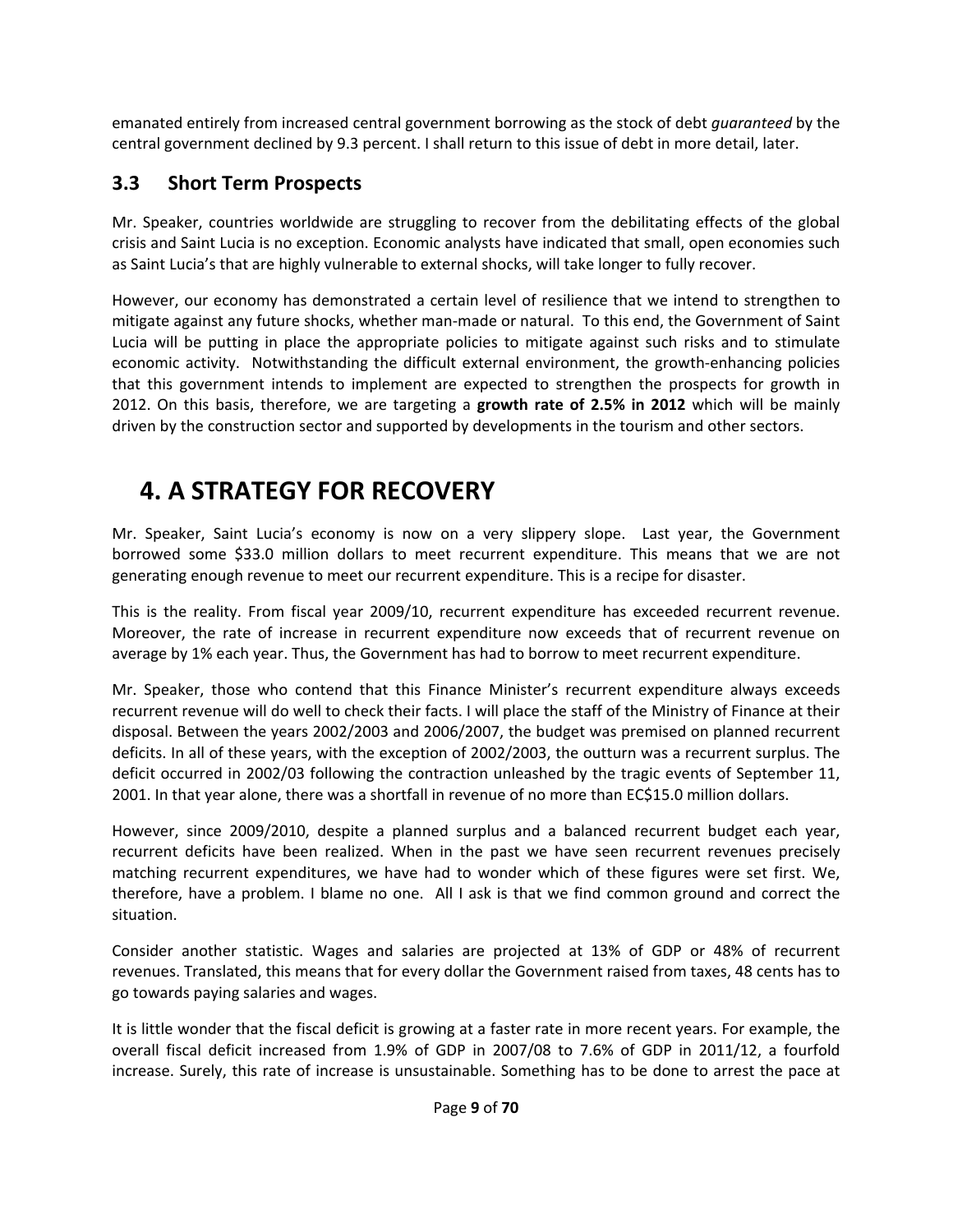which the fiscal deficit is growing. The deficit is being financed entirely by borrowing from both domestic and external sources, resulting in unsustainable increases in public debt. With the total public debt-to-GDP ratio at 68.5% at the end of 2011 and projected to rise to 68.9% at the end of March 31, 2012, there is clearly a need to place the deficit and hence the debt on a more sustainable trajectory.

## **4.1 Curing the Deficit**

We simply have to cure the fiscal deficit and do this quickly.

We believe that this can be done by implementing growth enhancing expenditure and tax reform measures. We need to ensure that whatever fiscal reform measures that are adopted do not compromise the prospects for growth. Hence, the enhancement of economic growth must form the main pillar of any fiscal reform measures, for without growth, correcting our unsustainable fiscal position would be ever more difficult.

It is in that context that it is vital and urgent to reorient the tax system to encourage growth. The introduction of VAT in Saint Lucia by  $1<sup>st</sup>$  September of this year is an important step in that direction.

But action will also have to be taken on the expenditure front. We need to curb the growth in current expenditure as this appears to be one of the main reason for the sharp rise in the fiscal deficit over the last five years. However, I concede that this proposition is very difficult as approximately 80% of recurrent expenditure is non-discretionary, meaning that there is very little scope to reduce these expenditures. These non-discretionary expenditures include salaries and wages, retirement benefits and interest payments on the debt.

It is important to note that the salaries and wages bill of Central Government have increased by 37% over the last five years growing at an average rate of over 7% a year. Any serious effort to curb the increase in recurrent expenditure must address the rise in spending on personal emoluments. This is the stark choice before us.

The OECS Monetary Council has advised that Governments should aim to incur overall fiscal deficits of not more than 3% of GDP. At 7.6% of GDP in 2011/12, the overall fiscal deficit for Saint Lucia is more than twice the recommended level. We cannot continue like this. Corrective measures need to be taken to place the deficit within sustainable bounds.

However, I must admit Mr. Speaker, that without faster rates of growth, our efforts to place the deficit on a more sustainable trajectory will be more challenging. As a country, we therefore have to make some sacrifices and summon the necessary discipline to implement the fiscal consolidation measures that are required for curing our deficit. Those measures must include a more direct and sophisticated approach to managing our debt.

## **4.2 Managing Our Debt**

Mr. Speaker, we measure our debt on a calendar year basis. So, on December 31, 2011, our Debt to GDP ratio was 68.5%. However, as indicated earlier, when the total debt is measured at the end of the Government financial year that is, at March 31, 2012, the Debt/GDP ratio rises to 68.9%. That is our present reality.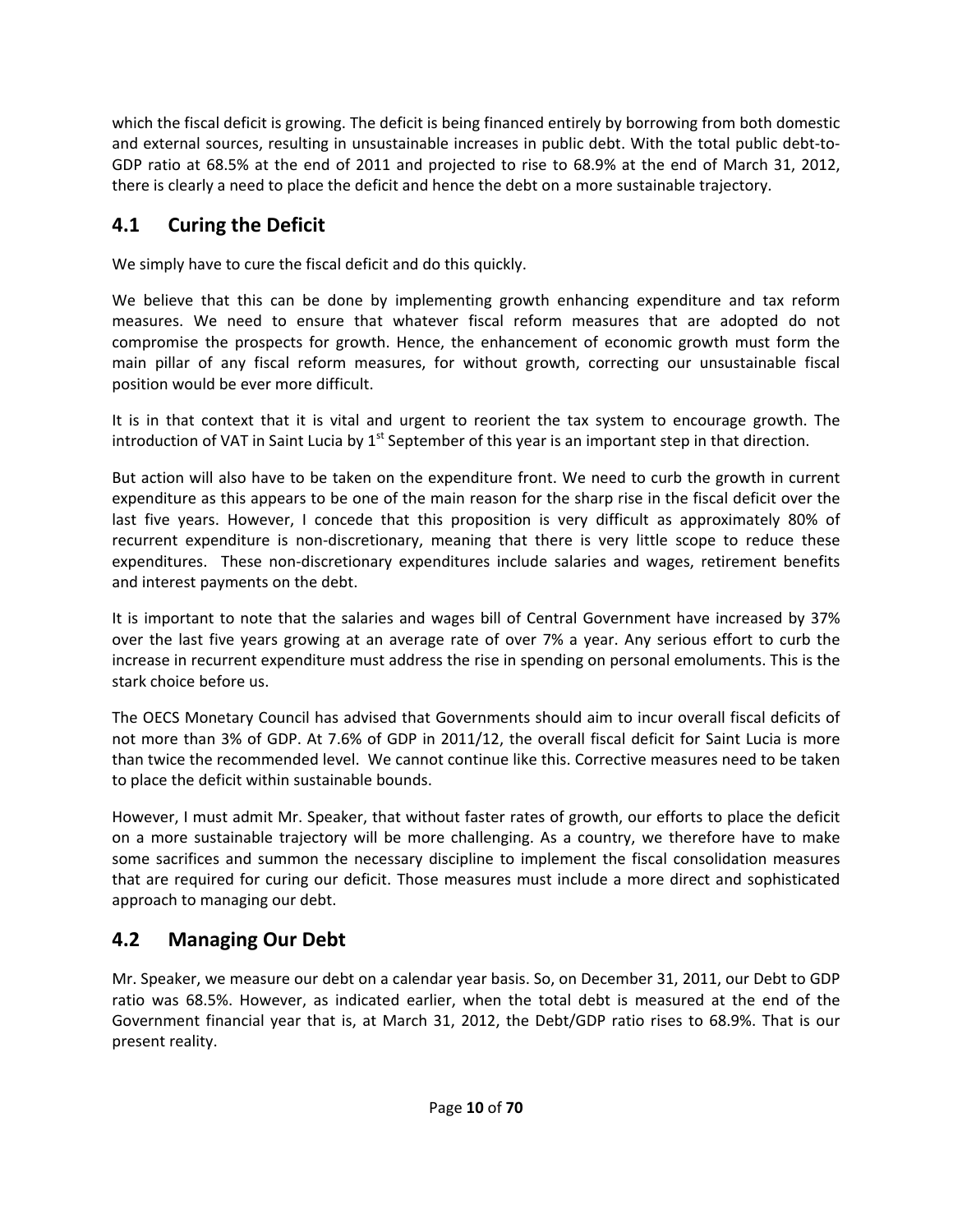Over the past five years, the former administration borrowed a total of EC\$949 million dollars. If the programmed debt of EC\$70.0 million dollars approved by this House in the last session is added, the debt rises to EC\$1,019,130,300.00 dollars. Yet day in day out, like a broken record, you hear that it is the former SLP Administration that put the country in debt. In 2007, the Government borrowed \$144.70 million; in 2008, \$116 million, in 2009, \$164.67 million; in 2010, \$312.43 million; and in 2011, \$211.34 million. At December 31, 2006, the total public debt was \$1.62 billion. Just over five years later, it is \$2.27 billion an increase of approximately \$648 million over the net debt amount, an increase of about 40% over the 2006 figure.

Mr. Speaker, when we left office in December 2006, the Debt/GDP Ratio on the basis of the rebased figures now in use, was 59% below the prudential target of 60% as set by the Monetary Council of the Eastern Caribbean Central Bank. At December 31, 2011 it is now 68.5%.

The result is that we have inherited a fiscal deficit of 7.6% of GDP, or around EC\$254.4 million. The higher the deficit, the higher the borrowing.

This is worrisome for at least three reasons:

- 1. First, high and unsustainable debt ratios, particularly external debt, can be a brake on growth, if an insufficient proportion of the national output is left over for growth inducing activities, after meeting debt service payments. For instance, Mr. Speaker, nearly 23 cents on the dollar in our recurrent expenses currently goes towards debt financing, the second largest block of spending after salaries and wages. In effect 71 cents on every dollar is going towards the payment of salaries, wages and debt;
- 2. Secondly, high debt ratios may affect a country's credit worthiness adversely, as is currently the case with a number of countries of the European Union, leading to a loss of confidence and more costly borrowing in the future;
- 3. Thirdly, unless the borrowed funds are used efficiently and effectively to generate real growth the additional debt can become burdensome.

Mr. Speaker, I accept without reservation, that in order for countries to pursue their economic goals and to finance their development agenda, governments will need to borrow. Since independence, many countries including Saint Lucia have had to borrow from both the domestic and external environment in order to finance projects necessary for their development. It was also necessary to borrow to mitigate the impact of exogenous shocks, whether economic or natural.

We recognize that long term growth and development require us to maintain a manageable debt ratio and fiscal deficit. The challenge is to find the right balance between a growth‐inducing capital investment programme that depends partly on loan financing, and ensuring debt and fiscal sustainability.

We can no longer postpone the need to address the accumulation of debt, which has given rise to unsustainable public debt and associated high debt service. The situation may be rendered more acute given that the global economy is slow to recover and is expected to remain that way within the next couple of months. As a result, there is need for a comprehensive, aggressive and sustained effort to increase the capacity within government to manage our debt portfolio.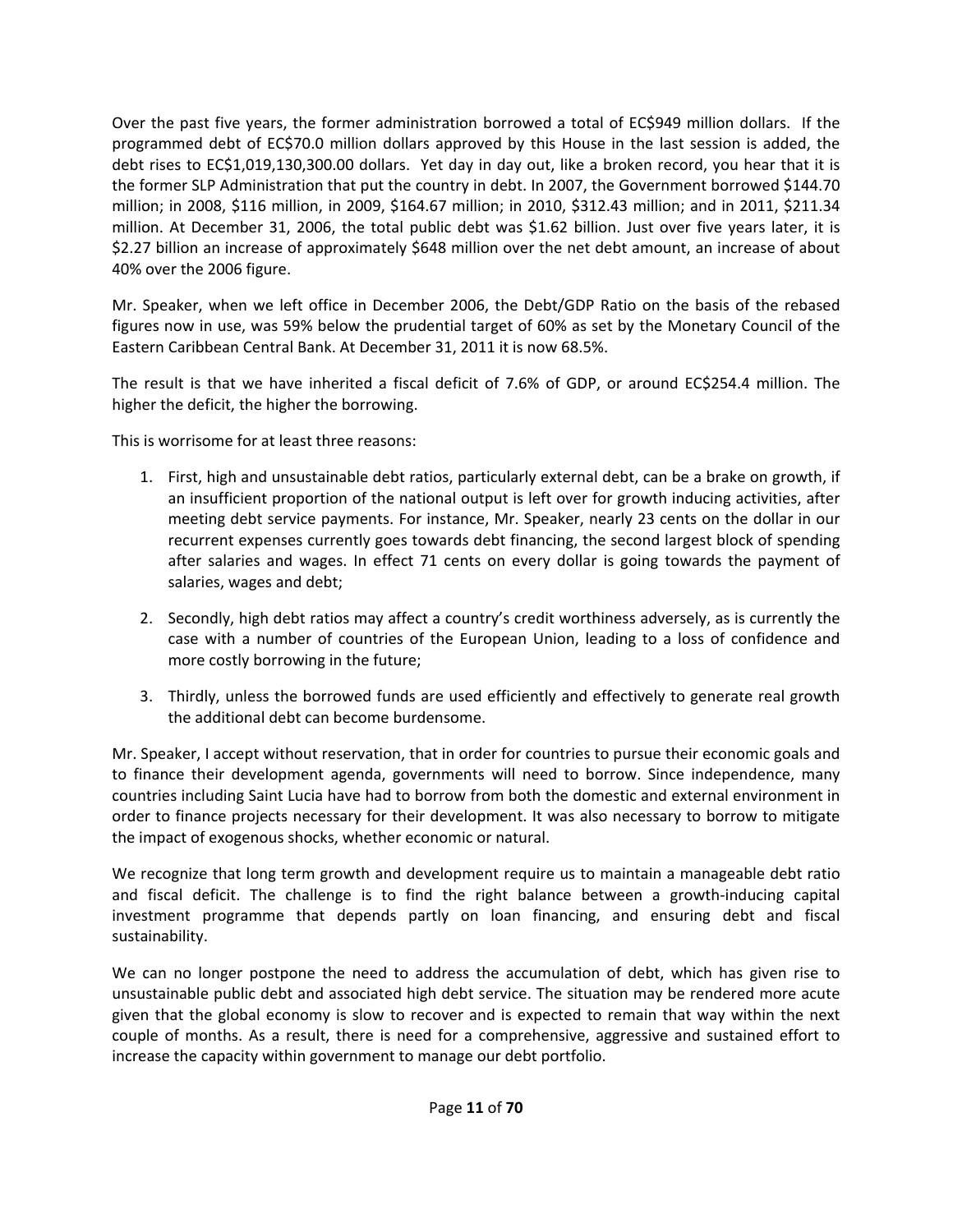Given the effects of the recession and the current state of the economy, it is necessary to employ strategies and policies to stimulate the economy in the short run, while balancing the fiscal account over a manageable period of time. Our plan is to reduce the deficit and the debt ratios in the medium term, that is, over the next four years. We have no choice but to take action now.

The Government of Saint Lucia has been working closely with the Eastern Caribbean Central Bank (ECCB) under the Canada‐Eastern Caribbean Debt Management Advisory Services project. The goal of this six year project is to reduce the debt burden of the member countries in order to achieve the fiscal benchmarks established by the Monetary Council. Mr. Speaker, Government is committed to this project and as such we intend to provide the necessary support for its implementation.

I would like to reiterate that the Government is committed to reducing the national debt over the medium to long term as we believe that debt reduction is central to a sound economic policy.

## **4.3 Finding the Right Growth Paths**

Mr. Speaker, the fundamental question is this: given the comatose state of the economy, what strategy should the Government employ to stimulate the economy?

The reality that we face is as follows: Tourism has held its own but its recovery is at best, tepid. It will take another year or two before it returns to the vibrancy of previous years. The Agriculture Sector has potential, but it has taken a battering in the past few years. The Manufacturing Sector has survived, but its share of GDP has suffered major reduction over the years. The fiscal situation has deteriorated sharply in the recent past. Construction is a highly labour absorptive sector, and given our Post‐Tomas realities and the need to improve and expand our housing stock, it presents a very attractive option for improving quality of life and economic repositioning while creating jobs.

## **4.4 Three Point Plan for Recovery**

With this clarification, Mr. Speaker, I can now crystallize the approach of the Government as a three pronged strategy for economic turnaround:

- 1. **Jobs Creation** ‐ We will create jobs by a series of short to medium term measures that will boost our productive sectors and provide much needed support to our social agenda;
- 2. **Construction Expansion** ‐ We will introduce measures to encourage investment in construction and housing aimed at creating further jobs and restoring our social and economic infrastructure; and
- 3. **Fiscal Consolidation** ‐ We will introduce a set of fiscal measures to improve Government's revenue base, reduce the deficit and achieve fiscal strengthening.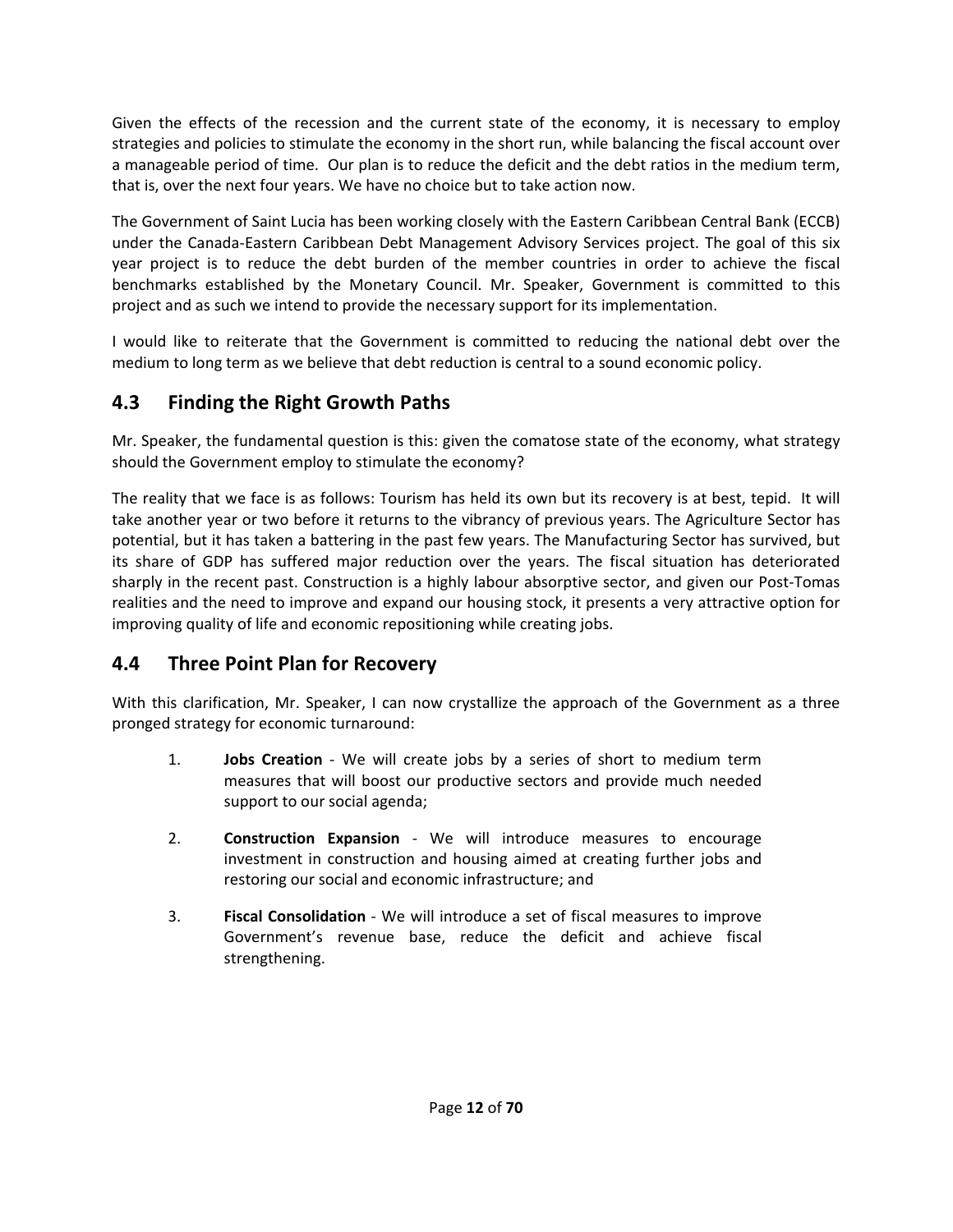## **5. PRIORITY ONE: JOB CREATION**

Mr. Speaker, I now come to our number one strategic priority, the creation of jobs.

Mr. Speaker, this government is committed to pursuing initiatives that will give life to our mandate of building a better Saint Lucia. Our commitment to the people of Saint Lucia is to make job creation a priority. We need to get Saint Lucians back to work.

Since assuming office in December 2011, there has not been a single day when the unemployment crisis that we face as a country, does not occupy my thoughts and my ongoing conversations with people throughout our land.

And so, over and above the myriad challenges that we must confront as a government, this is perhaps the one that is most agonizing and indeed, most urgent. There is no doubt that, whether directly or indirectly, every family is feeling the impact of unemployment. I am particularly concerned about the high rates of unemployment amongst our Youth who now look to us to find solutions and open doors to the opportunities that they so well deserve.

I remain steadfast in my commitment to seek and make real, opportunities for putting Saint Lucians back to work. What we face is a crisis; so, we must use our creativity and innovation to tackle unemployment head on.

This government recognizes that nothing less than an immediate dent to curb the crisis will suffice. As such, this Government will in this initial period lead, drive and give full support to initiatives I will later outline, all aimed at tackling unemployment head on.

We understand the challenges confronting the Private Sector, but it is my hope that the Private Sector will fully embrace these initiatives and also, create other opportunities for putting Saint Lucians to work.

Mr. Speaker, the official statistics show that the unemployment rate in Saint Lucia was 21.2% at the end of 2011, which translates to just under 19,000 unemployed persons. The latest figures we have for youth unemployment are for 2010 and indicate that just over 7,200 young people, or 34 percent, are jobless.

These estimated numbers are far too high and can engender a host of social and economic problems. Every lost opportunity for gainful employment represents a squandering of creative energy and the chance to make a meaningful contribution to the growth of the individual and the life of the community. We plan to tackle the unemployment problem in two ways.

First, given the extent of economic marginalization associated with the high unemployment rates, we will provide immediate relief for some of the most severely affected, by providing short term employment through programmes that I will describe later in my address.

Secondly, we will create opportunities for sustained employment in the long term, by implementing a number of programmes and initiatives, including arrangements in partnership with the private sector.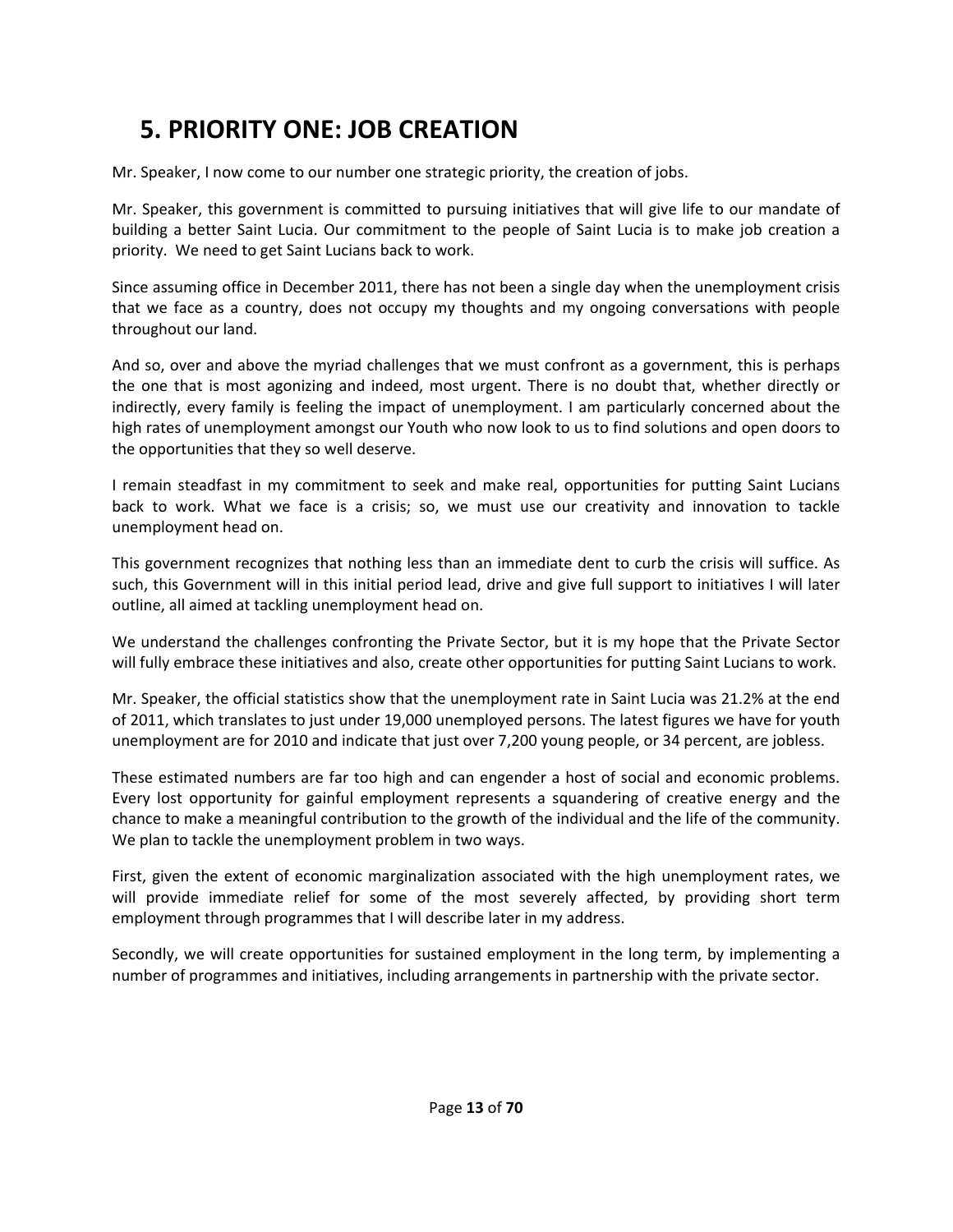## **5.1 Proposed Employment Measures**

Mr. Speaker, the Government proposes to tackle unemployment by the following targeted measures:

- 1. The introduction of the NICE;
- 2. The Single Mothers Employment Programme (SMILES);
- 3. The Youth Empowerment Programme (YEP);
- 4. Support for the Youth Agricultural Entrepreneurship Programme (YAEP); and
- 5. The continuation of the Short Term Employment Programme (STEP);

### **5.2 From LEAP to NICE**

In *Our Blueprint for Growth*, our 2011 Manifesto, we excited the imagination of Saint Lucians with the articulation of an ambitious job creation programme called LEAP. Now it is time to translate the manifesto promise of LEAP into an established national programme to be called NICE.

NICE, which means, National Initiative to Create Employment, is the mechanism which will lead, drive and support the various programmes for employment in the period ahead. NICE will be our comprehensive and integrated response to the unemployment crisis which we face. NICE will be pursued along three areas of intervention:

- 1. **Legislative Action** This will focus on reviewing and enacting legislation that will facilitate and generate employment in Saint Lucia;
- 2. **Fiscal Measures** This will focus on Government providing deliberate incentives and support to the private sector to create jobs; and
- 3. **Direct Intervention** This will focus on Government's job creation programme which will create employment immediately.

An office will be established within the Office of the Prime Minister and will serve as the central unit for oversight and execution of the programme during its life. This office will provide support and work in collaboration with Government ministries and agencies for successful implementation of the direct intervention programmes.

The programme will be in existence for a three (3) year period. We aim to provide sustainable opportunities for our people. In Year One, a provision of \$35.00 million dollars will support the programme. This amount will be in addition to an allocation of \$5.00 million for HOPE, \$3.00 million for Koudmen Sent Lisi, and a further sum of \$12 million dollars for the Constituency Development Programme. In Year Two, I propose to allocate \$40 million dollars and in Year Three, \$25 million. During its first year of operation, it is anticipated that NICE will create and provide no less than 2200 jobs to Saint Lucians.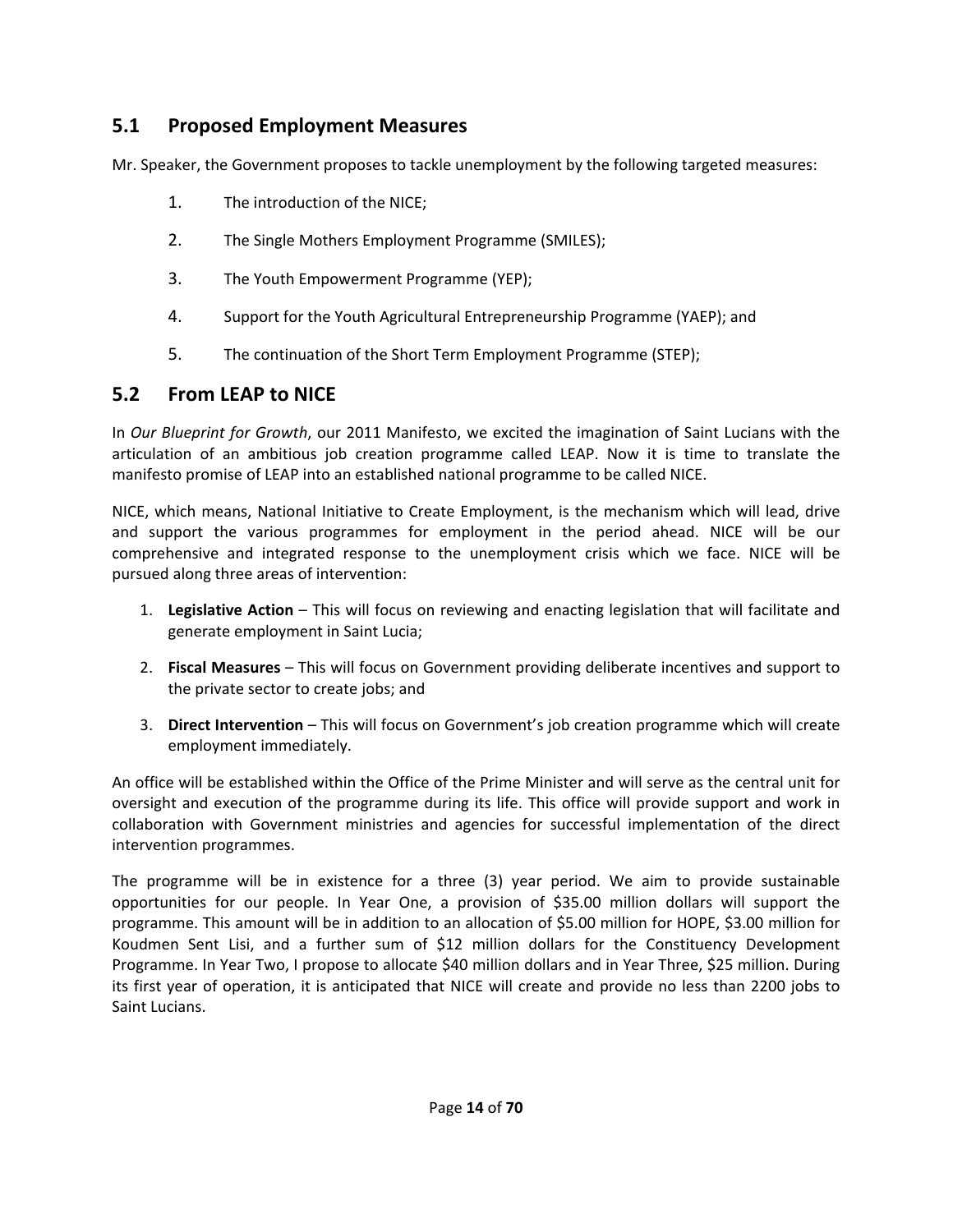There will be three (3) components of the Programme:

- 1. A National Apprenticeship and Placement Programme (NAPP);
- 2. A Constituency Projects and Infrastructure Programme (CPIP); and
- 3. A Small Business Targeted Assistance Programme (SBTAP).

Mr. Speaker, I have no doubt that the question to be asked is how will we make these jobs available over a short period of time? Where are they coming from? To achieve this, the initial period will be led, driven, and supported by the Public Sector. The programme has been designed to create jobs that will support the work of the Government throughout the Public Service in the initial or short term period.

#### **The National Apprenticeship and Placement Programme**

The National Apprenticeship and Placement Programme (NAPP) will provide Training and certification in specific disciplines to be facilitated through the NSDC in collaboration with government agencies, where necessary. It is anticipated that this programme will create 1100 jobs within the financial year.

Under the NAPP measure, and in collaboration with appropriate Government ministries and agencies the following sub‐measures will be pursued:

- 1. A National Home Help Programme for the Elderly. We will train and employ persons island‐wide to provide assistive care to aged persons and persons with disabilities;
- 2. A National Programme to support Sporting Initiatives. Through this programme, Coaching Assistants in various disciplines and field assistants will be trained and provide a boon to sports programmes;
- 3. A nationwide sub-measure to provide teaching assistants to schools, particularly our Primary Schools;
- 4. A national sub-measure to provide a platform to developing talent in the Creative Industries, which utilizes new and emerging talent at our ports of entry and places of interest. This will add value to our tourism product, enhance the visitor experience and strengthen cultural events and festivals in our communities; and
- 5. The final sub-measure will provide support to research and data collection aimed at improving the quality of information management at Government departments. The Immigration Department for example, has thousands of unprocessed Arrival and Departure Forms. I imagine other governmental entities like the National Archives and the registries might take the opportunity to digitize records and improve the quality of their statistics as well.

These, Mr. Speaker, are but some of the specific measures which will be rolled out and detailed when I commission the programme's office on May 31, 2012.

#### **Constituency Projects and Infrastructure Programme**

Mr. Speaker, the next component of NICE is that of small scale infrastructural projects targeted at improving amenities in various communities islandwide. This component will make provision for building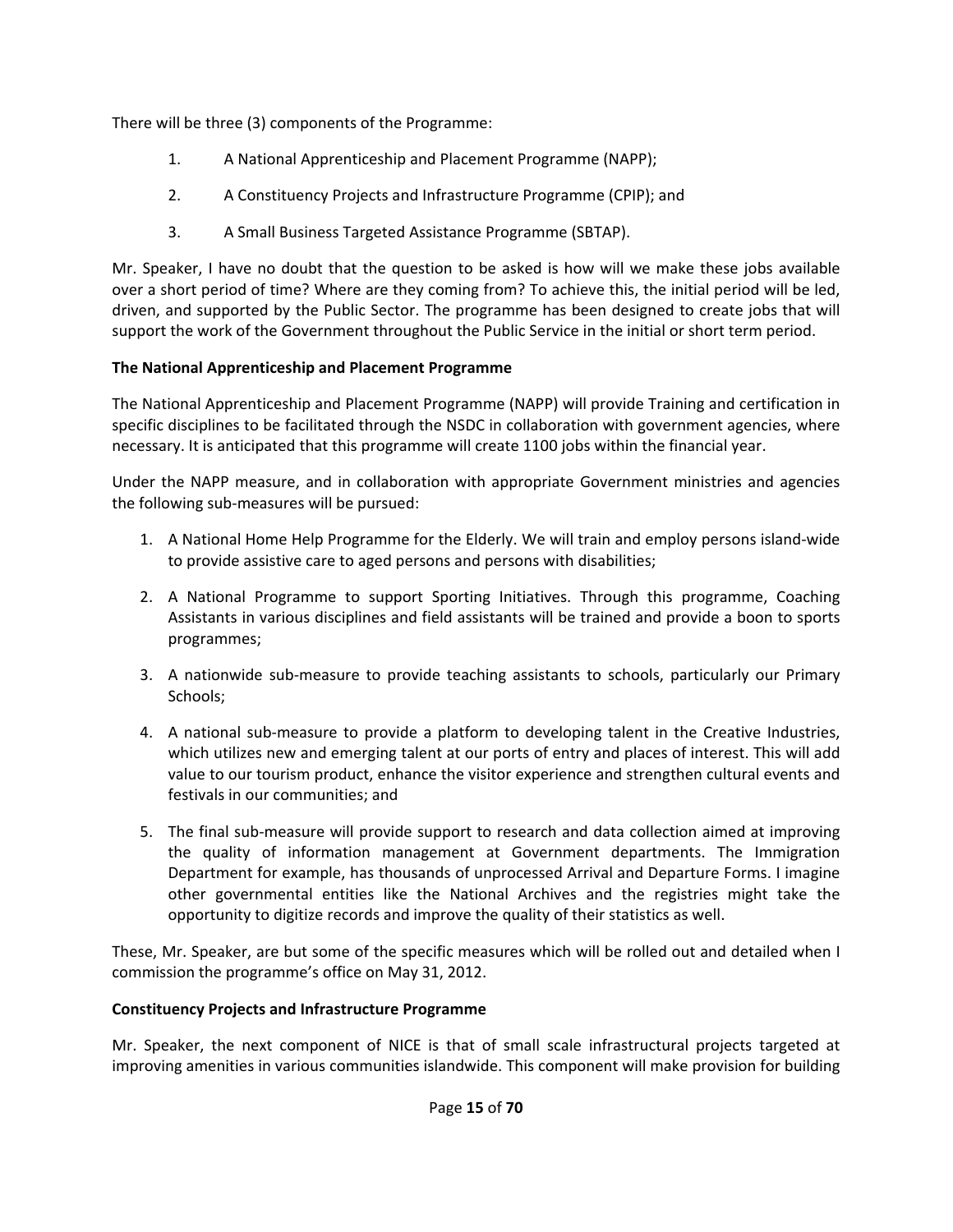community infrastructure projects such as sidewalks, drains, footpaths, foot bridges and community roads. These will be done with the support and supervision of the Ministry of Infrastructure, Ports and Transport. The focus here will be to create employment for small contractors with special skills and in some instances, opportunities for apprentices to work alongside the skilled contractors. This is expected to create approximately eight hundred (800) new jobs.

#### **Small Business Targeted Assistance Programme**

The goal in the medium term is to build a relationship with the private sector and secure their participation in our quest to reduce unemployment. As part of its mandate, NICE will engage small businesses and other private sector interests with two (2) main objectives. The first is to extend support to Small Business Operations for partnership programmes that would sustain their current levels of employment and where possible, create additional employment. The other objective is to provide a pool of available expertise that would benefit private sector interests. During the first year of operation, NICE would invest in training and apprenticeship programmes that would serve as a ready pool of trained and available workforce to the private sector and development projects which we anticipate would come on stream by then.

This component will lead to providing direct support to the private sector to employ individuals. Government will agree to subsidise jobs to an agreed percentage of a maximum amount. In the first year, we anticipate over three hundred (300) jobs created through this measure.

In addition to these initiatives, NICE will work in collaboration with agencies with ongoing programmes of job creation and projects that are targeted at reaching out to specific interest groups.

## **5.3 Single Mothers Employment Programme (SMILES)**

Mr. Speaker, we also recognize that the current economic crisis has had a serious impact on our most vulnerable citizens. Single mothers form one of the most vulnerable groups in our midst. To compound the situation for many, is the increase in the levels of poverty and indigence as reflected in the results of the 2005/2006 Saint Lucia Country Poverty Assessment Document. The assessment also revealed that the southeastern region of the island has the highest levels of indigence, and is second only to the western region of the island in poverty levels. The greatest percentage of poverty and indigence within that region was among females, age fifteen (15) and over.

Mr. Speaker, I believe that we have to go beyond the mere social welfare and focus on social empowerment. The Single Mothers In-Life Enhancement Skills (SMILES) project is intended to do just as it suggests: bringing smiles to single mother families.

There has not been in the history of Saint Lucia a project that specifically targets single mothers and looks at all the related ills that plague them daily. The project, Mr. Speaker will be a pilot and will target, in this instance, two hundred (200) poor single mothers who must be 18‐40 years of age. These women will be assisted with career guidance and Life Skills Training, in a number of areas such as: Gender Awareness Training, Self Defense, Parenting Skills, First Aid Training, ICT Training, Financial Management, Auto‐skills (Computer Aided Literacy Software), Business/Co‐operatives Training. The programme will focus on job attachments and job placements. There will also be areas set in the *Tech‐ Voc Sector*, suitable for self‐sufficiency.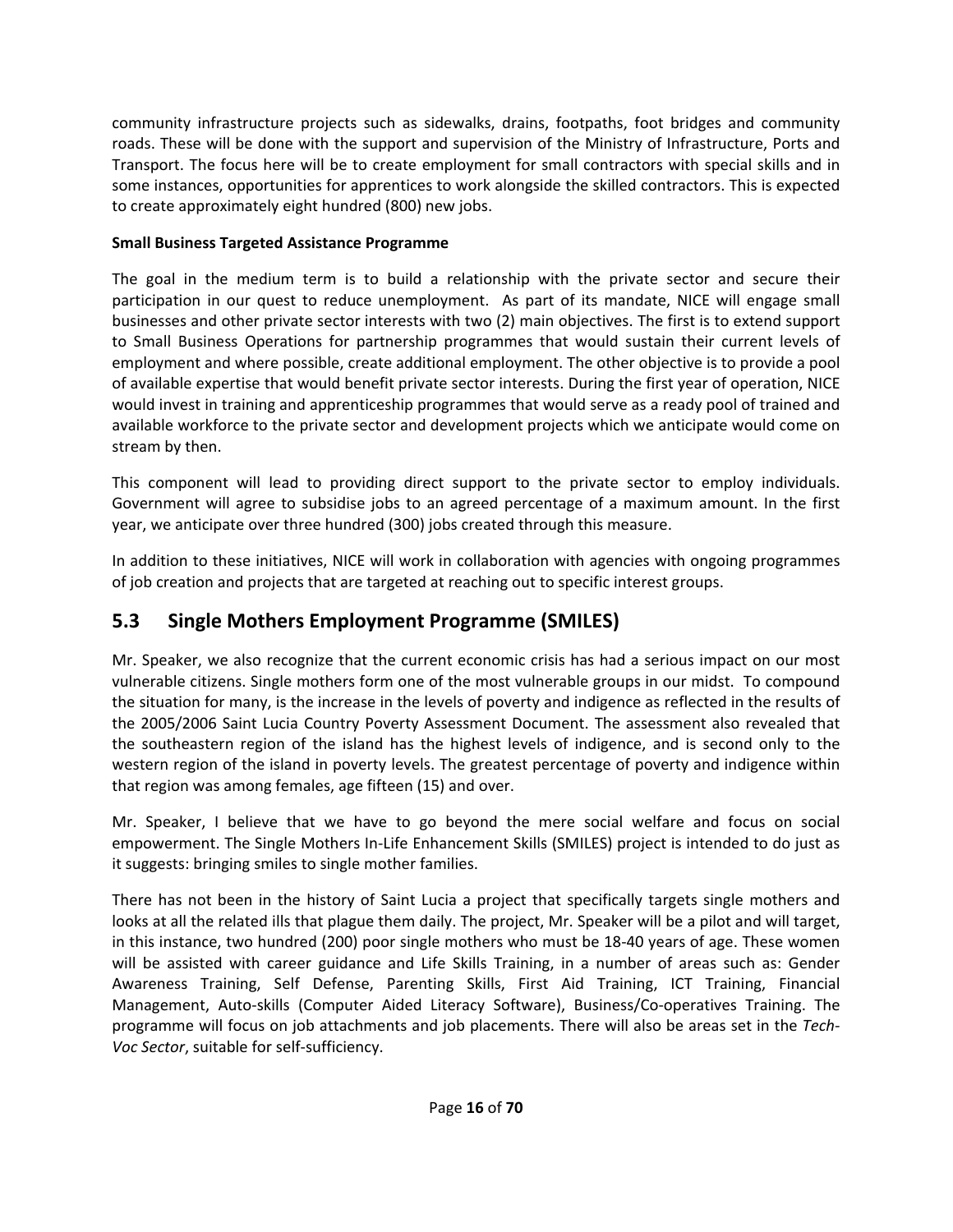Mr. Speaker there will also be a childcare component that will enable these women to productively take advantage of the program. We believe that improving parenting skills is a critical element in building a stronger nation. This project will help to equip mothers who otherwise would not be able to be great parents. Mr. Speaker, taking care of our human resources is a powerful strategic and lifelong investment.

I have allocated \$1.20 million dollars to accomplish this pilot project and the National Skills Development Centre (NSDC) will lead it. The NSDC has experience and expertise to carry-out this mandate, together with its new partners in both the public and private sectors. It is my hope, and I am also confident that it is also the hope of this House, that this project succeeds in bringing SMILES to some unhappy families.

## **5.4 Youth Empowerment Programme (YEP)**

Mr. Speaker, a few years ago, the National Skills Development Centre (NSDC) in collaboration with RISE and CARE, ventured into feared territory to implement a project called Youth Empowerment Programme (YEP). That programme has changed the lives of not just delinquent, marginalized and highly vulnerable youth, but also incarcerated youth who, some may have thought, had slim chances of being integrated into society.

We all know that without rehabilitation and acceptance, many of these youth become repeat offenders. YEP has changed criminals into humanitarians. Young people who were once hardened criminals have rejected this way of life. This project has also made companies rethink the way they handle "second chances". These young people not only received the usual certification but were restored to civilian status with pride. They brought hope to others like themselves.

The programme was so successful that by graduation, 52% of the youth from Bordelais, the Boys' Training Centre and Upton Garden Girls were already permanently placed in jobs. The International Youth Foundation and USAID were so impressed by this initial effort that they not only wanted a second phase to the project, but decided that the initiative should be the model for the Caribbean and other South American countries. This initiative is doing exactly what we have been trying to do for decades.

The second phase of the project is estimated to cost US\$1.01 million dollars. Of this amount, US\$510,000 dollars has been already sourced. A further US\$500,000 is needed to finance the work of that project.

Mr. Speaker in our manifesto, *Our Blueprint for Growth*, we gave several undertakings, and I will cite those which are relevant here:

- (a) We promised that there would be job creation and employability;
- *(b)* We said that we would "*create an environment that will make criminal life a less*

 *attractive option for many in our society*;"

*(c)* We said that we would have a "*recidivism reduction programme which will help* 

 *ex‐offenders reintegrate into society by providing them with counseling and other related*

 *support services*;"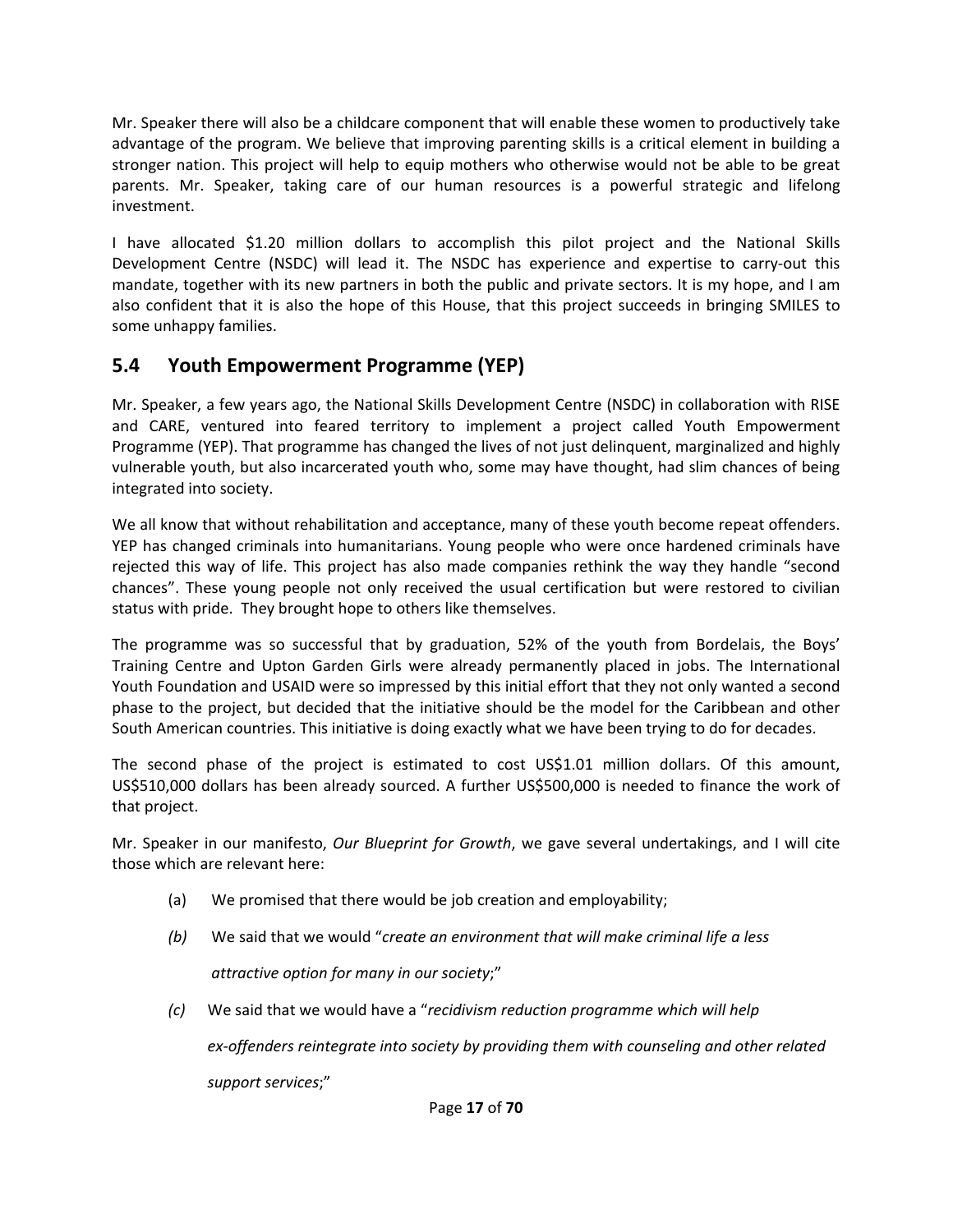- (d) We also promised a system to track the movements of repeat offenders;
- (e) We stated that second chance opportunities will be provided for out‐of school youth,

involving a combination of remedial instruction, skills training and work apprenticeship programmes; and

(f) We promised that we will intensify our skills training program to ensure that our

citizens get the skills attitude and qualifications that will increase employability.

Mr. Speaker, I say to you and Honourable Members that this programme satisfies most of these undertakings and deserves our full support. The organisers have done their share by sourcing a substantial amount of the required funding. I have provided \$500,000.00 in the Estimates under the Ministry of Education, Human Resource Development & Labour. In addition, I will allocate a further \$500,000.00, once the programme is fully audited to satisfy us that it is continuing to achieve its objectives.

## **5.5 Youth Agricultural Entrepreneurship Programme**

Mr. Speaker, more job creation will occur through the Youth Agricultural Entrepreneurship Programme, a project pioneered by the former Administration. This project will receive support of \$1.15 million sourced from the CARICOM Development Fund and the Government of Saint Lucia. The main purpose of this project is to establish an entrepreneurship incubator programme geared at involving at least 150 young entrepreneurs in agriculture.

The project aims to ensure the effective and efficient use of a number of parcels of land totaling about 685 acres, owned by Government, which currently are underutilized. The Ministry of Agriculture has identified lands in the Anse Ger, Beauséjour (Vieux Fort), Balenbouche and Roseau areas. The Mabouya Valley and Rivière Dorée areas will also be considered soon. Complementing this is a sum of \$3.27 million for the acquisition of lands owned by the now wound up Saint Lucia Banana Corporation (SLBC) in the Mabouya Valley.

## **5.6 Short Term Employment Programme (STEP)**

Mr. Speaker, STEP has been re‐established and it is here to stay for the duration of the tenure of this Government. It will continue to be executed through the SSDF. It is well known that STEP is a labour absorption initiative aimed at providing legitimate income generating opportunities for economically challenged, unskilled and unemployed Saint Lucians through the design and implementation of clean‐up, landscape and beautification projects in all constituencies. It provides a meaningful service to improving our tourism product as well as the general sanitation of our land. This programme will at the same time, generate much needed economic activity to stimulate the economy that was badly affected by the recent international recession.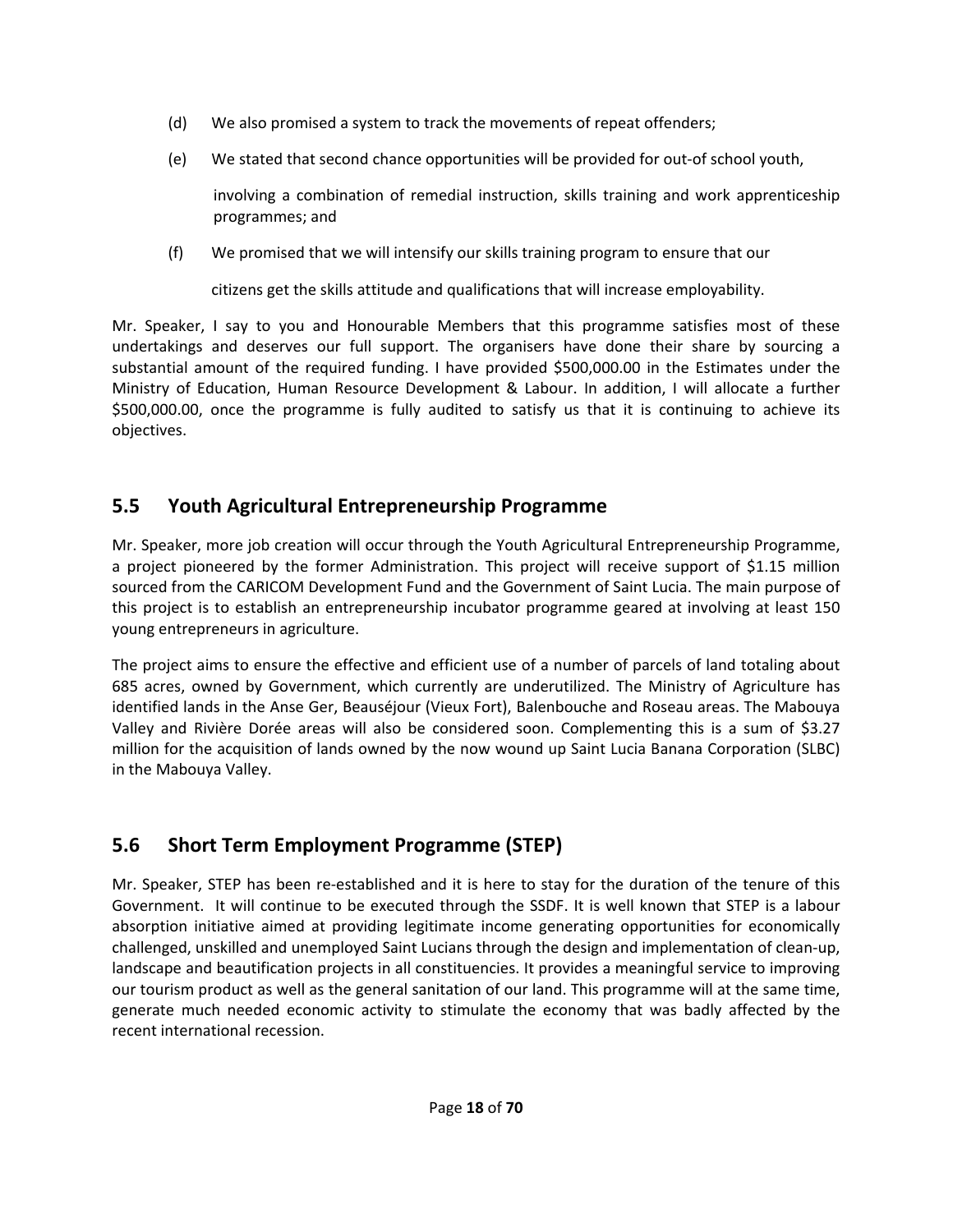Mr. Speaker, the major objectives of the STEP measure are:

- 1. To generate short‐term employment opportunities for disadvantaged, unemployed Saint Lucians;
- 2. To improve access to income for poor persons and households and enable them to access their basic needs;
- 3. To impact positively on the dignity, pride and independence of poor and disadvantaged persons;
- 4. To improve the human resource and productive capacity of the national labour force; and
- 5. To reduce the social ills associated with poverty such as crime, overcrowding in urban areas, prostitution and drug trafficking.

Since the reintroduction of the programme in December 2011, over 6000 persons have gained some short term employment. In this financial cycle, the Government has allocated \$4.5 million dollars to STEP. There will be five (5) cycles of the programme as follows: in July/August, to provide relief to coincide with the reopening of school; in October, to aid in disaster mitigation; in December, to provide assistance prior to Christmas; in February, in the lead up to Independence; and in April, to provide relief prior to Easter.

#### **Special Attention for Anse La Raye/Canaries**

Mr. Speaker, it is well known, throughout the length and breadth of Saint Lucia, that the communities within the constituency of Anse La Raye/Canaries have the highest rates of poverty and indigence in Saint Lucia.

In Opposition, this Government committed itself to establishing a year-long STEP measure to alleviate the plight of the people of that constituency. I will honour that commitment and for that purpose, will allocate \$1.46 million for the employment of two hundred persons. However, to ensure fairness of opportunity, the two hundred persons, will be employed in quarterly cycles. In other words, every three months, a new set of two hundred persons will be employed and will give way to a fresh set in the next quarter. In effect, some eight hundred persons will benefit in any one year. This number will be in addition to the regular STEP initiative.

## **6. PRIORITY TWO: CONSTRUCTION STIMULUS**

Earlier, Mr. Speaker, I indicated that our priority is to increase investment in the construction sector, directly through Government programmes and indirectly through policies which stimulate private investment.

Construction and rehabilitation of housing and other forms of social infrastructure are important aspects of the government's investment initiative, which will address an urgent need, while at the same time provide earning opportunities for working people.

While I have identified job creation and investing in construction as two separate strategic priorities, they are clearly related, in that a substantial and successful construction programme will have a positive,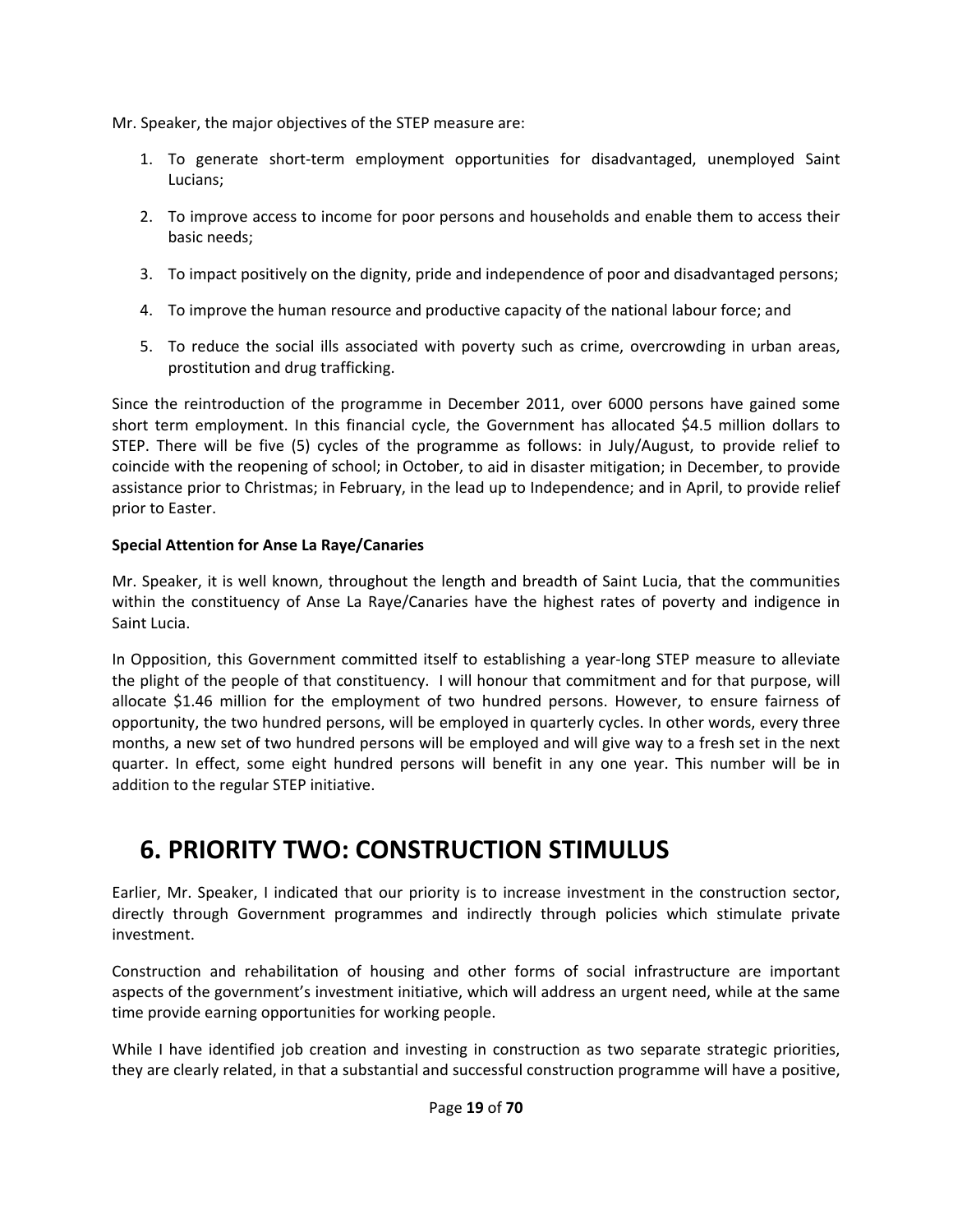and if properly designed, a sustained impact on employment generation. Our strategy makes use of the linkages between those two priorities.

In our economy, direct investment by the government alone will never be sufficient to bring about the growth required to achieve and sustain high employment levels. Appropriate strategies aimed at inducing private sector investment must also be employed. Such strategies must include approaches that identify financial resources in the economy and make them available for productive, growth‐ inducing and employment-creating investment. In particular, construction activity that is labour intensive in our economy and interlocks with many sectors, can provide an important avenue for employment creation.

## **6.1 Build Saint Lucia – A Construction Stimulus Package**

In these circumstances, the sector with the greatest potential to stimulate the economy, reduce unemployment, and enhance our growth prospects is the construction sector.

Undoubtedly, construction is perhaps, the fastest way of stimulating economic activity which in turn, generates employment and growth. It also leads to an expansion in physical capacity. A related reason for giving it priority is the need to rebuild the physical infrastructure of the island, devastated by Hurricane Tomas.

The Government has therefore decided to select the construction sector to drive the economy in the short term, at least until such time that there is full recovery in the tourism sector and investment returns to the island. Emphasis on construction will allow us to "buy" sufficient time and space.

In this context, we propose to introduce a Construction Stimulus Package for homes, businesses and public sector entities.

The construction sector is a significant contributor to economic growth and employment in our economy. You may well recall the booming construction sector in 2006/2007 which resulted from the hosting of some ICC Cricket World Cup matches in Saint Lucia. During that period, unemployment was recorded at 14.6 percent, while the economic growth rate was one of the highest for that decade.

This government understands the difficulty that Saint Lucians experience in going through the process of constructing their homes, given the high prices for construction materials and the difficulty in obtaining financing for this basic need. This initiative will come into effect three months from today and will last for a period of eighteen months.

Mr. Speaker, we propose a construction stimulus initiative with four components:

- 1. We propose to remove all duties and taxes on selected items related to the construction of homes and commercial buildings. These items are sand, cement used for construction, lumber including plywood, steel bars, rods and paints;
- 2. Second, for the eighteen month period of this initiative, Stamp Duty will be removed. We are referring here specifically to the Stamp Duty of 0.25% on loans for residential and commercial mortgages;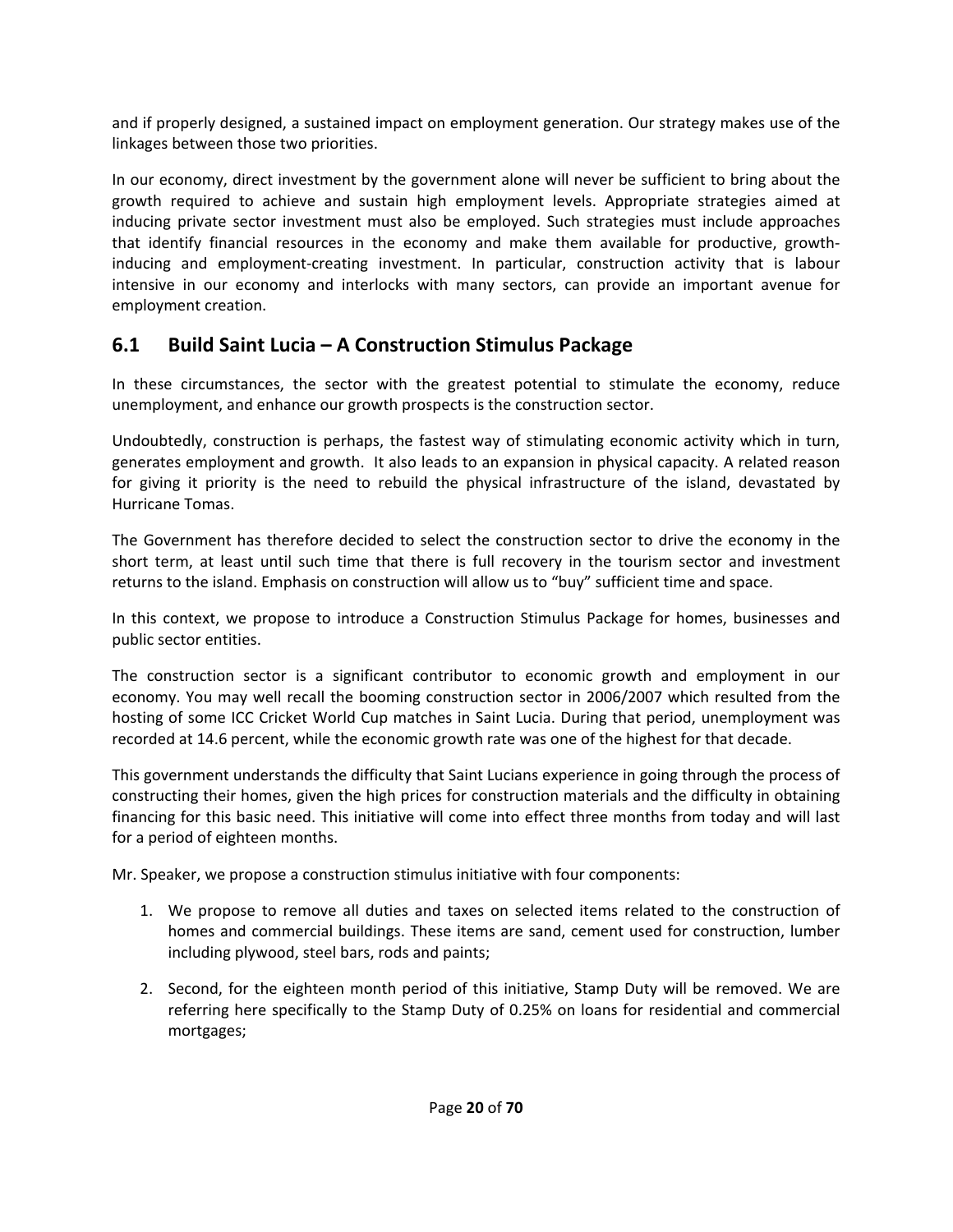- 3. Third, Government will further facilitate the process by providing serviced lots through the National Housing Corporation, with financing to be made available through the Saint Lucia Development Bank; and
- 4. Last, the Government has engaged in dialogue with the legal fraternity and the banking sector in order to lower the cost of their services to encourage home construction in an effort to catalyze economic activity. I am pleased to report that there has been positive feedback from the legal community and the banking sector who have indicated their willingness to participate in this initiative.

### **6.2 Reducing Finance Costs for Construction**

With regard to the Banking Sector, we proposed a special initiative to the banks, aimed at significantly reducing the interest rate at which they provide loans for construction. We are happy to have received an offer from the Bankers Association which details proposals for mortgages to first time home owners. Some aspects of the offer from the banks require further discussion and an announcement will be made in due course.

Besides this, I am happy to announce that the Bank of Saint Lucia has agreed to provide loans for construction purposes, along the following lines:

- 1. The loans will be provided at an interest rate of 5% per annum for a five year period, after which the rate would return to the market rate then prevailing over the following five years;
- 2. The specific purposes for which loans will be provided by the bank are on new construction by individuals and businesses in the private sector and by public sector entities. Eligible projects will include housing, general construction, physical expansion of industrial and commercial plant, manufacturing, warehouses, commercial buildings, small boutique type tourism properties, as well as land development projects which include a substantial housing component;
- 3. Loans for bankable projects involving joint ventures or partnerships where international funding is provided, could also be considered. The loans would only be for new projects and activities, and will not apply to refinancing of existing projects. The banks would apply their usual prudential assessment criteria when considering loan applications.

Mr. Speaker, while we conclude agreement with the remaining banks, allow me to urge would‐be investors to take full advantage of these opportunities to achieve their home building or commercial objectives, improve the economic climate, expand employment opportunities and contribute to a new, post‐recession era of growth and prosperity.

## **7. PRIORITY THREE: FISCAL CONSOLIDATION**

Mr. Speaker, I come now to our third priority, fiscal consolidation.

Page **21** of **70** Mr. Speaker, although it may escape us, the fiscal strengthening and consolidation is incredibly important if we are to build our economy. As I have implied, Government is only as strong as we make it. A debt not paid to Government for a service rendered likely means that another dollar must be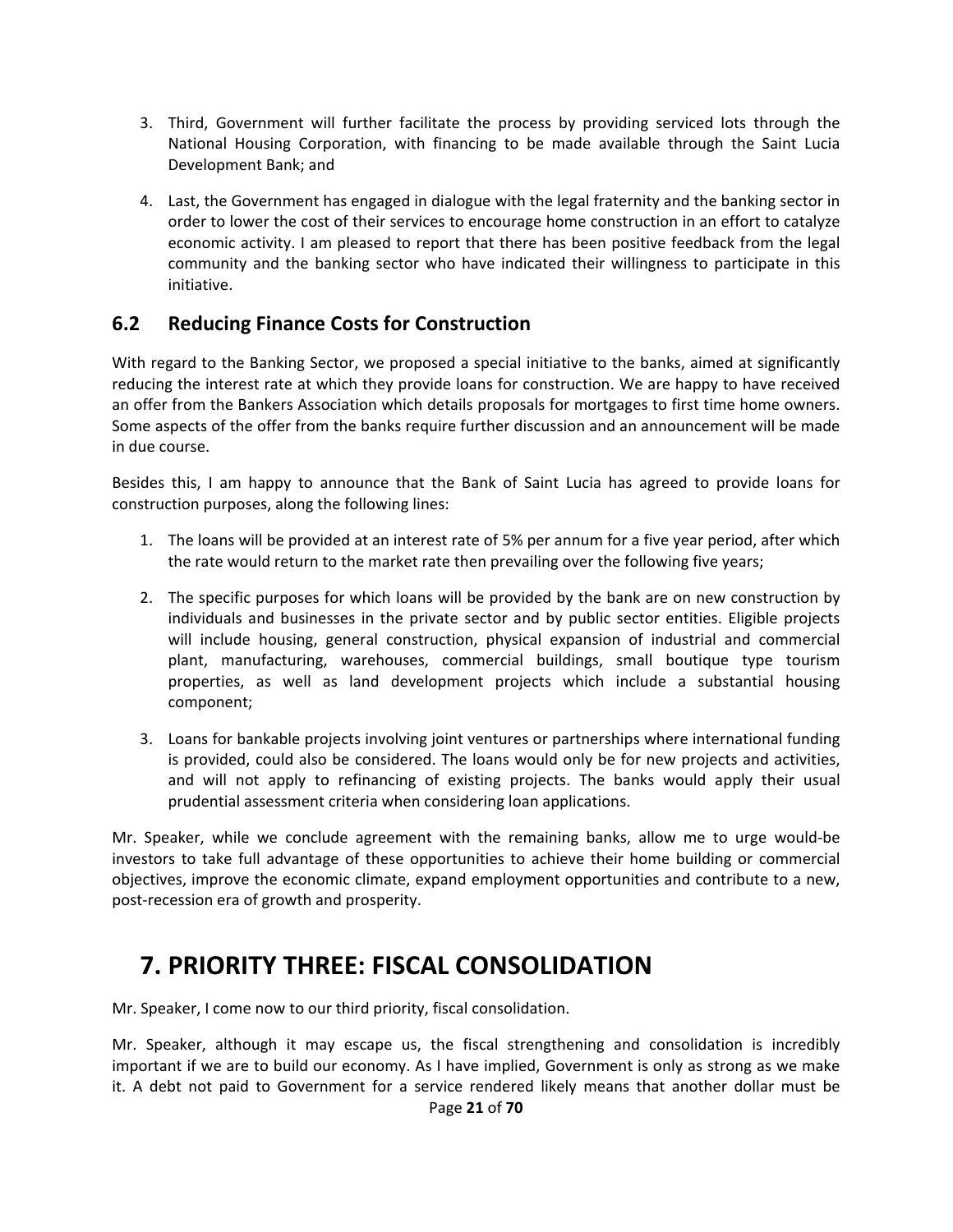borrowed. The business of the state is all our business. As such, if the state is expected to respond in times like these, we must all expect to play our part for the common good.

Mr. Speaker, I wish to propose five fiscal measures upon which we can build this year. They are as follows:

- 1. The introduction of the Value Added Tax;
- 2. Revising taxes on personal & corporate incomes;
- 3. Adjusting the Application Fees for Alien's Landholding Licenses;
- 4. Reforming the Property Tax regime; and
- 5. Revising the Policy on Fuel pricing.

### **7.1 Broadening Revenue Base through VAT**

Mr. Speaker, it is now well known that the principal revenue measure for this financial year is the introduction of the Value Added Tax, VAT.

Mr. Speaker, I had hoped to spare this Honourable House the historical details on the attempts to establish VAT, but unfortunately the Leader of the Opposition will not allow me to do so, not with recent pronouncements inviting citizens to say "no" to the implementation of VAT in September, a tax that he once championed.

In his Budget Address of April 19, 2007, former Prime Minister and Minister of Finance, Sir John Compton, sought to give reasons why VAT had to be introduced in Saint Lucia. He announced, to the astonishment of the then Opposition that "Government aims for the introduction of the Value Added Tax or VAT within 12 months – that is by May 1, 2008."

Enter Prime Minister Stephenson King. In his Budget Address of April 24, 2009, he reassured the public that VAT "will not be implemented before April, 2010" but advised that preparations are underway.

This is what he said:

*"The VAT implementation Project is fully operational and the Project Team has been working assiduously towards a smooth implementation.*

*The team has begun a public education campaign to educate taxpayers and the general public about VAT. They have met and made presentations to key stakeholder groups. The public education campaign will be intensified within the coming months as the team seeks to ensure that Saint Lucia is fully prepared for VAT by the implementation date. The draft VAT legislation has been prepared and will be presented for public consultation. Let me take this opportunity to encourage persons to take advantage of the public consultation and education process as the VAT team will be making presentations to various groups and organizations in the coming months.*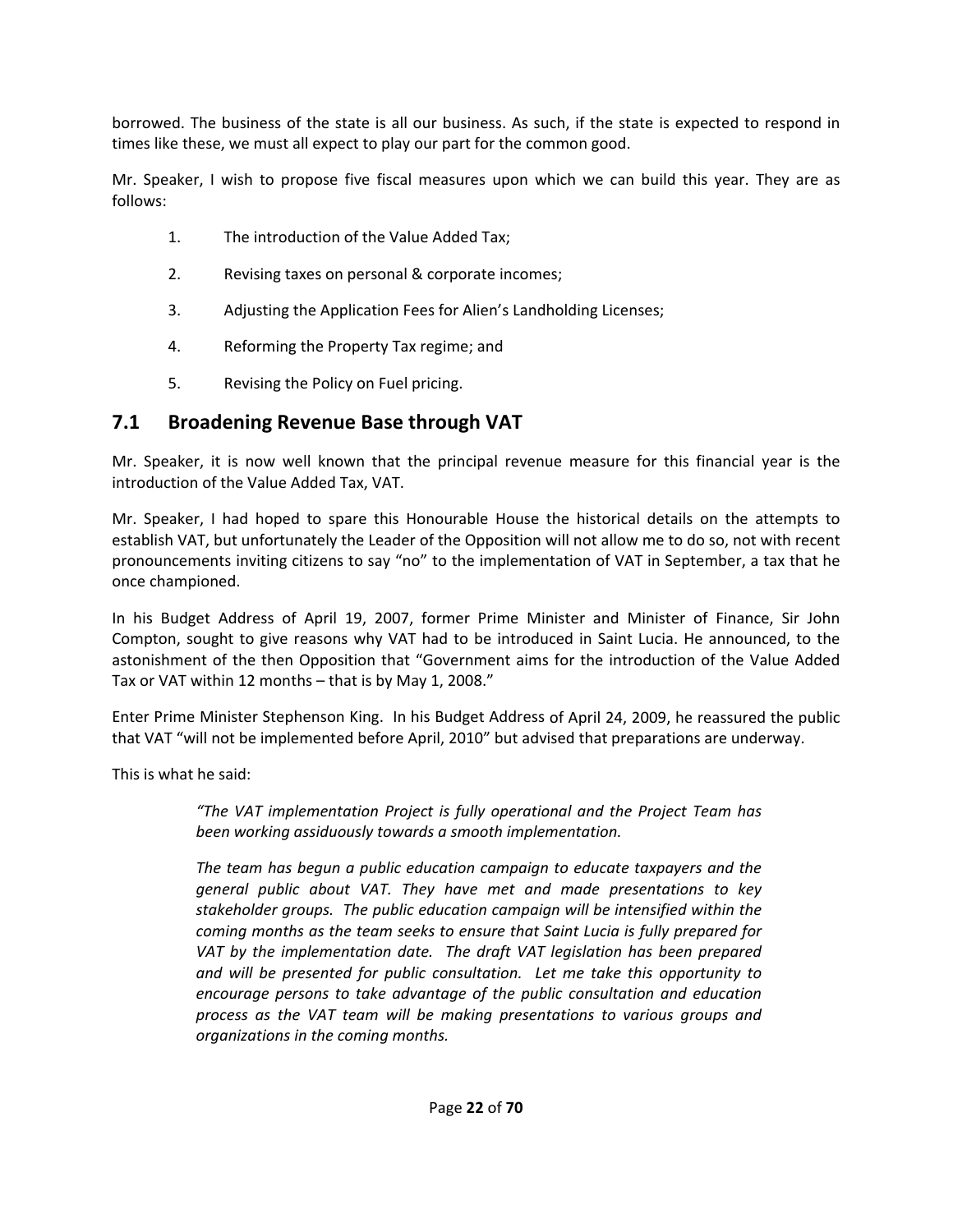*Let me state, Madame Speaker that VAT will not be an additional tax but rather it will replace a number of existing taxes such as the consumption tax. It will modernize the tax system and make it simpler to administer while reducing the tax burden for some taxpayers. Government also views the introduction of VAT as part of its strategic policy response in strengthening economic management, thereby building the resilience of the economy to vulnerability and external shocks. The need for this strategic approach has become even greater in light of the impact of the global recession".* (Budget Speech, April 24, 2009 Pages 58‐59)

Again, in his Budget Address of April 24, 2011, just a year ago, the former Minister for Finance and the Member for Castries North reminded the people of this country that Saint Lucia is "one of last remaining countries of the Eastern Caribbean Currency Union (ECCU) that has not yet adopted the VAT. In categorical language, he declared thus:

*"I wish to reaffirm the commitment of this Government to its implementation by April 2012, mindful of the socio‐economic responsibilities of Government".*

He was *"heartened",* he said,

*"that even the more skeptical among us have come to appreciate the merit of pursuing the introduction of VAT. In fact, only this week the Leader of the Opposition publicly alluded to the inevitability of implementing such tax in Saint Lucia, as has been done in the rest of the region. Indeed, Madam Speaker, there is a general consensus and understanding that it is incumbent upon any administration charged with the fiscal management of this country, to proceed with the implementation of VAT as part of wider tax reform".* (Budget Address April 24, 2011, page 58)

Incidentally, the April 2012 date was reaffirmed in a statement by an IMF Team following an Article IV Mission to Saint Lucia. Such IMF statements are normally cleared with the respective Government before issuance.

Whatever the philosophical or ideological misgivings the leadership of the Saint Lucia Labour Party had over VAT, it decided to put them aside and stated in its Manifesto, "*Our Blueprint for Growth*" as follows:

> *"Our tax base is too small to allow government to provide the services that are demanded.*

> *On top of that, the new regional trade agreements will cause us to lose significant import tariff revenues that are currently paying for many of these services.*

> *The other countries in the OECS and CARICOM have already faced that reality. Saint Lucia cannot continue to hide. Where VAT is concerned we do not have a choice, we must introduce it."*

So while we moved to support the initiative of the then government, that same group of people, now in Opposition, has decided to disown it. What has changed between now and then? Nothing, except transition from the benches of Government to the benches of Opposition.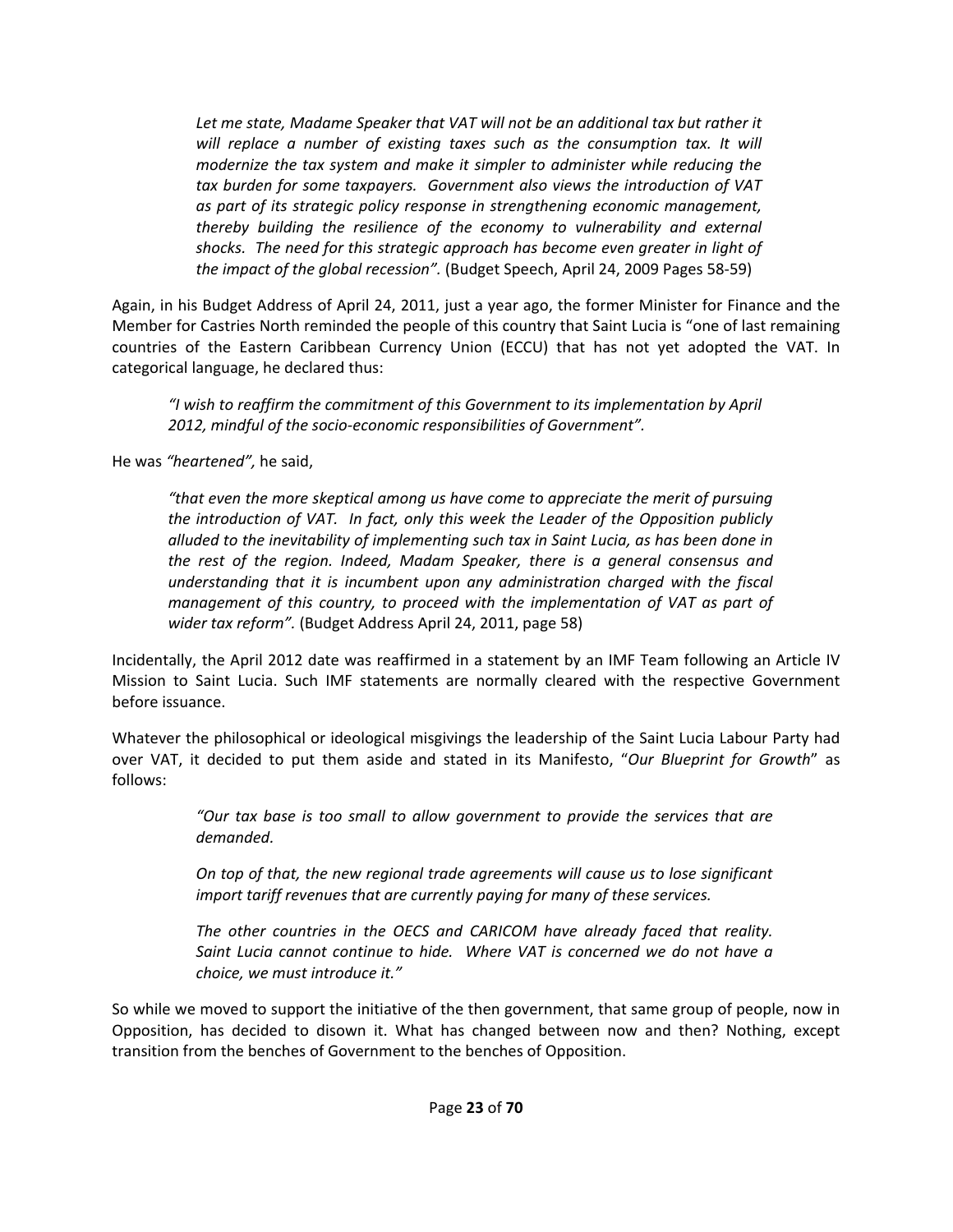This episode, Mr. Speaker, exposes in one stroke, the malignant tumor in our politics.

Mr. Speaker, there are occasions in the economic evolution of a country when fundamental alterations are required to the policy framework. These modifications are sometimes made out of necessity as part of the natural progression in the transformation of the economic environment. These changes can be driven by many factors; some external, but generally domestic factors are the central reason why these changes become imperative.

External factors include the need to move towards systems which are broadly considered best practice based on the evolution of these particular systems, regionally and internationally. The benefit of arriving at the point where these changes are necessary later than other countries is that it provides you with a large body of evidence to guide the required changes. This would enable Saint Lucia to draw from the many lessons learnt by others and use this information to align it to the particularities of Saint Lucia.

However, while these external factors are important, the domestic realities remain the most critical factor in deciding on major policy shifts. Like with most fundamental realignments, the introduction of the VAT will present challenges to our economy, both in implementation and the effects on the way in which we as a country conduct our affairs. However, as with all challenges, it will also present an opportunity for us to uplift our standards, both in the private and the public sector.

For the public sector, it presents an opportunity to improve on the efficiency of tax collections. In the process this could result in the public sector gaining a more insightful understanding of how businesses operate. The government will also face the challenge to improve the efficiency with which these resources are utilized, particularly, if as expected, the VAT results in a net increase in government revenue due to increase coverage. In addition, the role of state agencies in guiding the process is key to ensuring a smooth implementation process. We are confident that all the necessary institutions will be firmly in place and ready for the challenges ahead.

For the private sector, the challenges will provide an opportunity to improve on existing accounting standards to make them more efficient. This would also provide an opportunity to modernize some aspects of the operations of companies. There will undoubtedly be challenges in implementing such a change, but we can confront these and master the process in order to improve on the effectiveness of our operations.

#### **Why VAT?**

The overall rationale for the introduction of a VAT as a general tax on consumption is to broaden the tax base and move towards a system which decreases the tax burden on income in favor of consumption. This would allow for a removal of a number of other duties and direct taxes, which have distortionary effects on the productive sectors and on the welfare and behavior of the consumers. In total, this should result in a simplification of the tax system.

In summary*,*a VAT increases the share of the tax revenues in composition of the government revenues, by using new and reliable sources of revenues on a consumption basis.

VAT would also:

1. Decrease tax pressure on the production sector and productive economic investment by adjusting the income tax rates;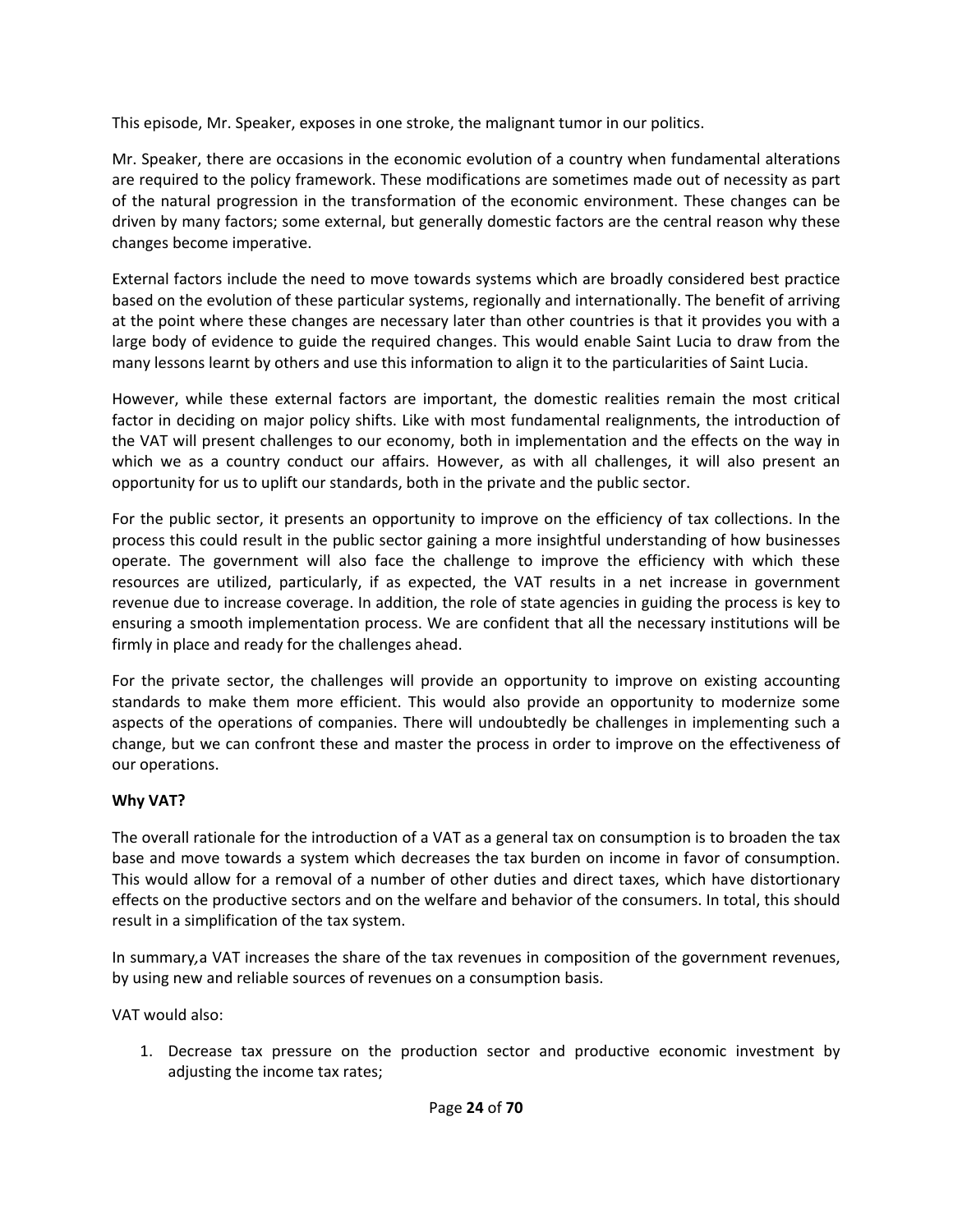- 2. Increase the efficiency of the taxation system by decreasing the costs and time of collecting tax revenues; and
- 3. Increase the co-operation and participation of people in collecting tax revenues and encouraging self‐assessment.

#### **The Coverage of VAT**

The VAT ensures that all individuals who should be paying taxes are included and provides avenues so that no particular segment of the society is over‐burdened. One of the realities of the VAT is that individuals earning lower incomes can be adversely affected. However, the system allows the Government to deal with this problem. I propose to deal with the problem by exempting some goods and services from VAT, zero rating some items, that is, do not impose the VAT rate on these items, and finally, ease citizens at the lower end from the payment of personal income tax.

Mr. Speaker, the main objective of the introduction of the VAT is to increase coverage, while tilting the system more firmly towards one dominated by indirect taxes. In that regard, there will be adjustment made to the system of direct taxes to compensate for the impact of the VAT on the average income earner. Again, this will be clarified later.

The larger tax base under the value added system, through the inclusion of a wide range of goods and services, allows for an overall reduction in tax rates. Our existing tax system which attempts to balance the objective of efficiency and distribution has higher rates and a lower base. However, since relatively high tax rates decrease the incentive for investment and production, it can result in underground economic activities and encourage some degree of tax evasion. Ultimately, it decreases the government revenues. It must be stressed once again that the design of the system in Saint Lucia will be geared towards ensuring that individual tax burdens are not unduly increased.

#### **Minimizing Tax Avoidance**

The VAT limits tax evasion or avoidance. The system also contains self‐enforcing mechanisms which make tax avoidance more difficult. Once again, the system is not intended to increase the tax burden on individuals who already pay taxes at the required rate, but is designed to increase overall revenue by increasing the tax base. Under the proposed VAT, if tax payment is successfully avoided at one stage nothing will be lost if it is picked up at a later stage. Even if it is not picked up subsequently, the Government will at least have collected the VAT paid at stages previous to that at which the tax was avoided. If evasion takes place at the final stage the State will lose only the tax on the value added at that point.

#### **Avoiding Excess Burdens**

The VAT provides the opportunity to deal directly with social welfare and investment concerns by permitting exemptions for designated goods. The VAT as designed will not place an excessive burden on capital investment goods because it provides a full credit for the tax included in purchases of capital goods. The credit does not subsidize the purchase of capital goods; it simply eliminates the tax that has been imposed on them. At the same time the poor and vulnerable will be protected with exemptions on a wide range of products.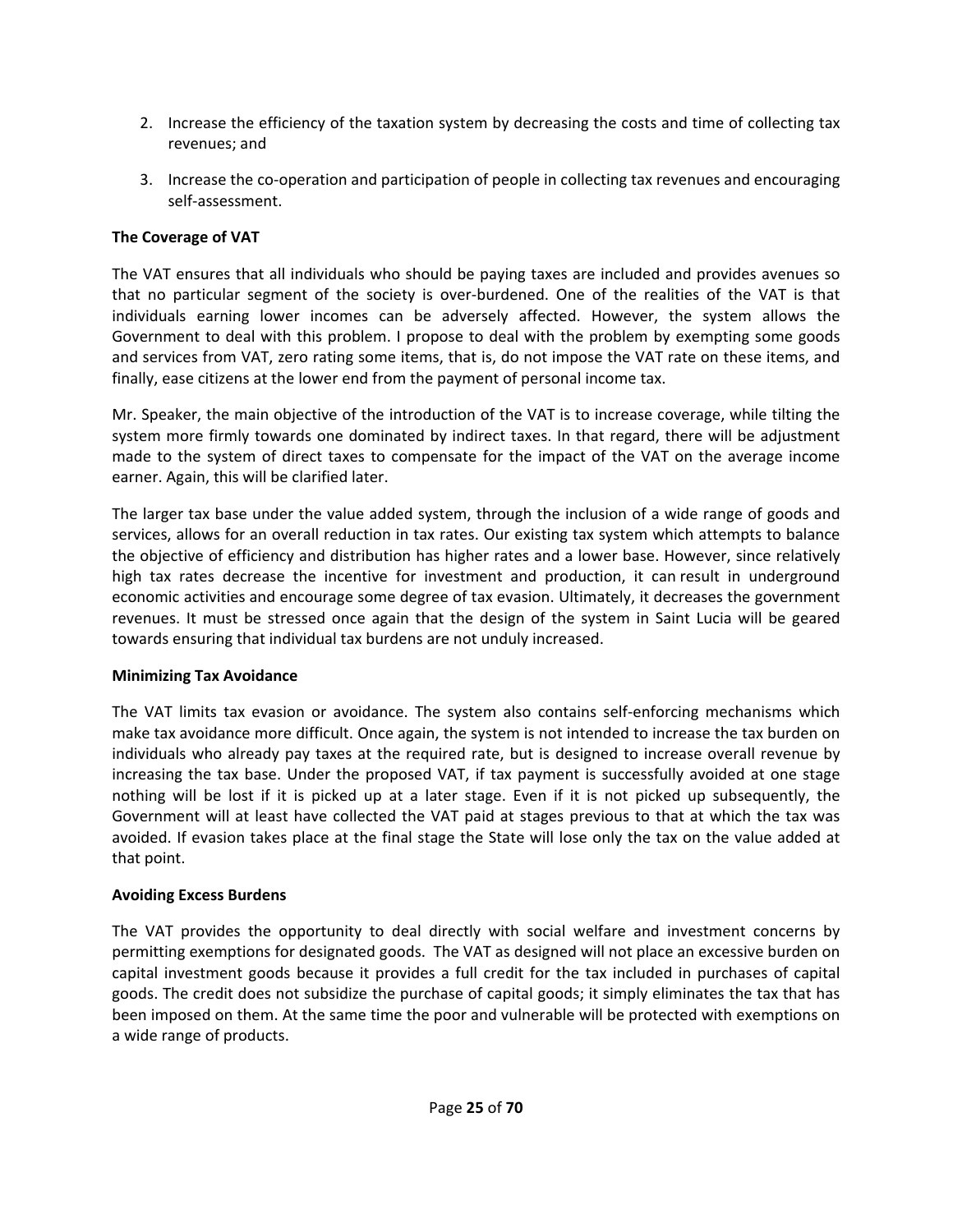However, we have to be careful in managing the exemptions as this could easily erode the gains made in terms of coverage. The model that we have developed is very capable of achieving this delicate balance.

#### **Problems to Confront**

Undoubtedly, there are problems to confront. Firstly, there are the potential regressive effects of VAT. Secondly, there are practical difficulties in implementing VAT. Let me explain.

As the Value Added Tax in practice is a tax on consumption and usually is calculated at a fixed rate on taxable commodities, the relative burden of taxes on low income people is greater than on the other groups. So, it is for this reason that I am deeply concerned about the potential regressive nature of the system. To address this issue – and I repeat what I said earlier  $-1$  propose to zero rate a number of commodities consumed by individuals in this income bracket. In addition, as promised to the electorate, VAT will not be imposed on electricity and water at this time.

Admittedly, the greatest challenges will be in the implementation of VAT rebate. Understandably, this has caused some consternation among the business community and the general public.

The challenges that we have to address include:

- 1. How best to calculate VAT on retailers and small professional jobs?
- 2. How to treat agricultural foodstuff?
- 3. How best to deal with capital goods?
- 4. How best to collect VAT on services?

#### **The Economic Effects of VAT ‐ What Can We Expect?**

What, Mr. Speaker can we expect to be the economic effects of VAT? The economic effects of the Value Added Tax system can be categorized into two groups:

- 1. the macro‐economic effects such as the effects on economic growth, level of prices, investments, government incomes, and consumption; and
- 2. the micro-economic effects such as the effects on efficiency and social equity.

#### **Price Level Effects**

Mr. Speaker, under the macro‐economic effects, VAT can have a one off effect on the price of goods and services, as is the case with the implementation of most taxes. However, there is some evidence to suggest that the inflationary impact may not be that severe. The result of International Monetary Fund (IMF) studies show that, in the majority of cases, the use of VAT had minimal inflationary effects. In this specific case, given the compensating declines in some other duties and tariffs the one-off inflationary impact we believe is likely to be contained.

#### **Investment Effects**

Another macro‐economic effect is that VAT can have a positive impact on investment. In designing the VAT, Mr. Speaker, we have taken the deliberate decision to exempt capital goods used in the production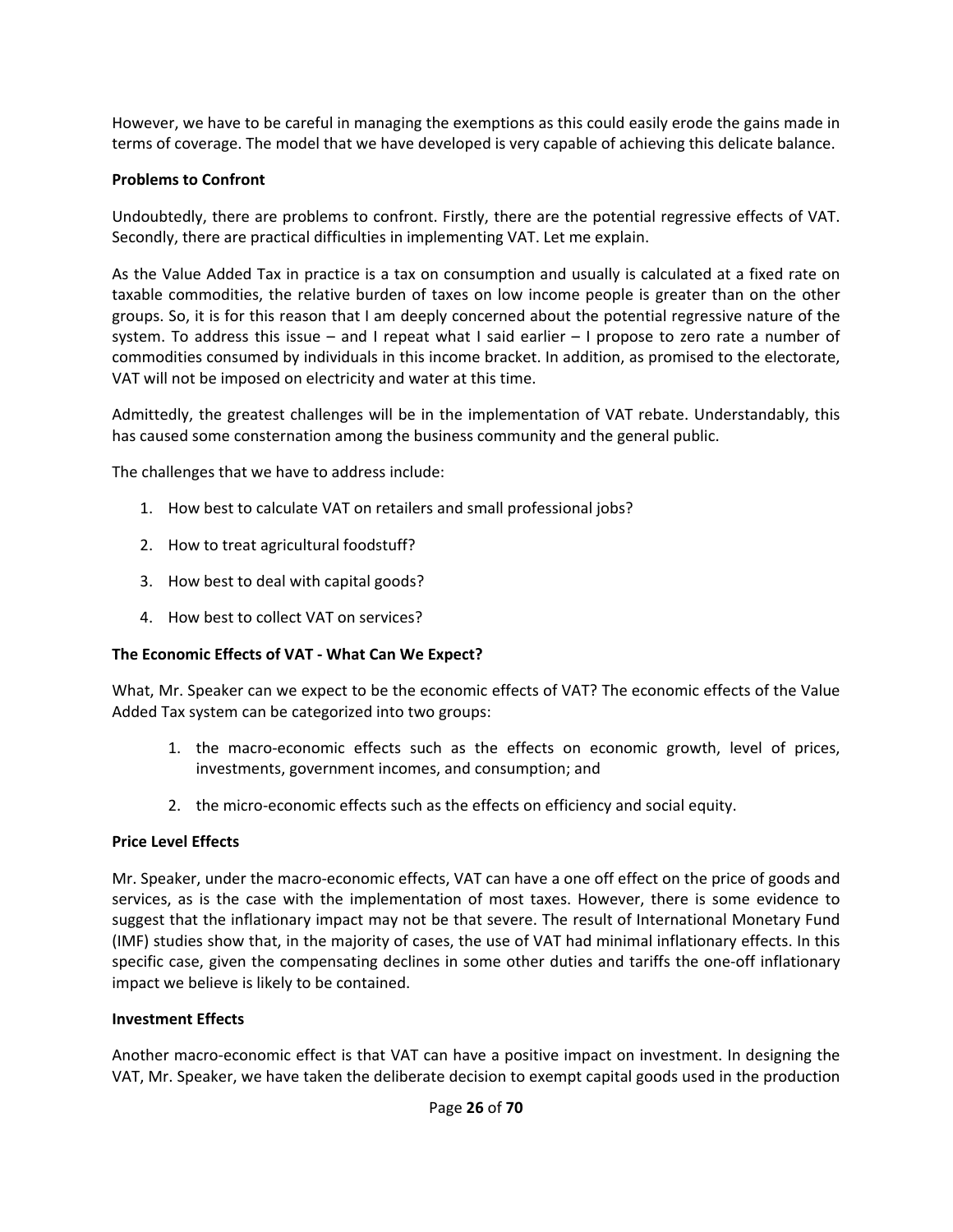process. Evidence from a number of countries suggests that exempting these items increases the incentive for investment. This is very important as we are anxious to avoid imposing any additional burden on investment, which is critical to the growth prospects of the economy.

#### **APPROVED VAT POLICIES**

Mr. Speaker, I now wish to address the bundle of VAT policies that have been approved by the Government. These are as follows:

- 1. VAT will replace consumption tax, hotel accommodation tax, motor vehicle rental fee, mobile cellular telephone tax and the environmental protection levy;
- 2. A standard VAT rate of 15 percent and a rate of zero percent will be charged on certain goods and services. However, in respect of the hotel sector and related services, a reduced rate of 8% will apply until March 31, 2013. Between September 1, 2012 and March 31, 2013, the impact on the sector will be assessed and a final determination will be made on the rate to be applied beyond March 31, 2013;
- 3. A threshold for registered tax payers of \$180,000 per annum will be established. This means that it is not mandatory for businesses earning less than \$180,000 per annum to register for VAT. The threshold is based on the annual sales turn-over of the tax payer;
- 4. A VAT rate of zero percent will be legislated on certain supplies. Some of these supplies include, but are not limited to:
	- (a) Goods to be exported;
	- (b) Goods for sale at duty-free shops;
	- (c) Fuel;
	- (d) Fresh eggs;
	- (e) Uncooked pasta;
	- (f) Water; and
	- (g) Electricity.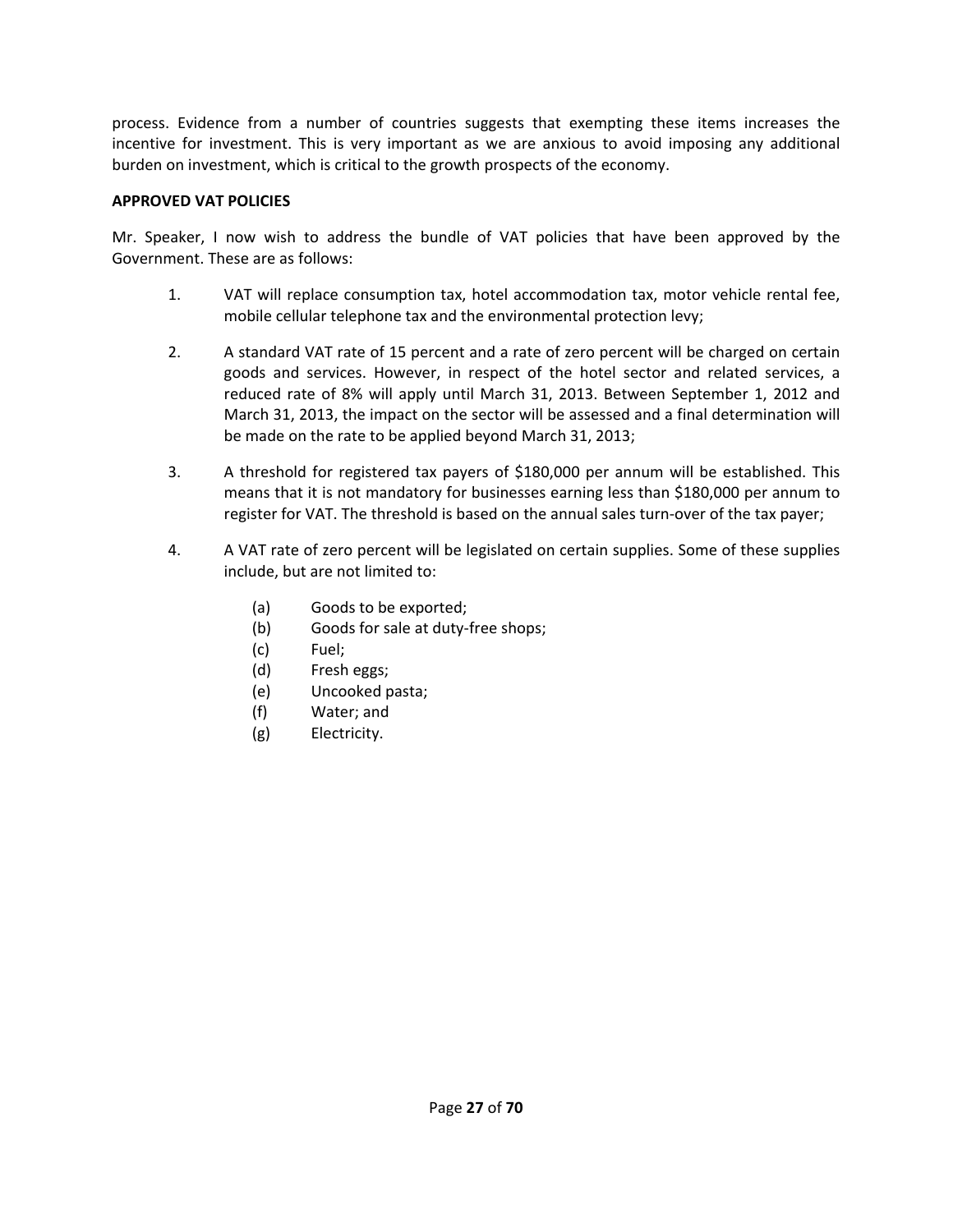- 5. The following goods and services will be exempted from payment of VAT, but this list is not exhaustive:
	- (a) Domestic residential rental;
	- (b) Educational services;
	- (c) Financial services;
	- (d) Insurance services;
	- (e) Medical services;
	- (f) Religious services;
	- (g) Local transportation services;
	- (h) Postal services;
	- (i) Certain agricultural inputs; and
	- (j) Certain food items, for example:
		- i. Chicken,
		- ii. Certain types of fresh or chilled fish,
		- iii. Milk,
		- iv. Butter,
		- v. Potato,
		- vi. Certain types of fresh or chilled vegetables,
		- vii. Certain types of peas and beans,
		- viii. Certain types of fresh fruit,
		- ix. Rice,
		- x. Flour,
		- xi. Cane sugar,
		- xii. Certain types of preparations for infants,
		- xiii. Unsweetened biscuits,
		- xiv. Bread, and
		- xv. Table salt.
- 6. While the standard VAT rate of 15% will be charged on medical supplies, the Government has secured CARICOM's approval to remove the import duty on medical supplies. This will mitigate the impact of VAT on consumers.
- 7. During the transition period leading up to the date of VAT implementation, the Government has agreed that registered businesses would have the option of depleting stocks to minimum levels. Alternatively, Government in conjunction with SLASPA, would allow free storage at the Ports for a three month period. There will be a third option. Registered businesses which have existing storage facilities will be afforded the option of converting those facilities into bonded warehouses during the transition period.
- 8. The Government has also agreed to the establishment of a special VAT Refund Account in accordance with the provisions of the Financial Administration Act. This is to facilitate the timely processing and payment of refunds to tax payers as the Government recognizes the importance of minimizing the effects of VAT on the cash flow position of tax payers.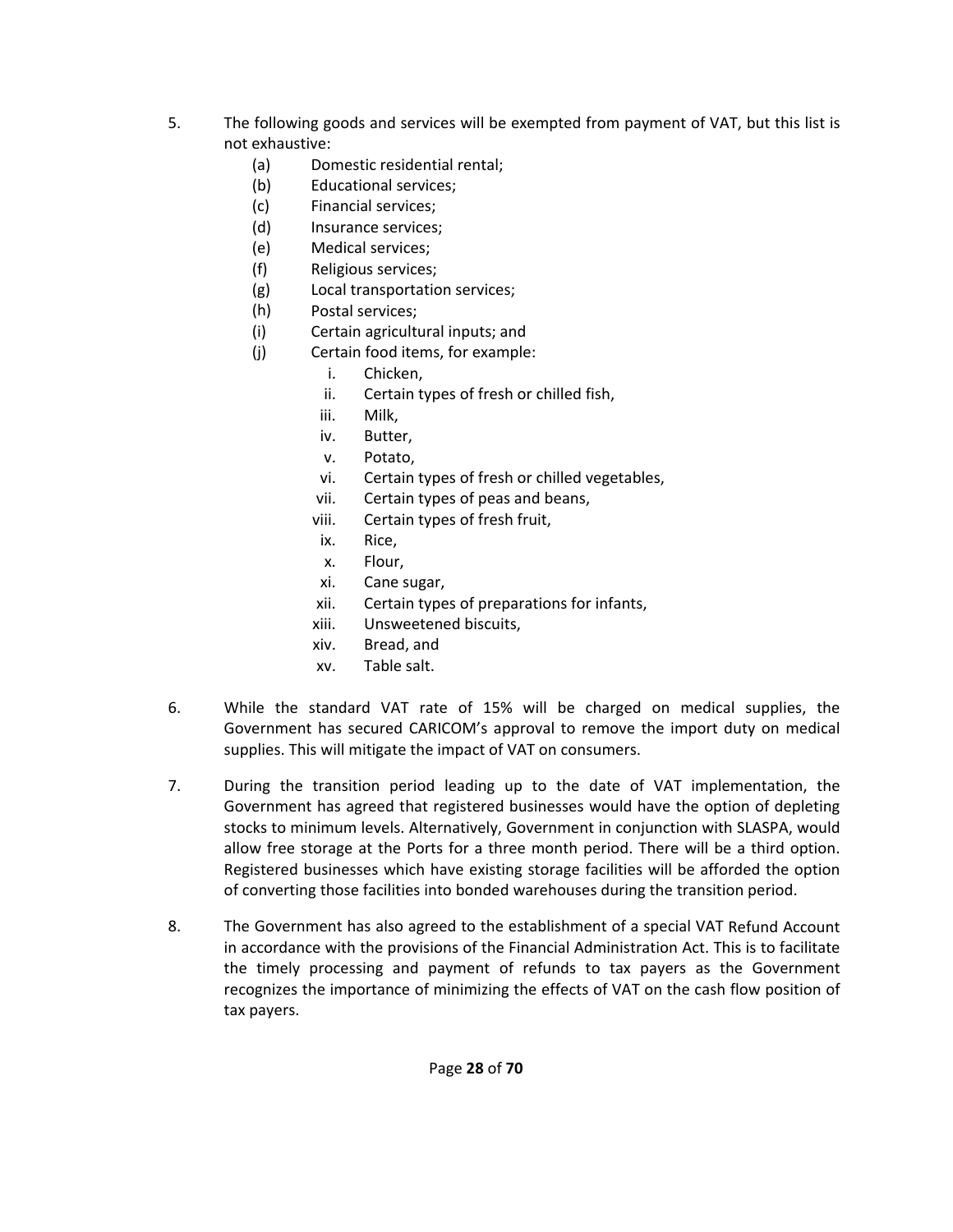#### **Impact on Consumers**

Mr. Speaker, having outlined the specific VAT policies, I wish to focus on how VAT is likely to impact the average consumer in Saint Lucia. As indicated earlier, VAT will be replacing a number of existing taxes and, consequently, its impact will be cushioned and it may not necessarily result in higher prices in all cases. In fact, based on analyses conducted by the VAT Office, the net effect of the VAT is likely to result in more items not having additional taxes than those for which taxes will increase.

The following are some examples of the likely impact of VAT on the net taxes payable by consumers on those products:

| Item                        | <b>Existing</b><br>Rate<br><b>of</b><br><b>Consumption Tax</b> | Proposed<br><b>VAT Rate</b> | Tax<br><b>Net</b><br>Payable |
|-----------------------------|----------------------------------------------------------------|-----------------------------|------------------------------|
| Cheese                      | 0%                                                             | 15%                         | Higher                       |
| Soda                        | 0%                                                             | 15%                         | Higher                       |
| Dish Washing Liquid         | 10%                                                            | 15%                         | Higher                       |
| Chicken                     | 0%                                                             | exempt                      | Unchanged                    |
| Flour                       | 0%                                                             | exempt                      | Unchanged                    |
| <b>Lentil Peas</b>          | 0%                                                             | exempt                      | Unchanged                    |
| Eggs                        | 0%                                                             | zero rated                  | Unchanged                    |
| Pasta                       | 0%                                                             | zero rated                  | Unchanged                    |
| <b>Unsweetened Biscuits</b> | 0%                                                             | exempt                      | Unchanged                    |
| <b>Sweetened Biscuits</b>   | 15%                                                            | 15%                         | Unchanged                    |
| Shoes                       | 15%                                                            | 15%                         | Unchanged                    |
| Rice                        | 5%                                                             | exempt                      | Lower                        |
| Sugar                       | 5%                                                             | exempt                      | Lower                        |
| Margarine                   | 5%                                                             | exempt                      | Lower                        |
| <b>Powdered Milk</b>        | 5%                                                             | exempt                      | Lower                        |
| <b>Evaporated Milk</b>      | 5%                                                             | exempt                      | Lower                        |
| <b>Bread</b>                | 5%                                                             | exempt                      | Lower                        |
| <b>Bottled Water</b>        | 20%                                                            | 15%                         | Lower                        |
| <b>Baby diapers</b>         | 10%                                                            | exempt                      | Lower                        |
| Deodorant                   | 30%                                                            | 15%                         | Lower                        |
| <b>Cellular Phones</b>      | 35%                                                            | 15%                         | Lower                        |
| Galvanize                   | 20%                                                            | 15%                         | Lower                        |

There will be some items that will attract more taxes either because the existing rates of Consumption Tax are lower than the 15% VAT rate or the method of calculating the VAT will compound the taxes payable since VAT is levied on a combination of import duties, service charge and excise tax (for those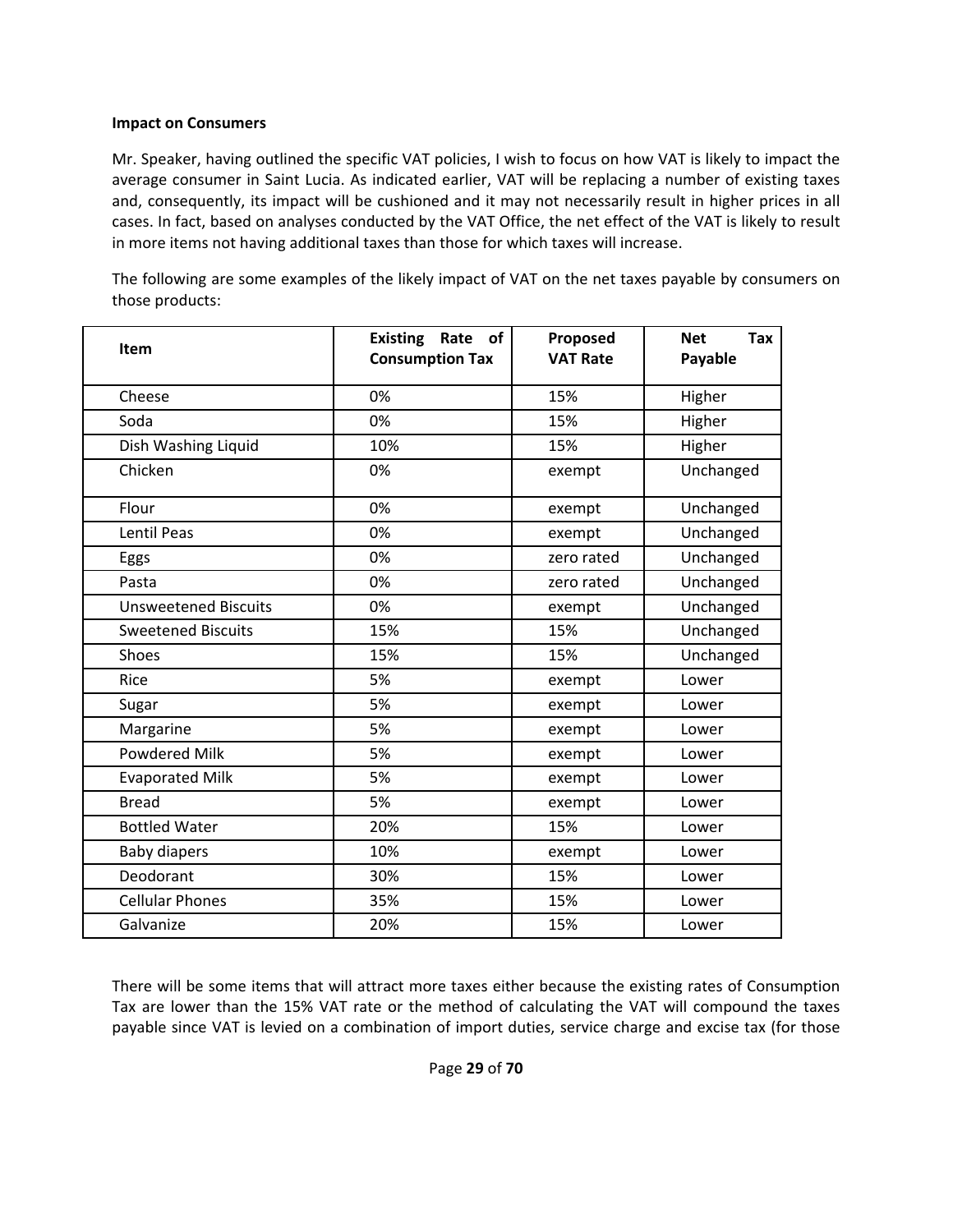items which attract excise tax). However, those items are in the minority. Therefore, most consumers should not be significantly worse off after VAT is introduced.

The other issue that must be considered is that VAT is not only levied on goods but also on certain services, some of which are not currently subject to tax. This is likely to result in consumers of these services paying more in taxes than they do now. However, with a number of services being exempted from VAT, we are confident that the tax would not be too onerous on consumers of these services.

#### **A Benefit for All**

Mr. Speaker, I believe that in the final analysis VAT will benefit the country as a whole as it will provide the needed financial resources to allow the Government to be in a better position to provide for the citizenry and to better manage the fiscal affairs of the country. Currently, the call for Government to provide resources for health care, education, social safety nets, infrastructure and national security are increasing. For example, we are just about completing the construction of two hospitals, the national hospital on the Millennium Highway and St Jude's Hospital. The cost of maintaining these new facilities and providing the required staffing and equipment will be substantial. But Government recognizes the importance of improving health care facilities and providing greater access to better facilities for users. We have to rely increasingly on our own resources instead of external borrowing and assistance to meet the needs of the country.

There is another sobering factor. Saint Lucia remains the only country in the Eastern Caribbean not to have implemented VAT. While we are a late comer to VAT, this provides us with the opportunity to learn from the lessons of the other countries that have implemented the tax and to minimize the teething problems that may arise during its implementation.

However, Mr. Speaker, I wish to caution that VAT is not a panacea to resolving our financial and economic problems.

#### **Oversight for VAT Implementation**

Mr. Speaker, we are all in this together. We all want our country to be in a better fiscal position. As part of the monitoring and implementation process, I invite the House to consider the creation of a Parliamentary Oversight Committee for VAT Implementation. This will ensure that both Government and Opposition are engaged in overseeing that VAT achieves what I have mentioned. Very soon I shall engage the Leader of the Opposition in discussion on this proposal. I trust that this measure, as well as similar mechanisms to involve the private sector and consumer protection partners, will be activated in the very near future.

### **7.2 Revising Taxes on Incomes**

#### **Increase in Personal Income Tax Allowance**

With the VAT coming on stream in September, it is important that persons in the low income bracket receive some relief from direct taxation and hence increase their disposable income.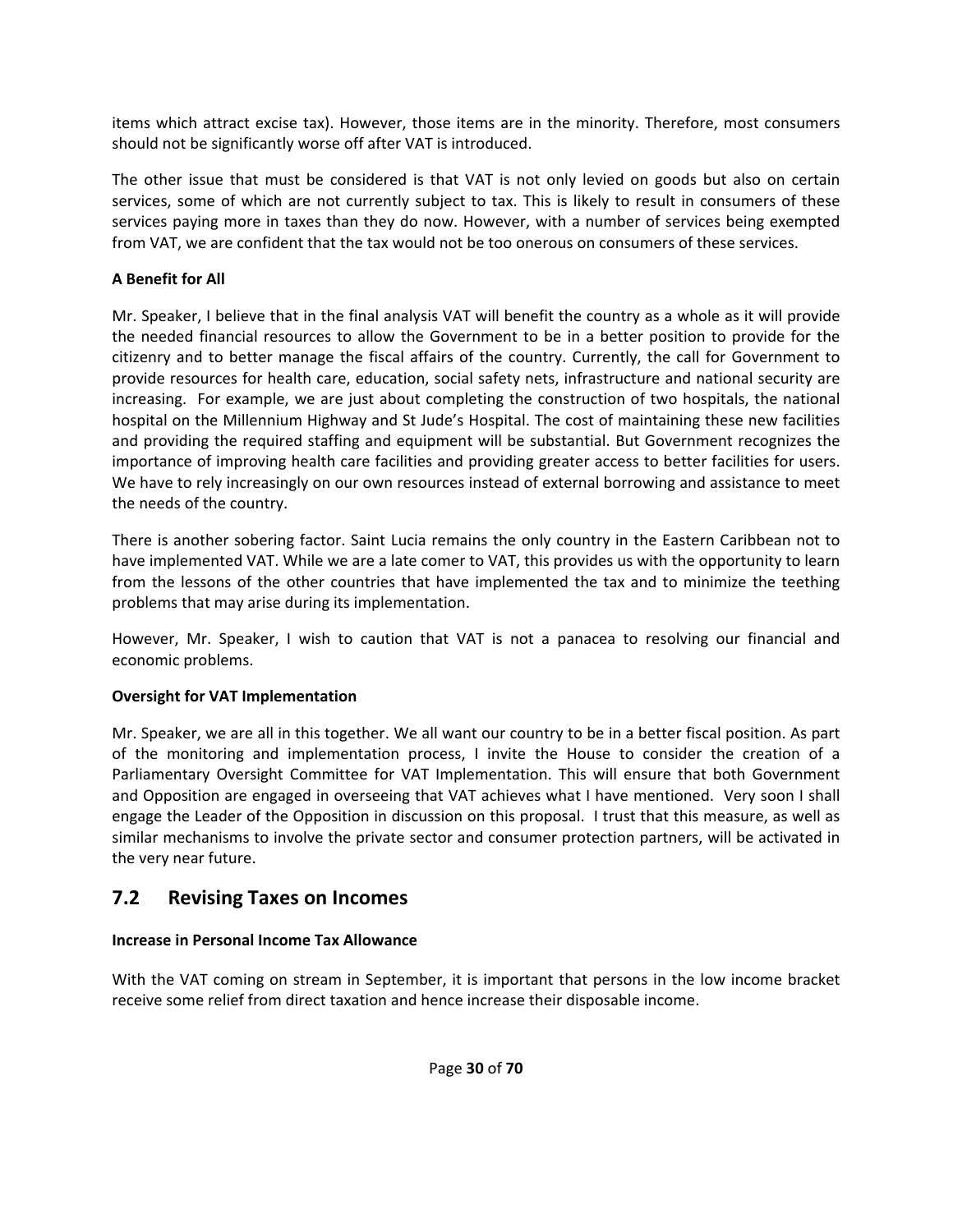In keeping with *Our Blueprint for Growth* and to alleviate the tax burden on the workers of this country, personal Income Tax allowance will be increased from \$17,000 to \$18,000 effective January  $1<sup>st</sup>$  2013. This will remove about 500 persons from the tax net and reduce the tax burden on hundreds of others whose annual incomes are well above the new threshold.

#### **Reduction in Corporate Tax**

Mr. Speaker, in Opposition, this Administration gave an undertaking that once VAT is introduced, the rates of Corporate Tax will be reduced. The Government will announce its programme to reduce the corporate income tax rate after an impact assessment has been done following the introduction of VAT.

## **7.3 Increasing Application Fees for Alien's Landholding Licenses**

There is one other revenue measure to come into effect. Mr. Speaker, since 2004, the application fee for Aliens Landholding Licenses has been set at \$1,500.00. It is true that in recent times, there has been a slowdown in the real estate market for residential properties purchased by non-nationals. However, when it is considered that properties attract several million dollars on purchase and sale, it seems that an application fee of \$1,500.00 is rather modest. Given our revenue challenges, I propose to increase the application fee to \$4,050.00 or US\$1,500.00.

## **7.4 Reform of the Property Tax Regime**

Mr. Speaker, the Property Tax regime has been a constant target of indignation by taxpayers. Successive Governments have been faced with the dilemma of how best to reform the tax to improve its fairness. We have heard constant complaints by the public of inadequate services provided in their communities whether it is collection of garbage, repairs to their roads or clearing the area of grass and other debris. Persons often cite these inadequacies as reasons for not paying Property Tax, associating the tax with the direct provision of services. Therefore many persons consider the tax to be unfair as they see no direct benefit to them or their community.

Because of these issues, Mr. Speaker, I intend to reform residential property tax. I propose to do so by four measures:

- 1. As promised during the campaign, Parliament will be invited to exempt from the payment of Property Tax, persons who own homes valued less than \$100,000.00. Thus, home owners whose homes have a market value of less than \$100,000.00 will not be paying Property Tax;
- 2. In order to ensure a modicum of fairness to the remaining residential property owners, I propose a deduction to them of \$100,000.00 on the assessed market value of their properties.
- 3. With the above measures, it will no longer be necessary to retain the exemptions, so these exemptions will be eliminated and replaced with the threshold based on market value of their residential property;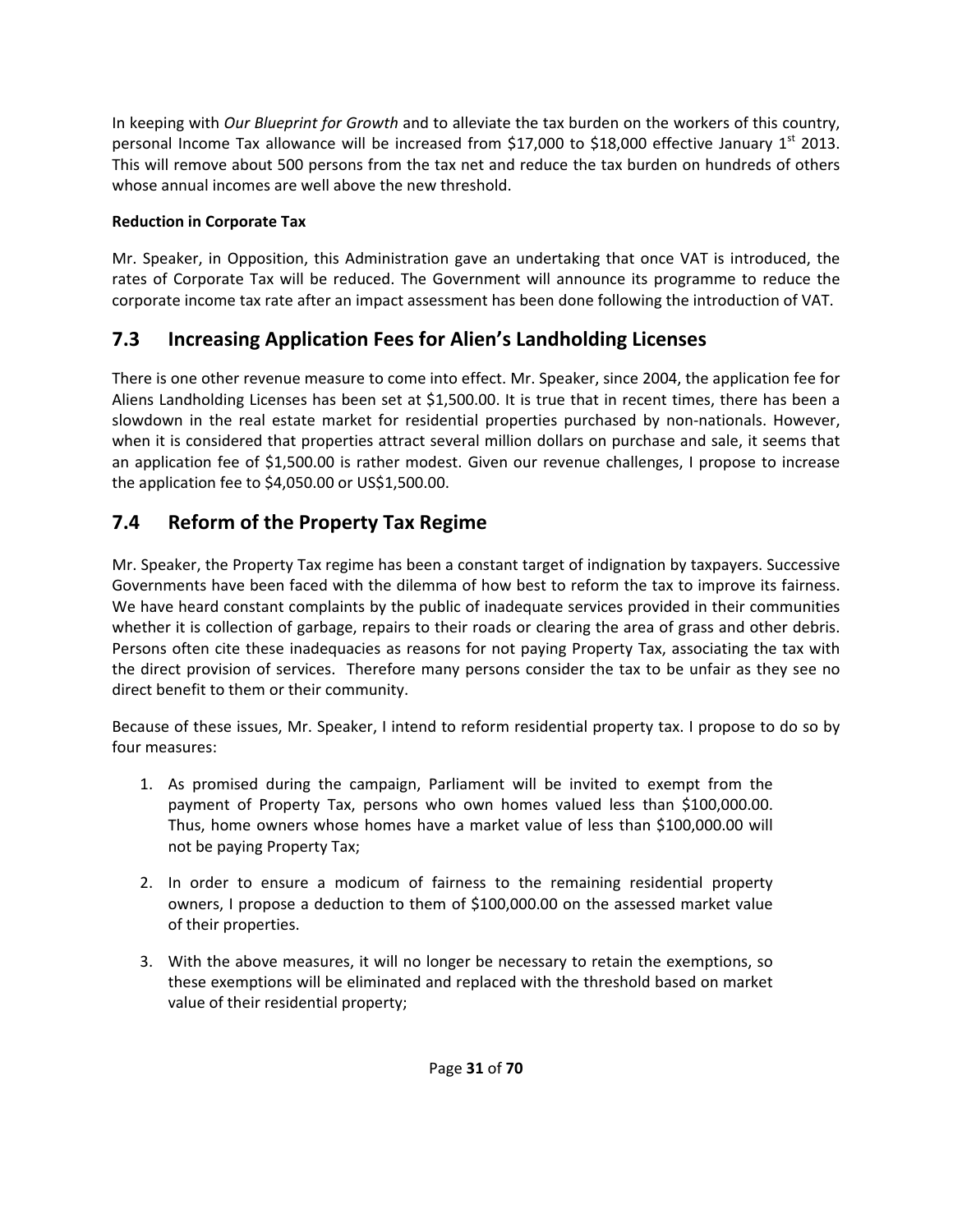4. Property Tax will be extended further to address some of the issues mentioned earlier regarding inadequate services provided at the community level. In keeping with the provisions of the recently passed Constituency Councils Act, revenue collected from residential Property Tax will be allocated to the constituencies based on the number and market value of the properties in each constituency. So, for example, a constituency like Gros Islet, given the number of residential properties and total market value, will receive the lion share of property tax revenue while other constituencies will receive revenue from the central Government in proportion to residential properties located in each constituency. We are hoping that with this revenue sharing mechanism, taxpayers can see the direct benefit of their tax dollars to themselves and their communities and will be encouraged to comply with the Property Tax law by paying their fair share of taxes.

## **7.5 Managing Fuel Costs ("Pass Through Mechanism")**

Mr. Speaker, in my public utterances on the subject of Government policy on fuel prices, I indicated that an authoritative statement would be made during the budget presentation.

I now do so.

Currently, Saint Lucia applies what has been described as the "Pass Through" Mechanism to determine the price of fuel at the pump. Under this system, the price of fuel is adjusted on a monthly basis, either upwards or downwards, depending on the movement of market prices for fuel. The underlying idea of the "Pass Through Mechanism" is to guarantee a certain level of revenue to the Government while allowing market forces to determine fuel prices at the pump.

The system has never worked in all its purity. While it was introduced by the former Administration, there was never consistent and faithful application of it. So, for example, when fuel prices increased from May 2011, the Government resiled from implementing the "Pass Through Mechanism" and opted, on more than one occasion, to reduce the Excise Taxes.

In more recent times, this current Administration has coped by sharing the burden of the increases between Government and consumers.

While there is no doubt that the monthly adjustments would better protect Government Revenue, it is equally true that constant changes of fuel prices produce greater uncertainty among consumers and businesses.

One OECS country, Dominica, applies the full "Pass Through Mechanism" in its full rigour. Others have different versions of the mechanism. Saint Vincent and the Grenadines, for example, have a modified system. The price at the pump is determined on a moving three month average. This approach allows the peaks and troughs of price movements to be leveled out by averaging the movements in prices.

Mr. Speaker, after careful consideration, the Government will adopt the modified version of the "Pass Through Mechanism," that is, prices will be determined by averaging the movements in prices over a three month period.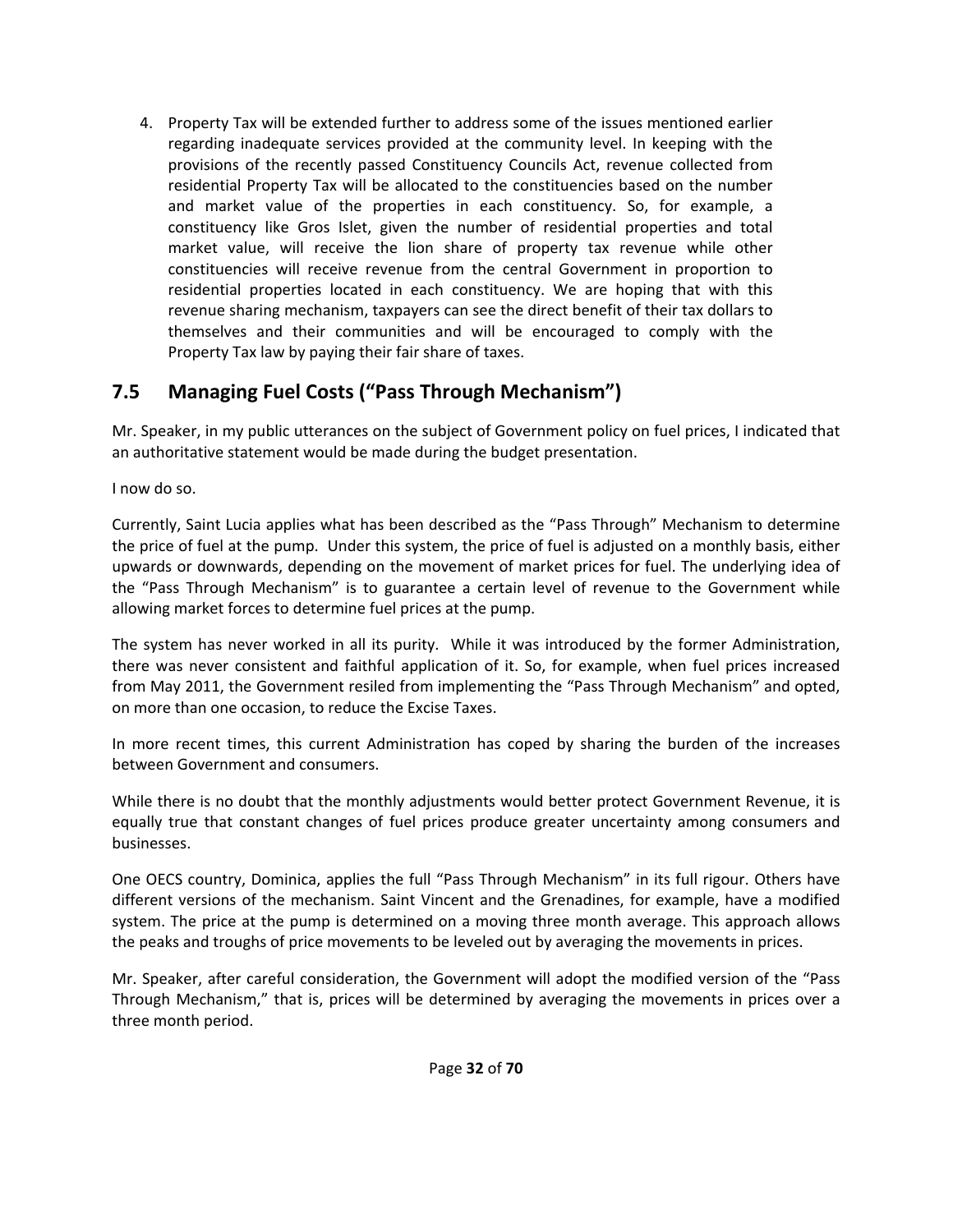The final adjustment to fuel prices under the "Pass Through Mechanism" will be made on May 14, 2012. Thereafter, the new modified system will apply, so that the adjustments in prices will occur in the next three months.

## **8. RELIEF MEASURES**

Mr. Speaker, I now turn to some measures that should provide relief to persons and entities who owe the State.

## **8.1 Reducing Debts Owed to the State & State Enterprises**

Mr. Speaker, we have become a heavily indebted nation in our personal dealings. We have developed a culture of non-payment, especially when it comes to meeting our obligations to the Government. While it is absolutely true that we all experience difficulties from time to time, it is also true that many among us refuse to meet payments for services rendered by Government and its agencies. Nearly every Government department has outstanding receivables. For example, the Inland Revenue Department is owed \$32.60 million in Hotel Accommodation Tax. WASCO is owed over \$40.00 million by consumers. Some \$47.50 million is due to our public hospitals. The NHC is owed \$ 1.72 million in outstanding rent. It is not a pretty picture.

However, the Government appreciates that the economic circumstances of the past few years have made it exceedingly difficult for citizens, even those who are well-intentioned, to honour their commitments. Bad debts do not help the balance sheets of these institutions. The Government understands that there is need, in this environment, for some breathing space.

## **8.2 Relief to Patients Indebted to Victoria & St Jude's Hospitals**

Mr. Speaker, I want to place on record my appreciation to the health care providers who continue to work hand in hand with Saint Lucians to deliver health care service renowned for its quality and excellence. In this regard, I salute the work of the Victoria and St Jude Hospitals, which, despite myriad challenges, continue to provide vital services to the north and south of the island respectively.

One such challenge affecting both entities is the level of indebtedness from patients dating back a number of years and which continues to increase. I believe that the time has come for some relief to be provided to those patients who are struggling under the burden of debt to the two public hospitals.

In that regard, I am pleased to announce that, after consultations with both Victoria Hospital and St. Jude's Hospital, patients with outstanding amounts to these two entities will receive some relief beginning this financial year.

Data from St Jude's Hospital indicate that the total owed by non-exempt patients amounts to \$44.5 million and dates back to 1996. This is a significant amount, the collection of which continues to be difficult given the economic realities faced by the rural population which St. Jude's serves.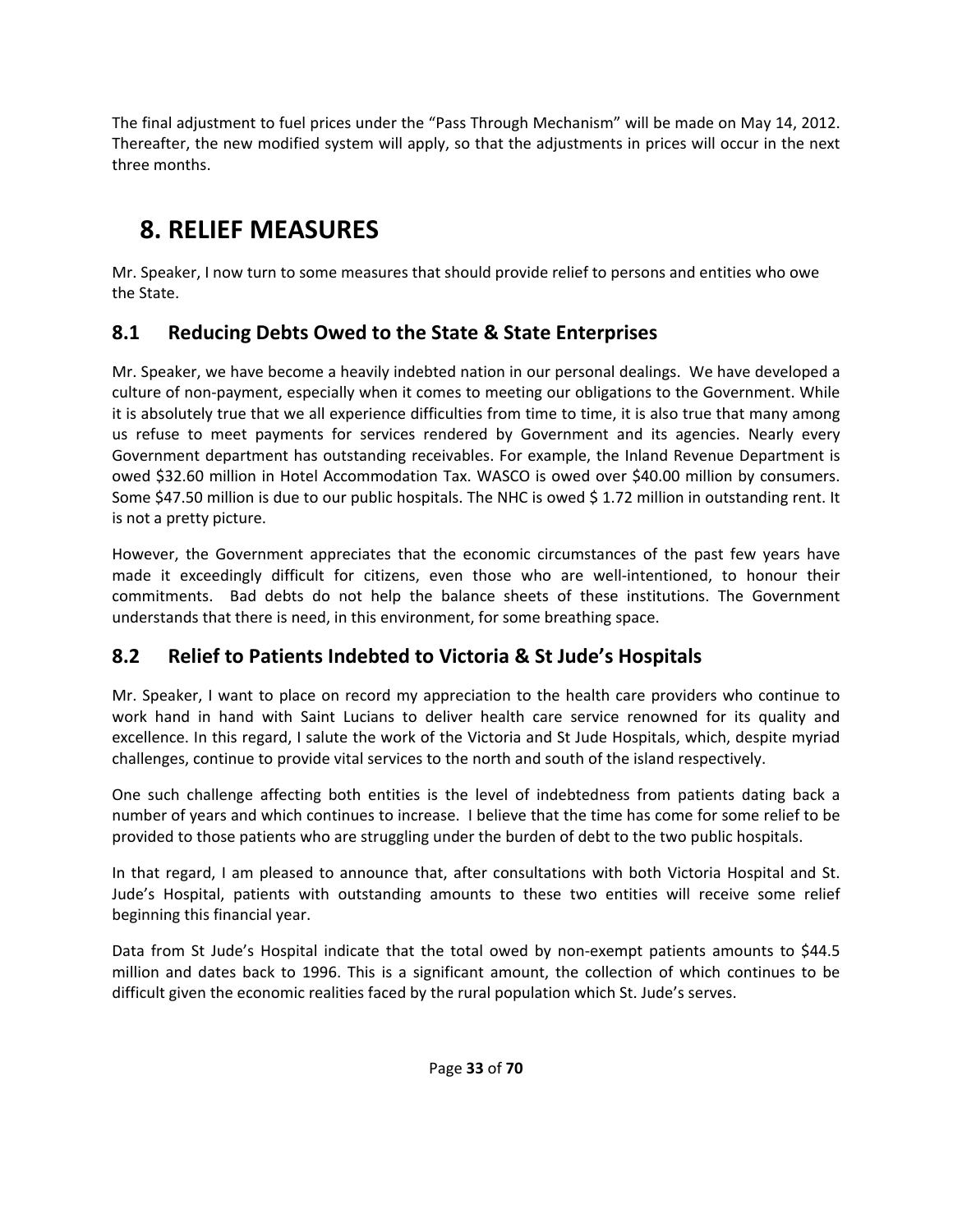In addition to the adverse effects of the global economic downturn on Saint Lucia, the decline of the agriculture industry in general and the banana sub‐sector in particular have compounded the unemployment situation in the south of the island.

Therefore, in respect of St. Jude's Hospital, the Board of Management has approved a six month amnesty on outstanding receivables. This means that patients who agree to settle their outstanding debt to St. Jude's during this amnesty period, would be offered a 40‐60% discount depending on the age of their debt and their individual circumstances. It is estimated that fourteen thousand (14,000) patients are likely to benefit from this arrangement. The potential geographic area covered by this amnesty would include the southern part of the island from Dennery in the east to Canaries in the west. The amnesty will commence on June 1, 2012.

While data constraints at Victoria Hospital did not permit the determination of the overall level of outstanding debt by patients, their records indicate that the average annual level of patient receivables over the last four years approximates \$3.7 million. As a group, patients on dialysis are the most indebted, with the cost of treatment tending to exceed their insurance coverage. Staff estimates indicate that some 80 – 90% of Victoria Hospital's receivables are doubtful and that the cost of collection is likely to exceed the level of receivables.

Therefore, Mr. Speaker, I am pleased to announce some relief to patients indebted to Victoria Hospital. The debt relief will apply to all categories of patients and will depend on the age of the debt at April 30, 2012. Patients will be invited to settle their accounts and will receive up to 90% of debts written off. The relief will be a one‐off arrangement to be taken up within a specified period of forty (40) working days in which patients would visit the Accounts Department of the Hospital in order to discuss their outstanding debt and its settlement.

This arrangement will be effected in the month of July 2012.

## **8.3 Relief to Customers of WASCO**

Mr. Speaker, I turn now to the disconnected and inactive accounts of WASCO.

WASCO currently has a total of 60,168 customers in its data base. Out of this 16,454 are inactive or disconnected and are therefore not being billed. Those inactive accounts stem from as far back as the early 1990s. In 1999, the Saint Lucia Labour Party Administration wiped out the arrears. However, this has built up once again to this significant amount. The total debt for those disconnected accounts is \$14.66 million. Of this amount, \$10.26 million constitute accumulated arrears for the northern networks and \$4.40 million for the southern networks. Those disconnected customers have not come back for reconnection because they cannot afford to pay the balances due. Some of these no longer receive a direct connection to their homes and quite a few have resorted to stealing water through illegal connections.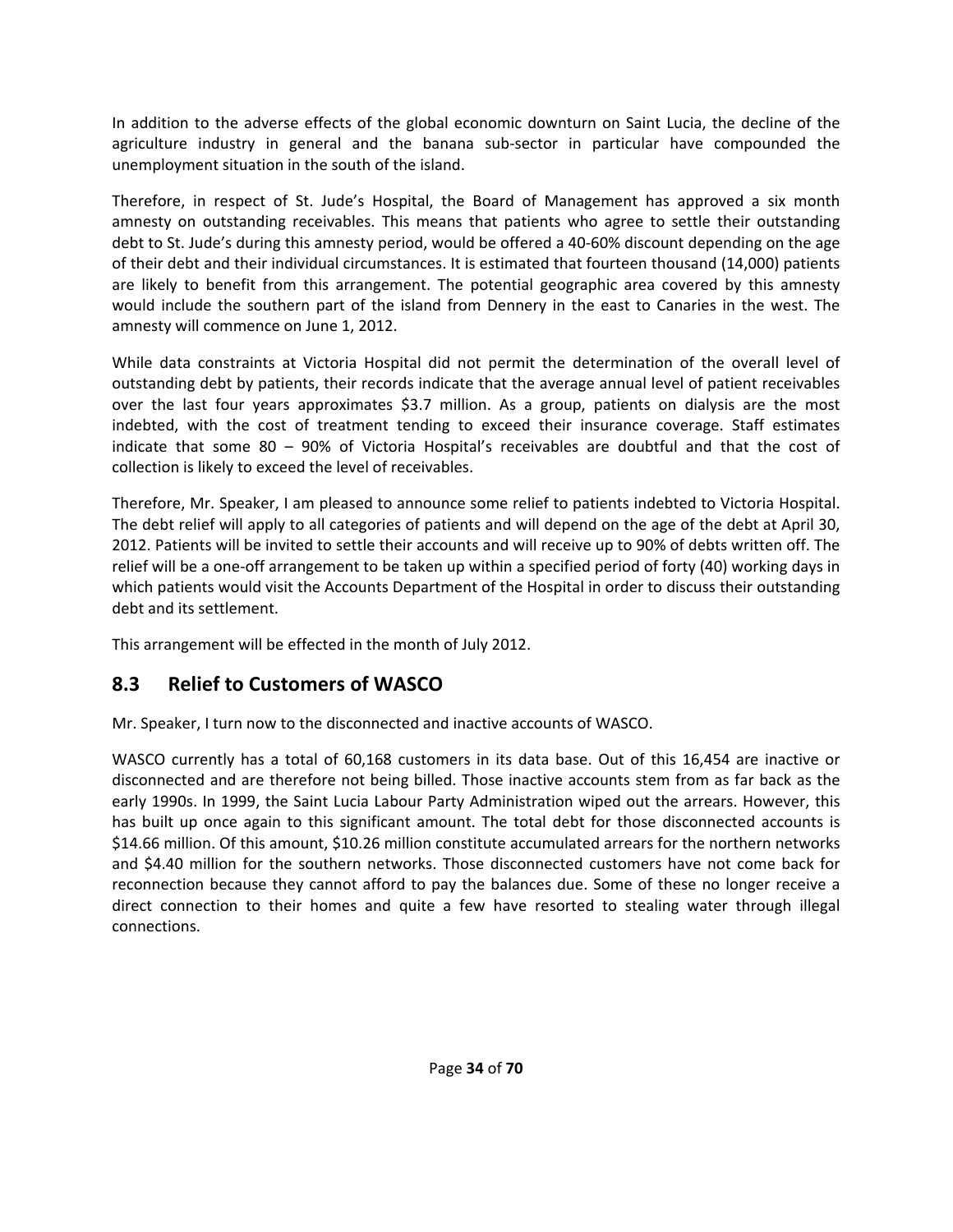#### **Amnesty for Customers**

Cabinet has advised the Board of WASCO to offer an amnesty to consumers. Three particular categories will be targeted:

- 1 Customers with illegal connections but with existing WASCO accounts;
- 2 Persons with illegal connections but no WASCO accounts; and
- 3 Customers that are being charged for a water supply that they infrequently or rarely receive.

#### **Customers With Illegal Connections with Existing WASCO Accounts**

Mr. Speaker, there are many persons who have illegally tapped onto WASCO's mains or tapped on to a neighboring property. These persons will be offered an opportunity to end their illegal behavior. WASCO will be directed to wipe off all debts tied to the account, waive all reconnection charges, and offer these persons an opportunity to obtain their own water supply by legal means, once again.

#### **Persons with Illegal Connections with No WASCO Accounts**

Then, Mr. Speaker, there are persons who have illegal connections but do not have WASCO accounts. These persons will be offered a waiver of all charges and an opportunity to apply for new connections so that they can become legitimate customers.

#### **Customers in Problem Areas, with WASCO Accounts**

Thirdly, Mr. Speaker, there are several customers in the north and the south of the island who are regularly billed by WASCO for a service that they seldom receive. In some areas the quality of the supply is good, but the frequency of supply is poor. In the Mabouya Valley, the problem of infrequent supply is worsened by a poor quality of supply. Therefore, Mr. Speaker, the WASCO Board has agreed to a debt forgiveness schedule for consumers in the areas with the above-mentioned characteristics. Full details of the specific communities that will benefit from this amnesty will be provided by the Minister for Sustainable Development in the very near future.

These amnesties shall be effective June 01, 2012 and end on May 31, 2013.

#### **8.4 Helping the Hotel Sector with Outstanding HAT**

Mr. Speaker, there is no doubt that the tourism sector was severely hit by the global financial crisis and the meltdown which it unleashed. The past three years have been difficult and challenging. The sector requires some breathing space to enable it to better position itself to face the future. I propose to offer some further measure of relief to the sector by easing those properties with outstanding penalties and interests on Hotel Accommodation Taxes due to the Government of Saint Lucia.

Currently, the Inland Revenue Department is owed \$32.6 million in outstanding HAT payments. Of this amount, \$16.5 million is principal whereas penalties and interest charges are currently near par at \$16.1 million dollars. One property alone owes a total of \$9.27 million whereas another owes \$6.95 million.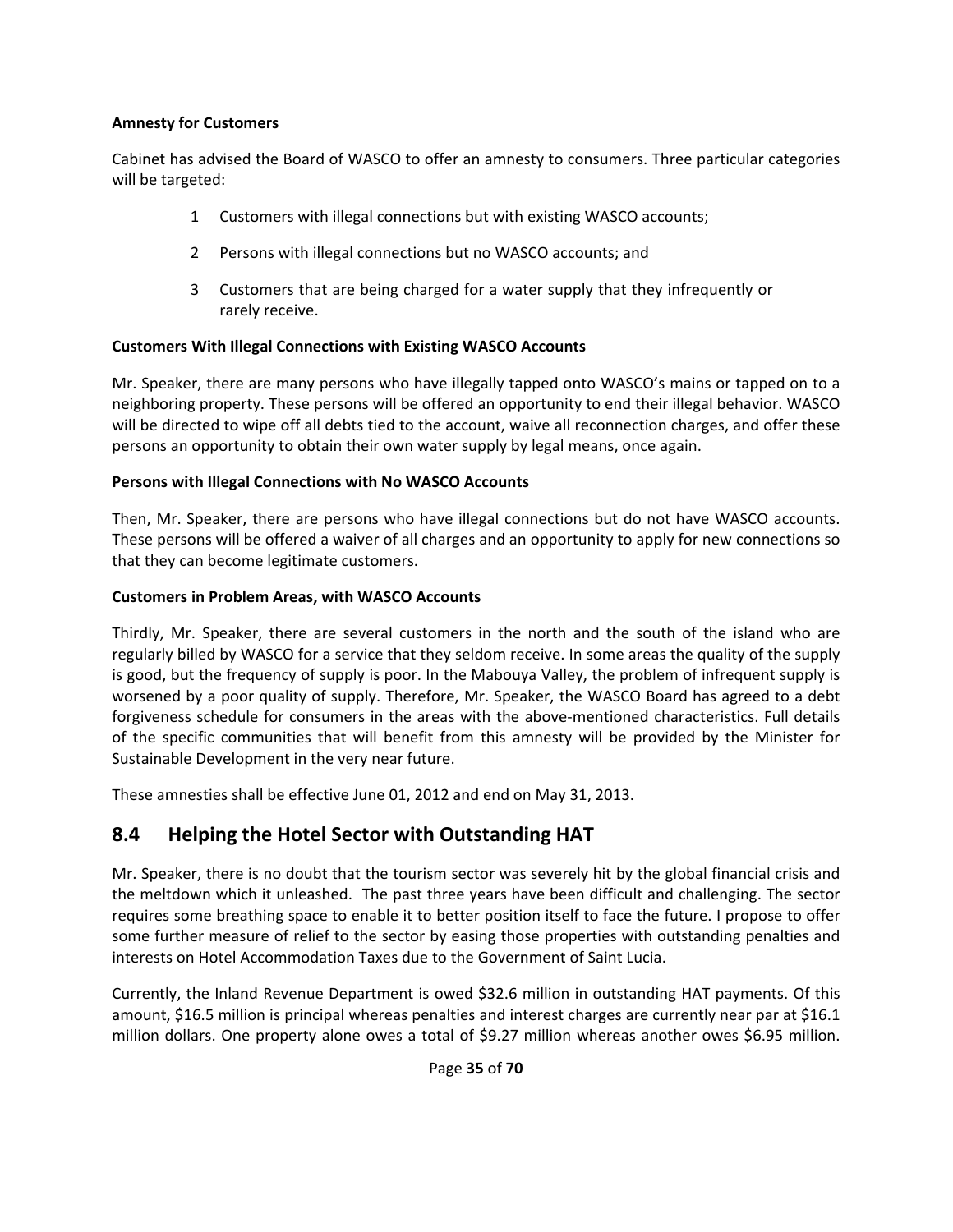The Inland Revenue Department has been working with the delinquent properties over the past few years in an attempt to assist them to reduce or clear up their liabilities. Many agreements and "settlement arrangements" are made, only to be routinely dishonoured.

I believe that the difficulties presently faced by some of these taxpayers will persist for some time. Some, despite making attempts at settlement have seen their liabilities increase rather than decrease. Part of the difficulty is that these errant taxpayers have to meet the payments of their arrears simultaneously with meeting current liabilities. Most of the payments for the arrears disappear into interest payments with little consequential impact on the tax principal.

I propose to provide "a short term" opportunity to get all or some of the interest and penalties waived over a period of three to nine months as follows:

- 1. For amounts paid towards HAT on principal payments, within the three month period June 1 2012 to August 31 2012, there will be a 100% waiver of both interest charges and penalties; and
- 2. For amounts paid during the six month period September 1 2012 and March 31 2013, they will realize a waiver of 100% on penalties and 50% of interest charges.

## **9. MANAGING PUBLIC SECTOR ASSETS**

Mr. Speaker, I wish to address the burning issue of how we manage our State's assets. Such a matter is at the heart of our national development. The State has at its disposal certain fixed assets in the form of Crown Lands. These are often vested into State agencies for a variety of purposes: development, conservation, housing and so on. Government is also given the unique right to compulsorily acquire tracts of land for the common good.

The matter of Crown Lands is an all important one, Mr. Speaker, as many properties of the Crown lie fallow, so to speak, and are not sufficiently utilised to promote Government's agenda for development. In some instances, these lands have been shamefully given away with no real benefits to the State. Take the example of the Black Bay and Canelles lands that were lost by the former Administration. The State has lost a total of 469 acres in a deal involving the National Development Corporation. We are now left with the heavy burden of trying to find sums of nearly \$60 million to reacquire these lands and pay landowners whose lands were compulsorily acquired. Mr. Speaker, there is little common good in these actions.

Further to this, Mr. Speaker, we saw another travesty when the former Administration offered for sale the Queen's Chain in the region of Soufriere, as part of a development within our World Heritage Site. They had only been stopped because of pending judicial review on the matter.

## **9.1 Better Approaches to Public Sector Assets**

Mr. Speaker, in the coming year, we must look more closely at the management regime for properties held by the Central Government and parastatal agencies. Already, Government has indicated its desire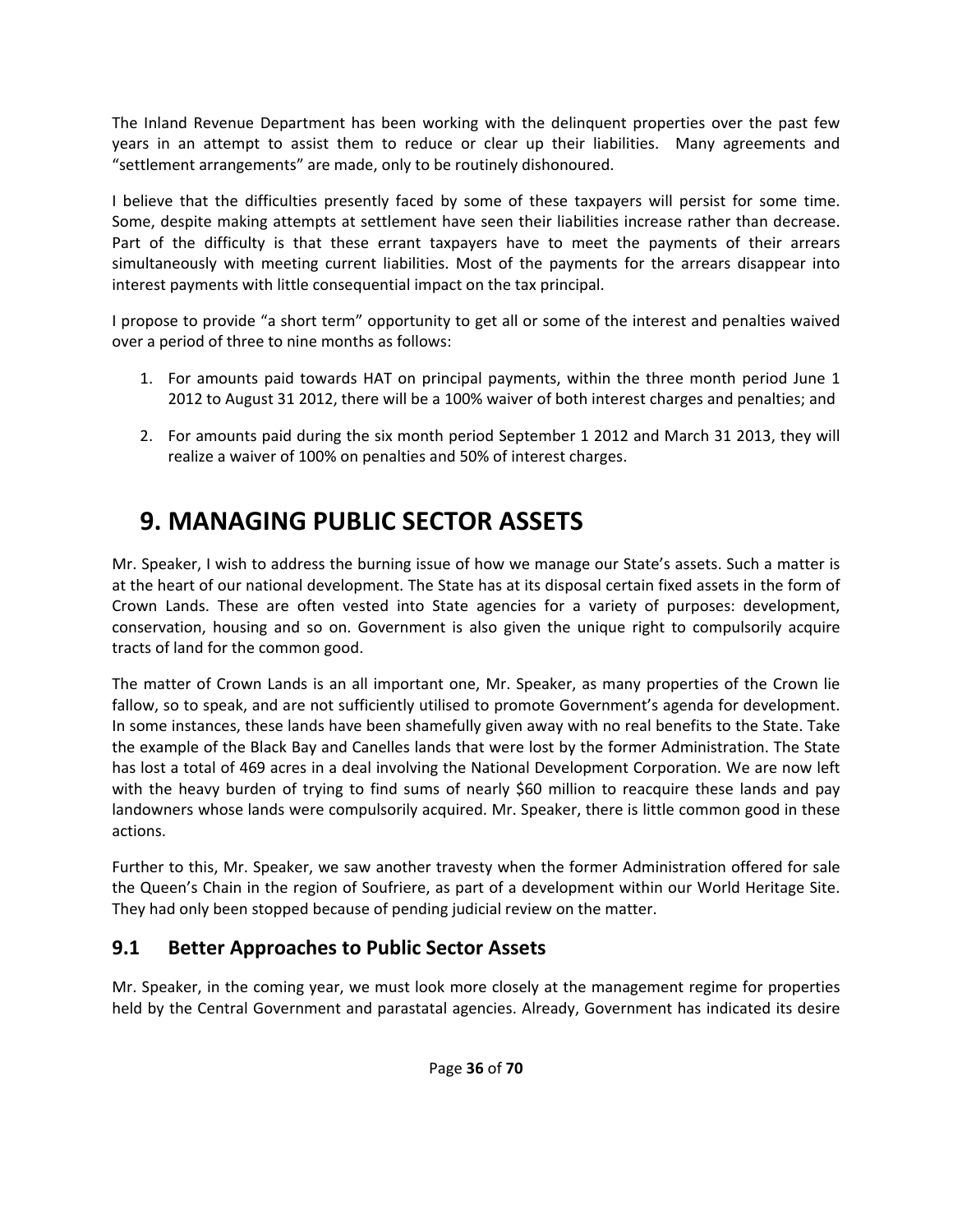to divest the property management elements of the National Development Corporation so that it may then focus solely on investment promotion and facilitation.

We cannot allow persons to abuse Government's assets for their own gain. Yet, assets which lie idle catch the eyes of those who would rather capture state lands at cheap rates. Better land management, whether in the public or private sectors, requires more transparent and accurate land management information. I intend to ensure a more structured approach to planning for the State's assets.

Mr. Speaker, the lamentable reality is that we are not maximising our resource base, whether for capital sales, housing, employment activities or government services and offices. Moreover, we cannot afford another Bois D'Orange Hypermart debacle or another Black Bay Lands fiasco.

### **9.2 Bois D'Orange Hypermart Property Saga**

Mr. Speaker, the Bois D'Orange Hypermart is a case in point as it broaches this broad issue of how Government approaches the management of its real assets. The story of this property is an unfortunate saga indeed.

In 2007, Cabinet by Conclusion No. 516 of 2007, considered a Memorandum by the Ministry of Economic Affairs, Economic Planning and National Development and agreed to purchase the property known as the "Bois D'Orange Hypermart", owned by the Daher Group of Companies from a Receiver.

As part of discussions with the Receiver for the purchase of the property, it was also agreed that the sale price would include ten (10) acres of land at Union, earmarked for possible development as a cemetery. The total purchase price agreed for the two properties amounted to \$27.00 million.

Cabinet was advised that based on the proposed acquisition cost of \$27.00 million and a projected completion cost of \$27.00 million, in addition to a further \$4.30 million for management, administration and marketing costs to fully operationalise the project, a total of \$59.30 million would be required to achieve the stated policy objective. Cabinet thus agreed to the formation of Amazona Properties Ltd (APL), a company wholly owned by Government, for the purpose of managing the entire project.

Cabinet was also advised that the transaction was a financially viable one and consequently, it was not necessary to seek a parliamentary guarantee. First Caribbean International Bank (FCIB) initially appeared to have accepted the proposition that a parliamentary guarantee was not necessary, as it agreed to proceed with a loan transaction with the Company in the amount of \$33 million.

Subsequent to Cabinet Conclusion 516 of 2007, a team of consultants were appointed to conduct due diligence on the project. Based on their brief, the team of consultants concluded that the project would cost far in excess of the initially suggested \$27 million to complete. They estimated that completing the structure to the required specifications would be approximately \$59.11 million in addition to which they recommended the acquisition of adjoining properties at an estimated cost of \$3.34 million, making it a grand total of \$62.45 million. This would be in addition to the \$33 million dollars already obtained to purchase the property.

By way of a Memorandum dated October 16, 2007, submitted by the Ministry of Economic Affairs, Cabinet was informed that the new cost profile arising from the exercise by the consultants made the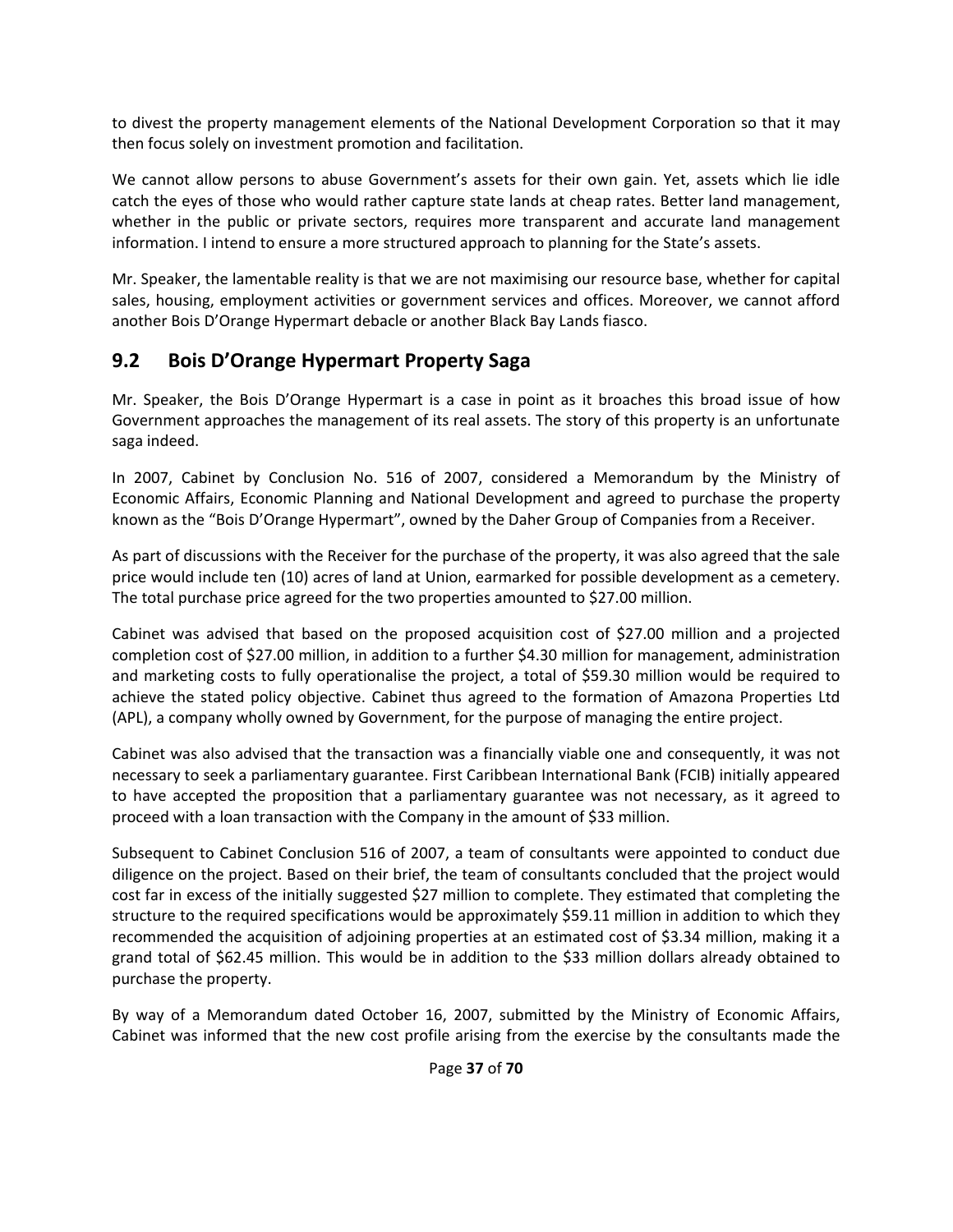acquisition of the Hypermart Property an unattractive proposition, as the cost could no longer be justified on the original grounds, and the venture would not be viable as a revenue generating business proposition. Cabinet by Conclusion No. 923 of  $18<sup>th</sup>$  October, 2007 agreed to abandon the acquisition of the Hypermart. However, after receiving a presentation by *private interested parties*, Cabinet by Conclusion No. 1098(a) reverted to its original decision to acquire the Bois d'Orange Hypermart Property on the terms originally approved by Conclusion No. 516 of 2007.

In 2008, Amazona Properties Ltd secured an initial loan of \$33 million from FCIB. The directors of the company were clearly uncomfortable. They reported several challenges in getting the project operational. There were concerns about the structural integrity of the buildings and as a result various investigations, including geotechnical studies, were commissioned by the Board.

These delays, together with the need for possible additional remedial works to strengthen the foundation, including the possibility of micro-piling, contributed to an escalation of the estimated overall cost of the project works to an amount of at least \$86.5 million. FCIB indicated that it was only able to raise 50% of the required funding from its own resources and suggested a syndicated loan facility. FCIB has been unable to arrange the full financing of the facility, possibly due to the tight credit market or to other considerations about the structure.

In 2010, the Board awarded a preparatory works contract in the amount of just under \$600,000.00 to Cyril Dornelly & Son Ltd. This was to prepare and clear the site for the commencement of the main contract.

To date, there is an accumulated interest balance of over \$6.5 million and this continues to accrue at a rate of \$200,000 monthly. Mr. Speaker, what I have just reported, confirms all the fears, doubts and anxieties harboured by the Government, in its life in Opposition. As it stands the property is a sink and not a source for Government revenues.

Mr. Speaker, there are three options available to the Government:

- 1 Continue with the project as originally conceived by the former Administration;
- 2 Alternatively, form a joint public sector/private sector partnership and develop the property; or
- 3 Abandon the project in its entirety, sell the property to the private sector and absorb the inevitable losses of a misguided transaction.

Mr. Speaker, the cold, harsh reality is that given Saint Lucia's fiscal situation, a further loan of \$86.5 million for this project cannot be justified. Given these circumstances, the Government will, after consultation with the Bank, offer the property for sale with immediate effect.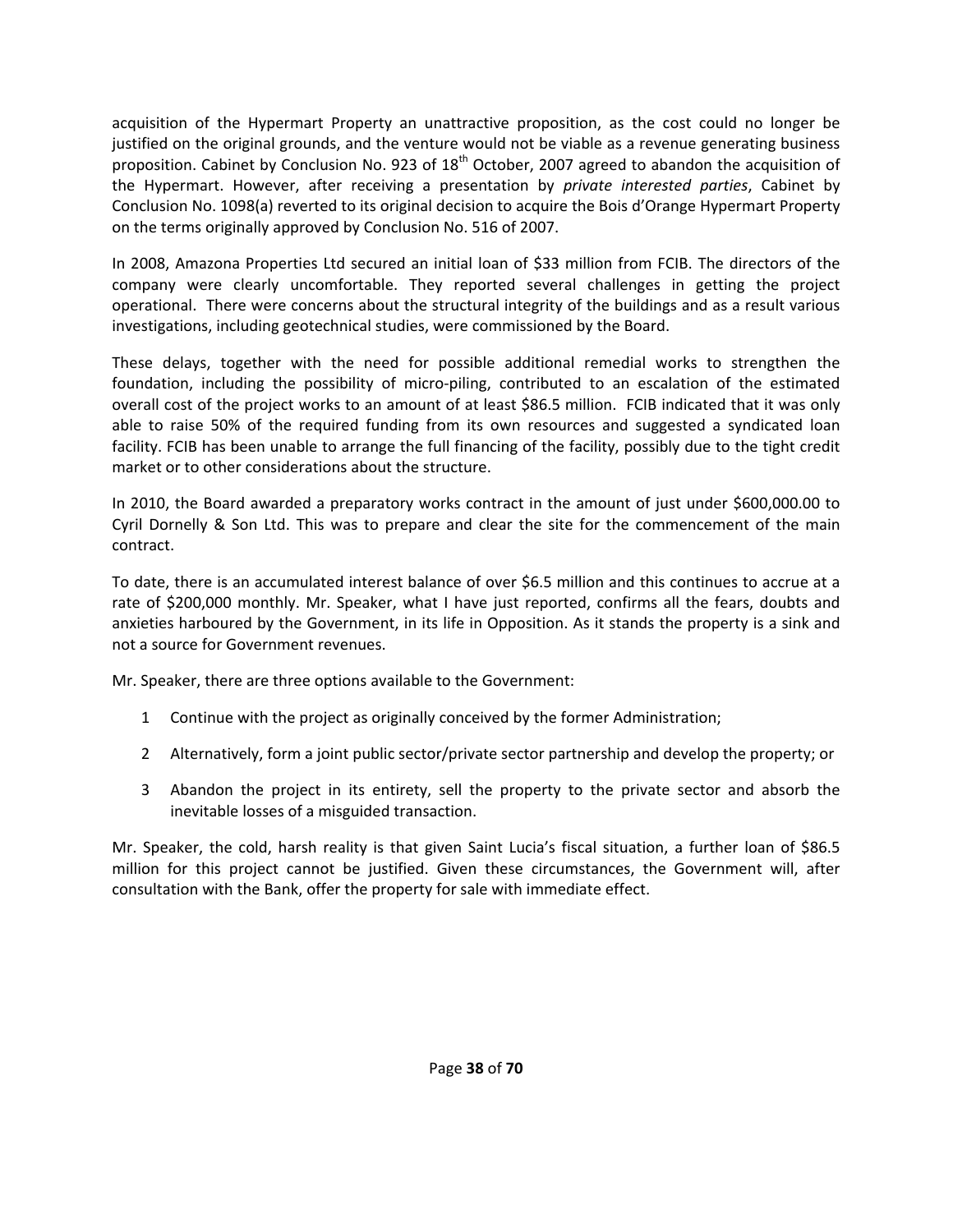## **10. SECTORAL POLICIES & INITIATIVES**

With a change of Government, it is inevitable that there will be some policy shifts, whether substantively or procedurally. Some shifts may be immediate. Others may have to await the right time, or the right conjuncture. There are also a number of initiatives under Government's capital programme which should be highlighted to provide insight into Government's broader agenda. I shall report on these sectoral policy shifts and some accompanying programmes, as well as continuing initiatives.

I shall look at these policies and initiatives under three broad areas:

- 1 **The Productive Sectors** including Agriculture and Fisheries, Manufacturing, Business Development, Tourism & the Creative Industries;
- 2 **The Enabling Sectors** of Energy, Water, Infrastructure & Communications; and
- 3 **The Social Sectors** which include Education, Healthcare, Housing, Social Transformation, and Youth and Sport.

I will start with the Productive Sector.

## **11. PRODUCTIVE SECTOR INITIATIVES**

Mr. Speaker, the productive sectors are at the heart of economic activity and private sector growth. I shall review some of the policies and initiatives underpinning the promotion of these sectors through the Ministry of Tourism, Heritage & the Creative Industries; the Ministry of Commerce, Business Development, Consumer Affairs & Investment; and the Ministry of Agriculture, Fisheries, Food Production & Rural Development.

### **11.1 Revised Incentives for Manufacturing and Tourism**

Mr. Speaker, in the Throne Speech of April 24, 2012, Her Excellency, the Governor General, referred to the "extraordinary measures which the Tourism Industry had to adopt to survive." Her Excellency announced that the Government "plans to amend the Tourism Incentives Act, Cap 15:30, to consider granting every property which is currently the beneficiary of existing incentives, new incentives as if they are commencing operations for the first time."

The problem addressed by Her Excellency's declaration is also equally acute in the Manufacturing Sector. Several manufacturing establishments have made use of the maximum number of years permitted by the Fiscal Incentives Act, Cap 15.16, Revised Laws of Saint Lucia. Others are about to reach the maximum number of years allowed by the Act. Sometimes, in order to assist manufacturing companies, Cabinet has had to exercise some degree of ingenuity. Clearly, this is not ideal. These problems exist at a very difficult time for the sector.

In language similar to the declaration of Her Excellency in respect of the Tourism Industry, Government plans to amend the Fiscal Incentives Act and grant every manufacturing establishment which is currently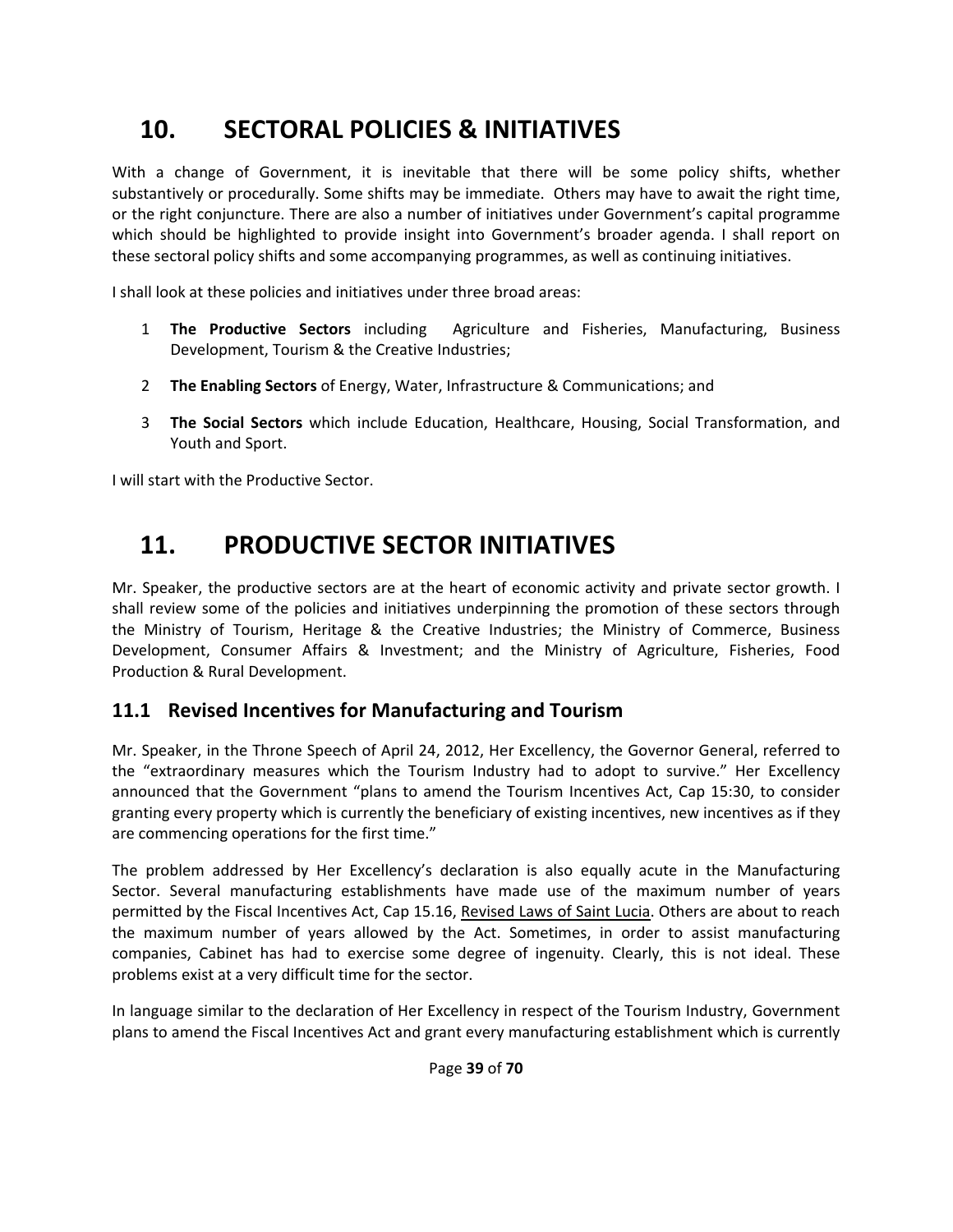the beneficiary of existing fiscal incentives, new incentives as if these establishments are commencing operation for the first time.

## **11.2 Business Development & Doing Business Better**

Mr. Speaker, the business sector forms a vital part of our economic recovery programme. Our recovery programme therefore cannot be effectively undertaken without the full participation and cooperation of the entire sector. In accordance with our Blueprint for Growth, we will begin to revolutionize the environment for doing business in order to encourage entrepreneurship, expand the export sector and stimulate the productive economy.

We will work closely with our partners in the private sector, such as the Saint Lucia Chamber of Commerce, Saint Lucia Manufacturers' Association, Saint Lucia Hotel and Tourism Association, Saint Lucia Industrial and Small Business Association and Saint Lucia Coalition of Services, to determine the most effective approaches to:

- 1. Providing appropriate training for staff;
- 2. Ensuring that Saint Lucian products meet the highest quality standards;
- 3. Providing opportunities for enterprises to take full advantage of avenues created by the Caribbean Single Market and Economy (CSME) and the CARIFORUM‐EU Economic Partnership Agreement (EPA); and
- 4. Improving the chances of success of Small and Medium Enterprises (SMEs) by creating business incubators in the north and south of the island.

#### **Ease of Doing Business**

Mr. Speaker, before resuming office, we committed to improving the climate for doing business in Saint Lucia, in order for Saint Lucia to regain its top position in the World Bank's ranking for the Ease of Doing Business in CARICOM and indeed, the wider world. Today, I want to reaffirm Government's commitment to improving Saint Lucia's ranking by removing various impediments to commercial activity.

Mr. Speaker, Government has received the report from the joint public‐private sector committee that was established a few months ago. This committee was created to engage the private sector through thorough consultation, and to submit recommendations to Government for the way forward. While I recognize that some of the issues to be addressed are more complex than others, and perhaps would take some time to resolve, I am pleased to announce that work has already begun to address some of the concerns expressed in this report. For instance, in order to facilitate the faster incorporation of businesses, I will introduce an expedited service for the registration of "for‐profit" companies for a fee of \$2000. The existing process for registration of "for‐profit" companies will continue to be available, but the fee will be increased from the current \$850 to \$1000. For non‐profit company registrations, the existing fee will remain at \$250.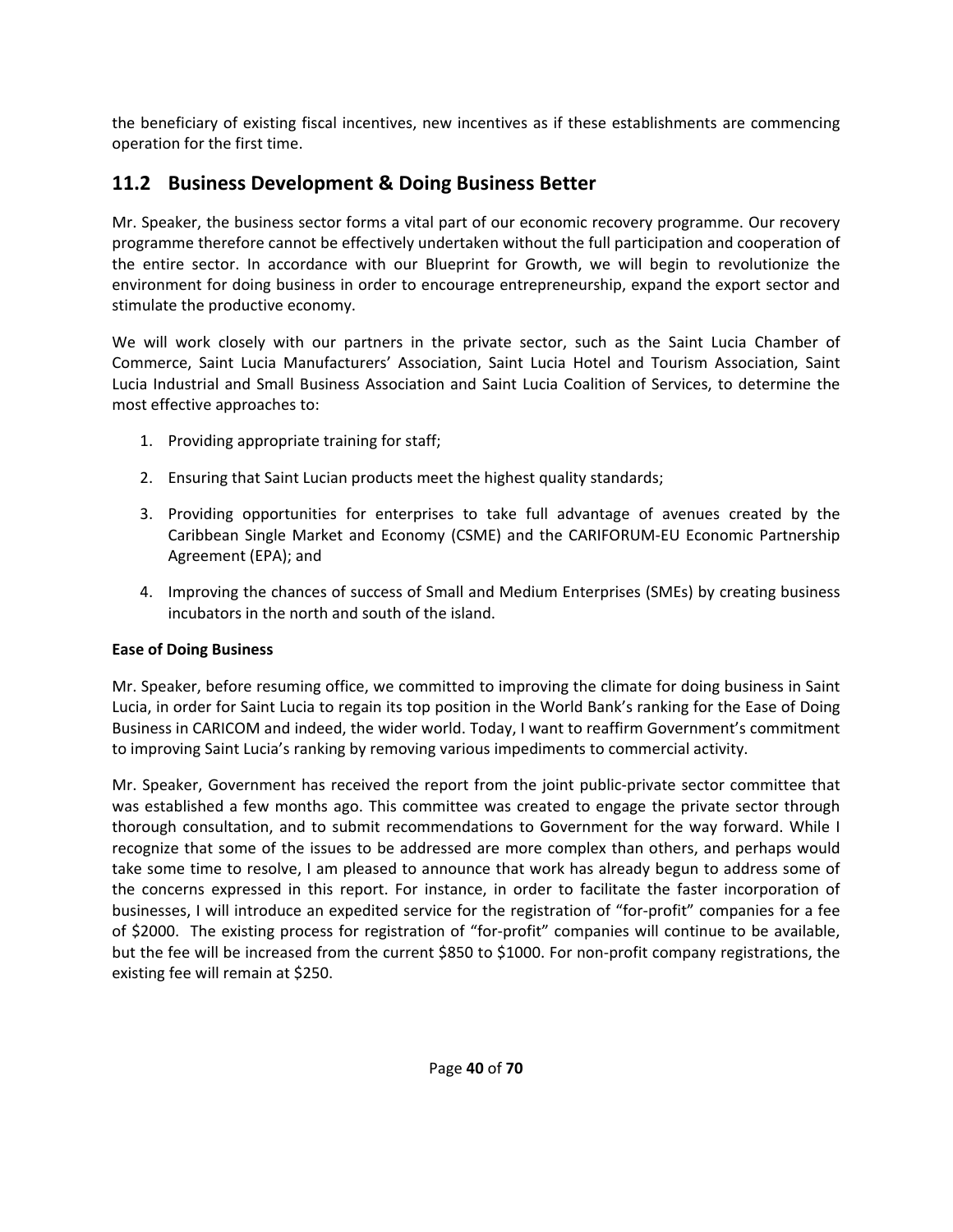#### **Creation of a Commercial Court**

In addition, as mentioned in the Throne Speech, this year, our Government will move quickly to establish a Commercial Court. This development is expected to have a tremendous positive impact on the ease of doing business in Saint Lucia, as it relates to the efficiency of dealing with disputes within the business sector, particularly the off‐shore sector. Attempts will also be pursued to address other areas related to improvements in resolving insolvency and the foreclosure process through a sub-regional harmonized approach.

Mr. Speaker, a lot has been said about the impact of the quality of services offered by the Public Sector on the ease of doing business, albeit, with not much specificity. Notwithstanding, I want to reassure the Private Sector that improving the efficiency and effectiveness of Government Services through modernization of the Public Sector remains a top priority for this Government. This will be explained later in this statement.

#### **Business Incubation Programme**

Mr. Speaker, over the next three (3) years, the Ministry of Commerce, Business Development and Consumer Affairs will be undertaking the Business Incubation Programme. This initiative is expected to serve as a framework for providing enterprise development and growth support to startup and existing businesses. Some of the assistance to be provided includes, business plan development, mentorship, funding for startup and administrative support. Through the implementation of this initiative, a multiplicity of specific national business and economic development objectives will be pursued to:

- 1. Provide a mechanism for potential enterprise development;
- 2. Provide critical support to young businesses during the most vulnerable phase of their establishment and development. Such support may include, inter alia, affordable space, shared support, business development services;
- 3. Contribute to the establishment and operation of business/industry clusters;
- 4. Provide an avenue for high quality entrepreneurship to obtain support and development assistance; and
- 5. Generally serve as a Center of Excellence for SME operation and support;

The estimated cost of the project is \$2.86 million.

#### **National Trade Export Promotion Agency (TEPA)**

Mr. Speaker, the National Trade Export Promotion Agency (TEPA) was established in 2011 as a measure to reorganise the Office of Private Sector Relations (OPSR) in order to consolidate on its capability and experience and to create a specialized project implementation unit. This initiative is funded by the CARICOM Development Fund and the Government of Saint Lucia at an estimated cost of \$3.26 million and will be implemented over three (3) years. The overall objective for the introduction of the TEPA is to: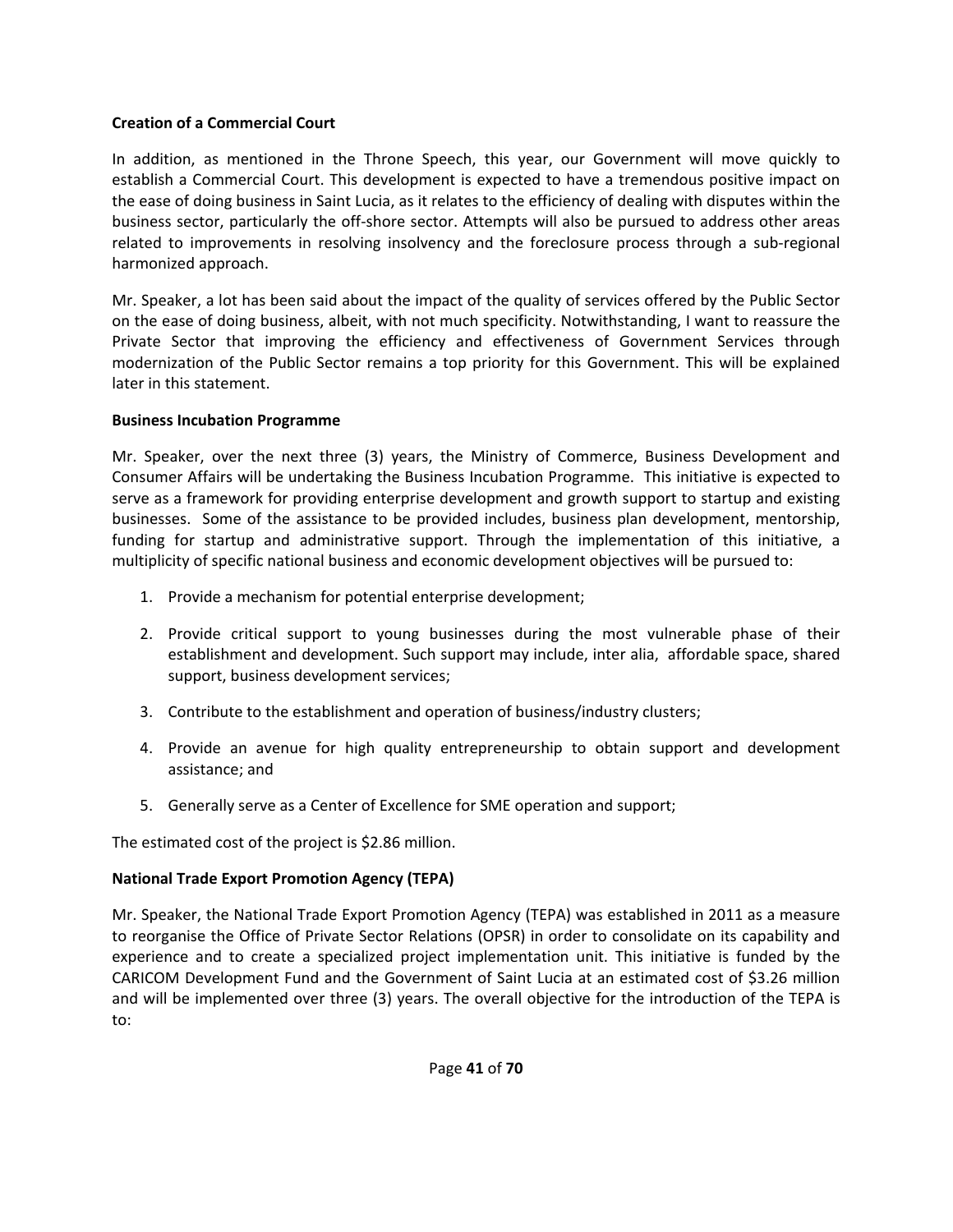- 1. Expand economic diversification and stimulate growth through export;
- 2. Strengthen small and medium enterprises (SMEs) and increase their contribution to the national economy;
- 3. Enhance competitiveness of exports; and
- 4. Strengthen linkages among key economic sectors.

In order for the successful implementation of the work programme of the TEPA, the unit will be governed by a joint public‐private sector board of directors, chaired by a representative of the Private Sector. Over the course of this and the next fiscal year, the agency would be undertaking an Export Development Support Programme, which will include a Review & Update of the National Export Development Strategy and establishment of a National Trade Information Network. This programme is expected to be implemented with the assistance of the International Trade Center and the Government of Saint Lucia.

### **11.3 Tourism Development**

Inevitably, Mr. Speaker, there will also be some policy adjustments in Tourism. Given its importance as the leading economic sector, we will take steps to ensure its growth and longevity. Starting this year, we will begin to implement the strategic measures promised in *Our Blueprint for Growth*. They include:

- 1. Modernizing the legislative framework for tourism after consultation with industry stakeholders;
- 2. Starting the process to create the institutional framework to guide the development of high growth segments of the tourism industry;
- 3. Creating the environment to encourage investments which maximize local content in the tourism product; and
- 4. Providing direct support for the development of the small hotel sector.

This process will include the creation of a Tourism Development Agency to coordinate product development.

#### **New Licensing Regime and Tourism Incentives**

Mr. Speaker, there is also the urgent need for the introduction of standards throughout the various product areas of the industry. During this year, work on the introduction of standards will continue along with the introduction of appropriate licensing regimes to provide proper regulation of the industry. The licensing regime will also serve to ensure that participants in the various aspects of the industry provide services within the areas for which they are approved.

A clear set of policies will be developed to ensure efficiency in the tourism transportation system. In this regard, policies for tourism taxis, car rentals and high end vehicles will be developed and implemented. The role of the Tourism Transportation Regulatory Committee will be strengthened to ensure that this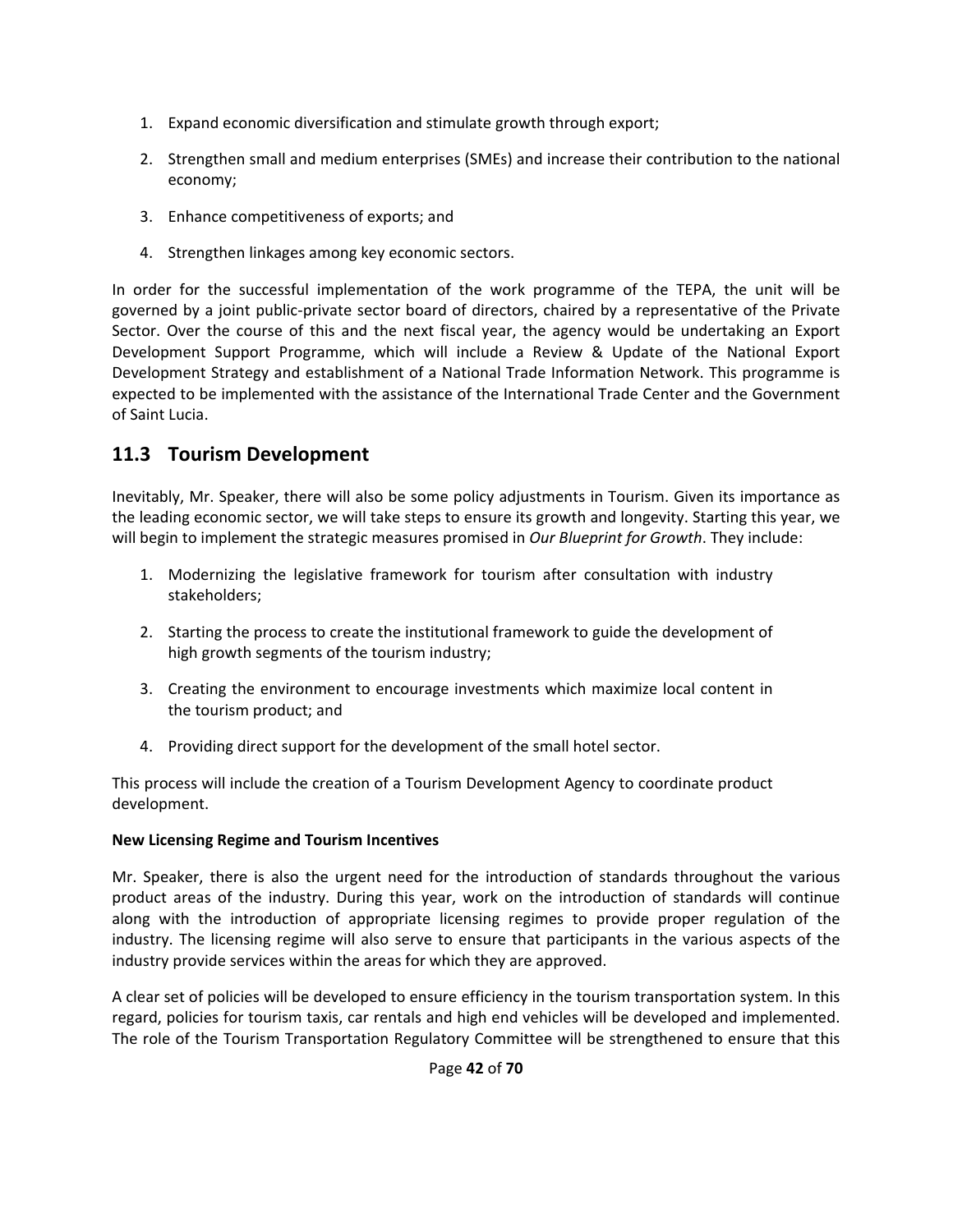Cabinet appointed body has the capacity to implement the policies developed. Tourism incentives will be based on performance and structured in such a manner that encourages the subsectors that have greatest impact on the sustainable development of tourism.

The tourism marketing budget this year will be \$45 million. It is hoped that we can continue to find creative ways to promote Saint Lucia, including the use of our national talents, crafts, entertainment and products. I have also made available seed money under the Ministry of Commerce to help vendors better their product.

## **11.4 A Creative Economy**

Mr. Speaker, this year we propose to take our first steps in establishing and launching the Creative Industries Sector. As this is still somewhat embryonic, some "cultural mapping" or if you prefer, a continuous and comprehensive assessment would need to be done of the various existing and emerging subsectors as well as the economic linkages and employment opportunities that can be generated within the sector.

I know that our young people and our artists are anxious to see this initiative unfold, but public accountability demands that appropriate measures be put in place for accessing the available funds.

This year, I have allocated a sum of \$2.60 million to the sector for initial rollout. This will fund initiatives such as Writing, Poetry and Publishing Grants; Film and Photography activities; Arts and Crafts Development; Music and Performing Arts; and promoting computer software, web and graphics development. It will also fund a consultancy for developing the sector and its medium to long term directions.

I should indicate that this amount does not reflect existing grants and contributions to the Cultural Development Foundation which totals \$3.49 million. It also does not include a further \$3.00 million that will be made available to promote employment in the sector, under the NICE jobs creation programme I mentioned earlier.

#### **Festivals Commission**

Mr. Speaker, the time has also come to revisit the arrangements for our premier festivals, jazz, carnival and others yet to be established. I have therefore allocated a sum of \$20,000.00 for a consultancy to determine whether we should establish a "Festivals Commission" to market, promote and produce both Jazz and Carnival.

### **11.5 Agriculture & Fisheries Development**

Mr. Speaker, Honourable Members understand that the Agriculture Sector contributes significantly to the socio‐economic development of our country. Given the high level of dependence on the sector and the recent chain of events ranging from the damages caused by Hurricane Tomas to the wide spread destruction of banana plants caused by the Black Sigatoka disease, Government is committed to restoring and revitalizing the sector. Moreover, particular attention will be given to Food Security, Effective Resource Use, Restoring Production, Sustainability, Strategic Marketing, Capacity Building and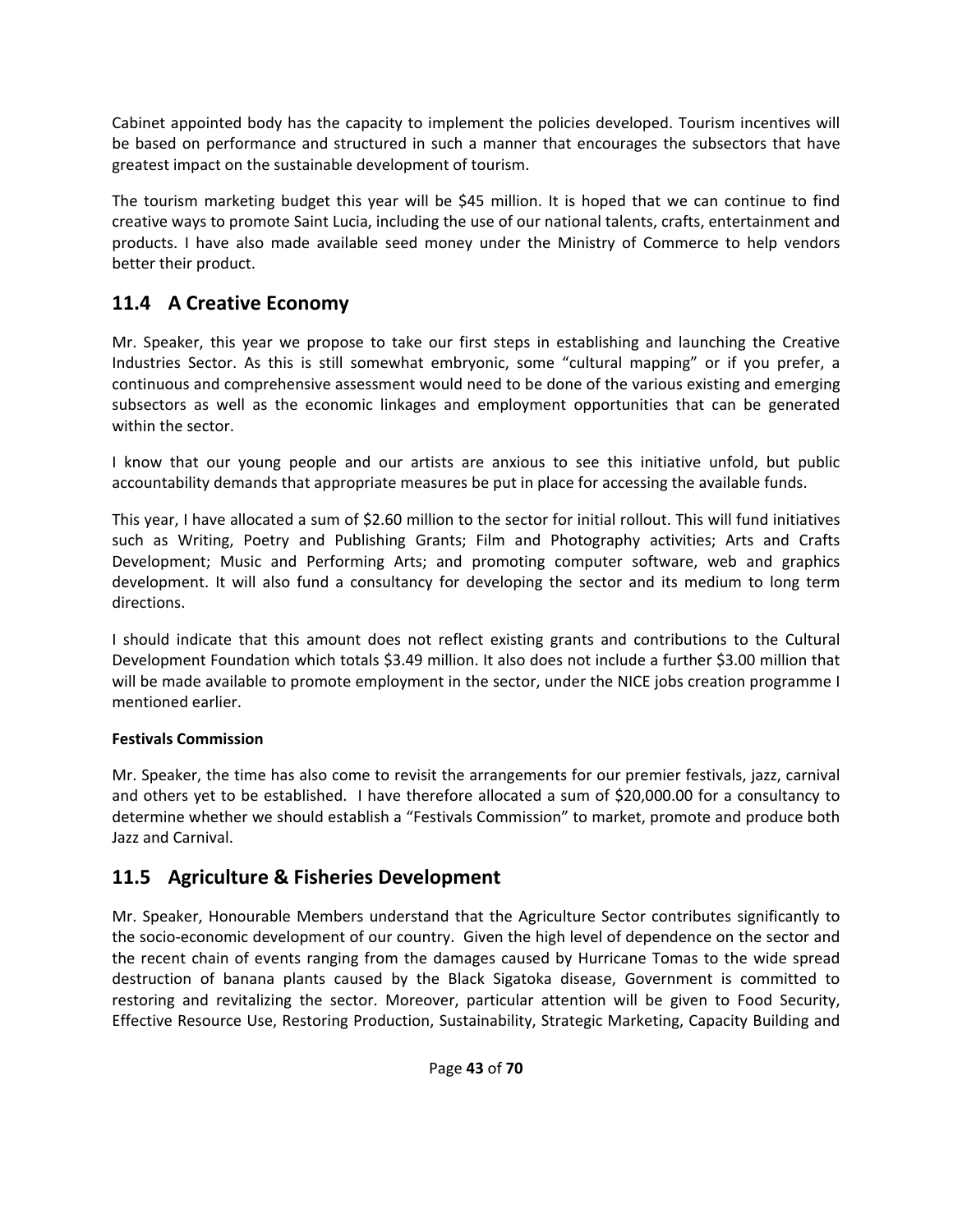Applied Research and Development. There are immediate strategic issues to be addressed in the sector, which have been incorporated in this year's work plan.

These include:

- (a) Disease control (and in particular Black Sigatoka);
- (b) Food security;
- (c) Rehabilitating agricultural farms;
- (d) Building productive and managerial capacity in agriculture;
- (e) Strategic marketing;
- (f) Expanding linkages with the tourism and health sectors;
- (g) Constructing motorable farm access roads;
- (h) Commencing the formulation of the Agriculture Incentives

Act; and

(i) Restructuring the Ministry of Agriculture to better serve

the sector.

#### **Supporting the Expansion of the Livestock Subsector**

Mr. Speaker, in order to effectively service the agricultural community especially the livestock subsector, the Beauséjour Agriculture Station needs to be enhanced. This initiative entails the importing of new breeding stock, improving existing bloodlines of swine and small ruminants, and renovations and modification works to the Agricultural Station. The main objective of this project is the establishment of the facility as a Centre of Excellence, where the latest technology can be demonstrated and transferred to clients. This initiative is estimated at a cost of \$1.00 million and is expected to be implemented this financial year. An allocation of over \$3 million has also been made to complete the long awaited Meat Processing Plant.

#### **Management of Black Sigatoka**

Mr. Speaker, the Black Sigatoka or the Black Leaf Streak has become prevalent on this island, causing severe damage to banana crops and adversely affecting the income of our farmers. Given the significant importance of the banana subsector, Government intends to critically address this issue by undertaking a programme aimed at:

(a) Encouraging the production of healthy fruits that meet quality standards; and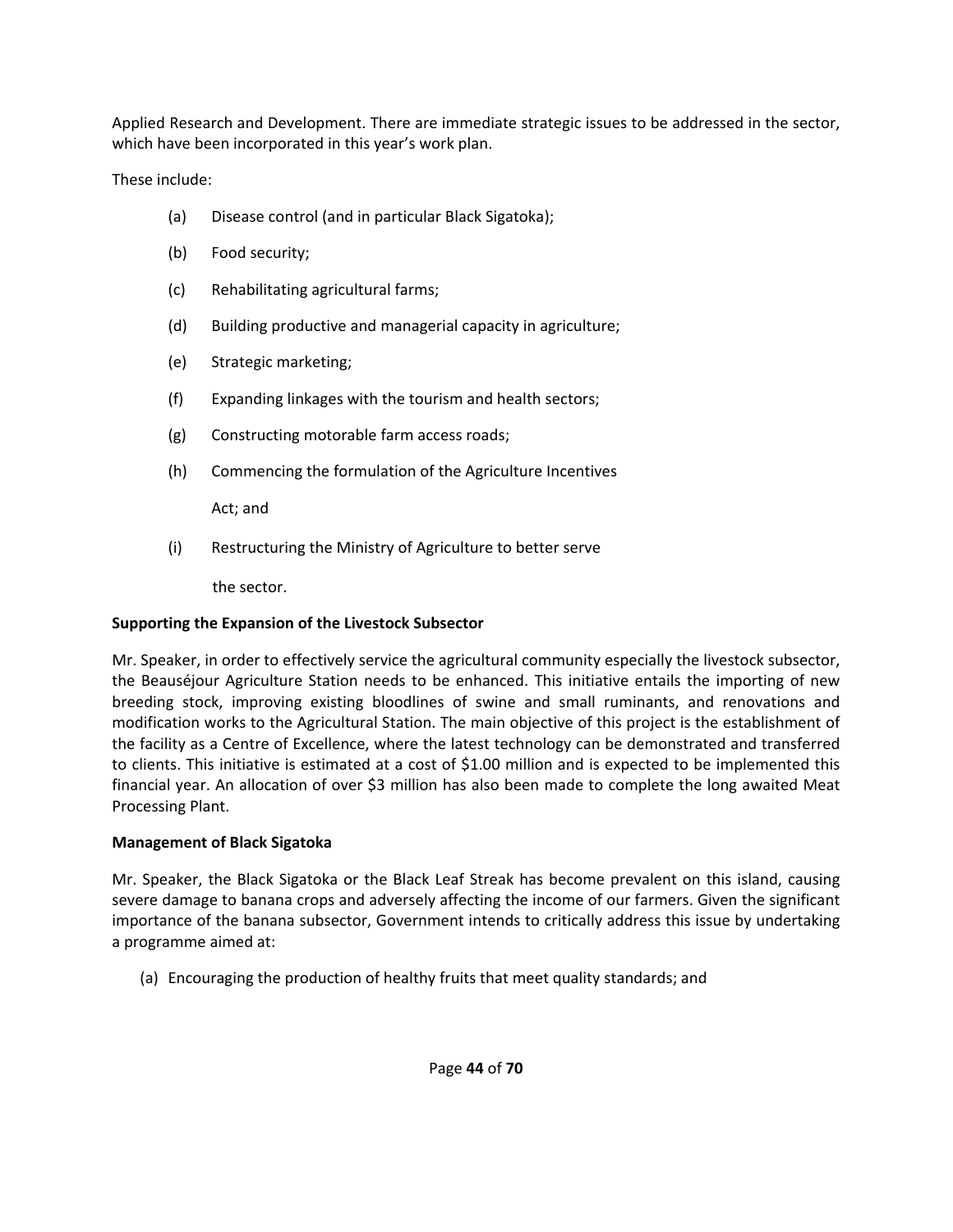(b) Providing training for pest and disease control service providers and farmers in the use and maintenance of equipment for leafspot control, safe use of pesticides, and occupational health and safety.

This programme will comprise Disease Monitoring and Advisory Services, and Treatment and Control activities. More specifically, it will include the provision of fertilizers for adequate plant nutrition, the distribution of spray materials to farmers for fungus control, as well as the cutting of abandoned fields.

Mr. Speaker, in addition to the money already expended on the efforts to contain Black Sigatoka, the Government will make available a further sum of \$500,000 dollars to cut down affected plants in abandoned fields. The Ministry will be at liberty to employ farm workers as well as STEP workers in this drive.

#### **Fisheries Sector**

Mr. Speaker, the fishing industry provides one of the island's main sources of protein and sustenance. It is also an important source of income to rural coastal communities. I am aware of the plight of fishers who have had declines in their catch, partly due to climatic conditions. The high cost of fuel led to fewer fishing trips by some fishers. Not surprisingly, value added for the sector fell by 0.5% in 2011. Though this drop was less than the 3.1% decline seen in 2010, it still suggests a harder time for fishers. Fish landings fell by 5.9% to 1692.7 tonnes last year.

Mr. Speaker, the Government of Saint Lucia through the Agricultural Development Incentive Regime (ADIR) grants concessions to bona fide fishers and vessel owners and agencies operating within the Fisheries Sector. These include a waiver of import duty on fishing vessels and engines, fishing gear and equipment, safety equipment and a level of rebate on fuel used for fishing.

Having considered the plight of fishers and the challenges faced by them in coping with fuel prices, Cabinet has approved the following:

- 1. An increase in the fuel rebate for fishers from \$0.75 to \$1.50 per gallon with current distribution of 25% to the Distress Fund and 75% of the Duty Refund; and
- 2. An increase in the annual quota of fuel used per registered fisher from 4,500 gallons to 6,000 gallons.

Mr. Speaker, I must note that the last increase in the fuel quota was under a Labour Party Administration in 2006, when the quota was increased by 25%, after a period of thirty‐eight (38) years remaining stagnant. The increase on the quota proposed in this financial year represents a 33% increase over the current levels.

Mr. Speaker, a sum of \$1.60 million was allocated for fisheries development. Of that sum, \$200,000 dollars will be spent in deploying Fish Aggregating Devices or FADs, as the devices are popularly known. Our fishermen have mastered the technology so these devices will all be made by them in Saint Lucia.

These FADs assist fishers in more efficiently obtaining their catch, thereby expending less fuel. This sector has a crucial role in promoting food security and healthy diet. There exists great potential for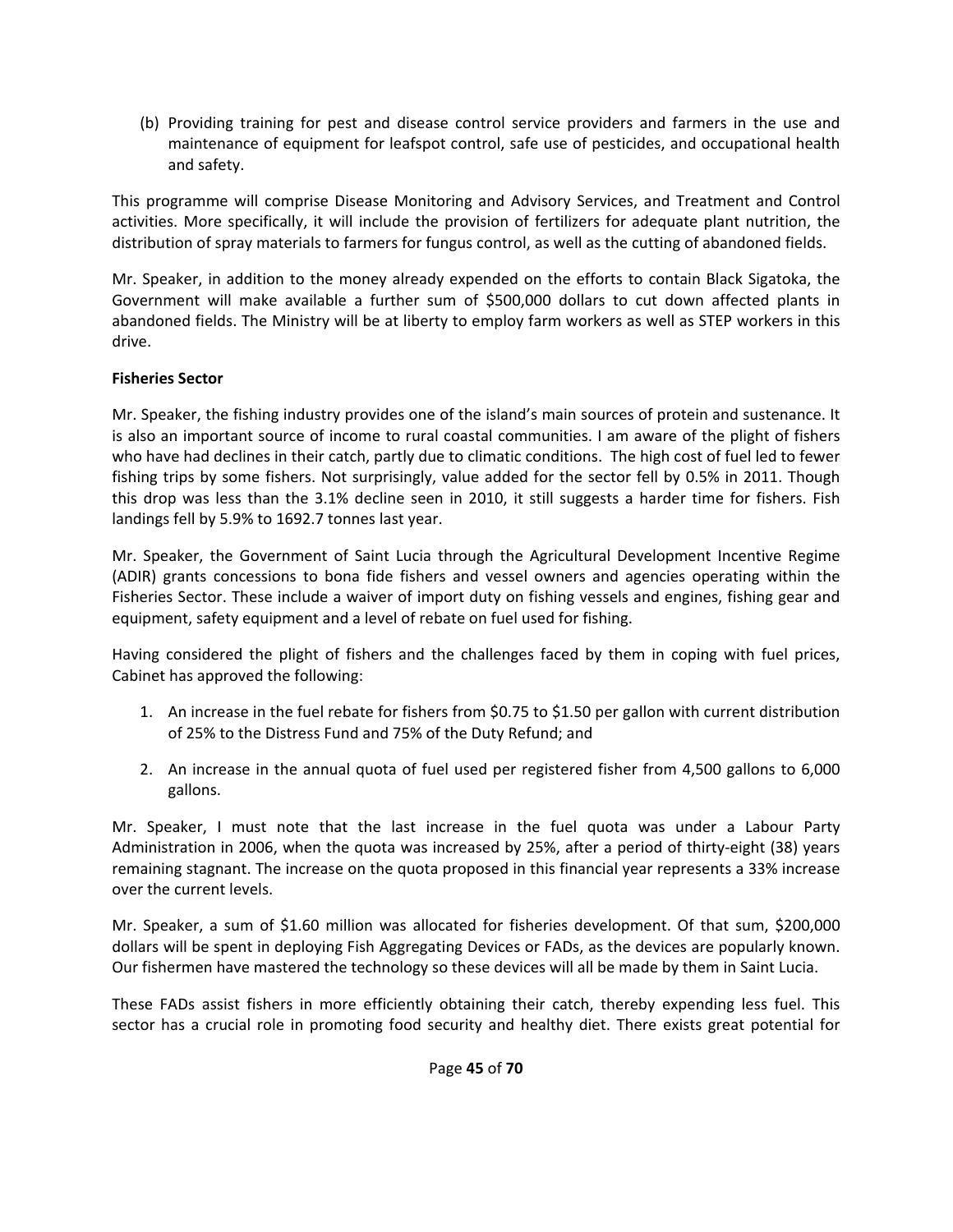expansion if we embrace new technologies and practices, and the country should be excited to note new prospects under a proposed mariculture programme.

#### **Increase in Quota for Poultry Farmers**

Finally, Mr. Speaker, a major policy adjustment concerns the marketing of poultry products. Mr. Speaker, some CARICOM countries are self‐sufficient in poultry products. Nearly all have found ways and means to protect their chicken producers and contain importation into their respective countries.

Here, the industry has gone through its challenges, but it has emerged to become more confident, and more mature. The quality of the products is unquestioned, as good as that produced anywhere.

Currently, 20% of the market is allocated to local producers of chicken. This amounts to approximately 2.1 million pounds of chicken annually from local sources that importers of chicken have to purchase in order to have a license to clear their imports. Where there is insufficient local supply to meet that requirement, a letter is issued to the importer indicating that there is no local chicken on the market so the Ministry of Commerce can issue a license. As of May 2008, no such letters have been issued to any importers of chicken, which might indicate that the local producers have achieved the quota allocation.

Currently, some 30.3 million pounds of chicken are consumed annually. Of that amount, 28.2 million pounds is imported and 2.1 million pounds is made up by local production in the market. However, of the 28 million pounds of imported chicken, chicken backs constitute 17 million pounds (61%) and premium parts make up the remaining 11 million pounds, or 39% of total imports. Chicken backs do not form part of the quota system. In any event it would be very difficult to produce this quantity of chicken backs given the weight ratio per chicken. Chicken backs also remain the main source of protein for the poor.

Mr. Speaker, I propose to increase the quota of the local producers on July 1, 2012. As a result, the quota would move from 20% to 30% of total purchases of poultry products. If the Government is satisfied, beyond reasonable doubt, that the poultry farmers can resolve all the challenges to increasing their production, then the Government will consider increasing the quota to 40% of market share on July 1, 2013.

## **12. ENABLING SECTOR INITIATIVES**

Mr. Speaker, I will now highlight policies and capital initiatives under roads infrastructure, transport, water, energy and telecommunications. These largely come under the Ministry of Sustainable Development, Science and Technology and the Ministry of Infrastructure, Port Services & Transport.

### **12.1 Roads Infrastructure**

Mr. Speaker, considerable effort and focus will be placed this financial year on road reconstruction and rehabilitation. The Ministry of Infrastructure has a mandate to design and execute a road maintenance plan which is geared at reversing and preventing road deterioration. The deplorable condition of our road infrastructure has been amplified since the passage of Hurricane Tomas. Many of our roads have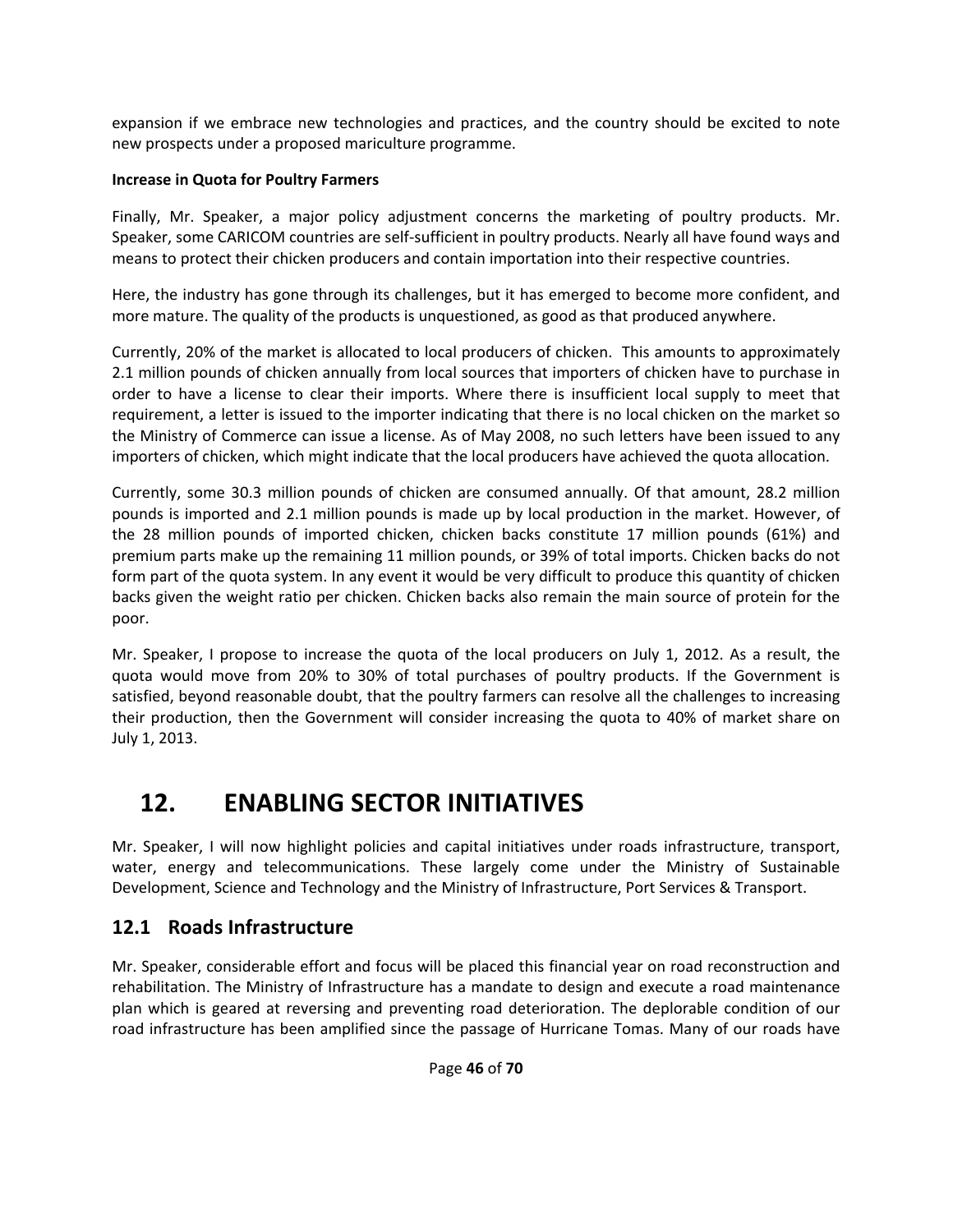been plagued with potholes or reduced to one lane traffic as a result of road failure. Routine maintenance and rehabilitation are imperative to ensuring good quality roads and providing relief to the affected commuting public.

#### **Post Tomas Roads & Bridges Reconstruction**

The Hurricane Tomas Reconstruction Programme will proceed with renewed vigor in the new financial year. It has registered notable progress in the past few months, with the advancement of work on the Barre de L'Isle and establishment of the implementation framework for undertaking the landslide and flood risk assessments. These are necessary to inform the design and implementation of the critical rehabilitation works along the island's main roads, particularly key flood affected areas such as Bexon. This work has been jointly funded by the GOSL and the CDB.

Under the World Bank funded Hurricane Tomas Emergency Recovery Project, construction of the new Bois D'Orange Bridge will commence during the second half of the financial year following further geotechnical investigations and the completion of the Bois D'Orange Bypass Road.

The new Choc Bridge will also be designed, with construction scheduled after the completion of the Bois D'Orange Bridge, so as to reduce the traffic disruptions between Castries and Gros Islet. Construction of the Cresslands Bridge in Soufriere will also be undertaken this financial year.

Work on the ten landslides on the Barre De L'Isle will be completed in the course of this financial year. To date, work on two major slides has started and contracts are to be issued for three other slides in the immediate term. The most challenging of these slides, referred to as Slide Two, will require geotechnical investigation and the designs for the remaining four slides are now complete and will be tendered in the near term.

Landslides affecting the road network will be addressed. This will involve the reinstatement of damaged/collapsed road sections at Guesneau in Castries, Colombette in Soufriere, and Venus in Anse la Raye.

#### **Reconstruction and Rehabilitation of Roads**

In terms of general road rehabilitation, the scope of works will include road markings and signage, rehabilitative construction of roads to reverse the effects of deterioration, the rehabilitation of failed carriageways, repairs to potholes and resurfacing of roads. Road marking of the Castries/Gros Islet Highway, Millennium Highway, West Coast Road and Castries/Vieux Fort Highway will also be undertaken. Specific and preventative maintenance of culverts and the upgrade and repair of road drainage will be executed. These works will be undertaken through the Ministry of Infrastructure's Maintenance Unit, through direct hiring of contractors and competitive bidding. The cost of this initiative is \$8 million.

#### **Bridges and Culverts**

Mr. Speaker, bridges and culverts form an integral part of our road network. They act as linkages for the roads over natural waterways. Following Hurricane Tomas, there is urgent need to catalogue our bridges and undertake a comprehensive condition survey and build capacity in disaster recovery at the Ministry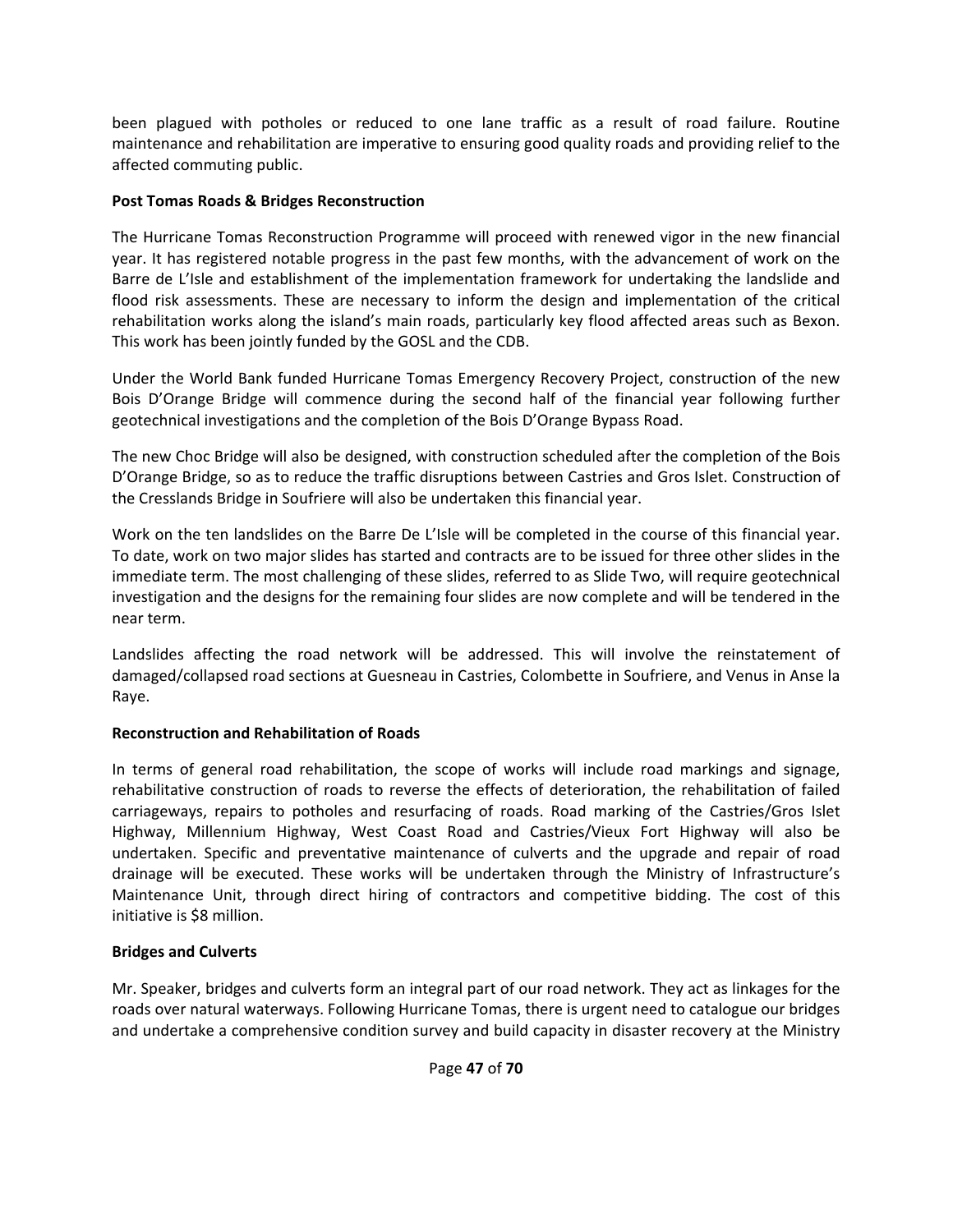of Infrastructure. In keeping with Government's objective to restore the country's road network, the affected bridges and culverts will be rehabilitated and maintained to avoid complete failure or collapse. In this financial year, \$13.37 million has been earmarked for this project, but in light of the need to protect this most important asset, an expanded maintenance plan has been developed which is projected to cost \$18.90 million.

#### **Northeastern Highway**

Mr. Speaker, in this term of office, the major infrastructural initiative of this Government will likely be the construction of a highway linking Gros Islet to Dennery through the northeastern region of the island. The Government will not pursue the construction of tunnels under the Barre de L'Isle for what are now very obvious reasons.

Given the limitations posed by the topography and geology of the Barre de L'Isle, which separates the north from the south, a new feasibility assessment will be undertaken for a northeastern highway, as indicated, this financial year. This measure will create a more direct link to the south of the island and the international airport from the north and vice versa, and will also improve our road network's resilience in the case of disasters. It will also open up new economic opportunities along the northeast coast, particularly in the Babonneau and Monchy areas.

Government is committed to preserving the natural environment, and will ensure that such a major initiative is supported by the necessary land use planning requirements to ensure sustainable, quality development in this region. Furthermore, this arterial link will ease the level of through traffic in the Castries Basin, and reduce travel time and create other savings within the national economy.

#### **Design Finance and Construct (DFC) Road Projects**

A second policy shift will be introduced, in respect of Design, Finance and Construct Projects. Over the past five years, the Government of Saint Lucia, through the former Ministry of Communications, Works, Transport & Public Utilities, had been engaged in executing a number of Public/Private Partnership (PPP) projects using the Design Finance and Construct (DFC) methodology but through direct awards. While this administration believes in the merit of pursuing DFC projects, albeit on a limited scale, we intend to pursue a more transparent mechanism.

DFC projects will now be put out to tender. Utilizing the process of open tendering ensures greater efficiency, transparency and value for money in the use of Government resources. Mr. Speaker, Government will pursue three road links using this method during this financial year:

- 1. The rehabilitation and reconstruction of the Piaye to Saltibus Road;
- 2. The rehabilitation and reconstruction of the Laborie to Banse La Grace Road;
- 3. The repaving of the Vieux Fort to Laborie Highway, from Vieux Fort Town Centre to the Gablewoods South Mall.

Mr. Speaker, our Government does have serious misgivings about the legal effect of these Agreements. In the interim, we will seek a legal opinion to determine whether these Agreements are truly loans that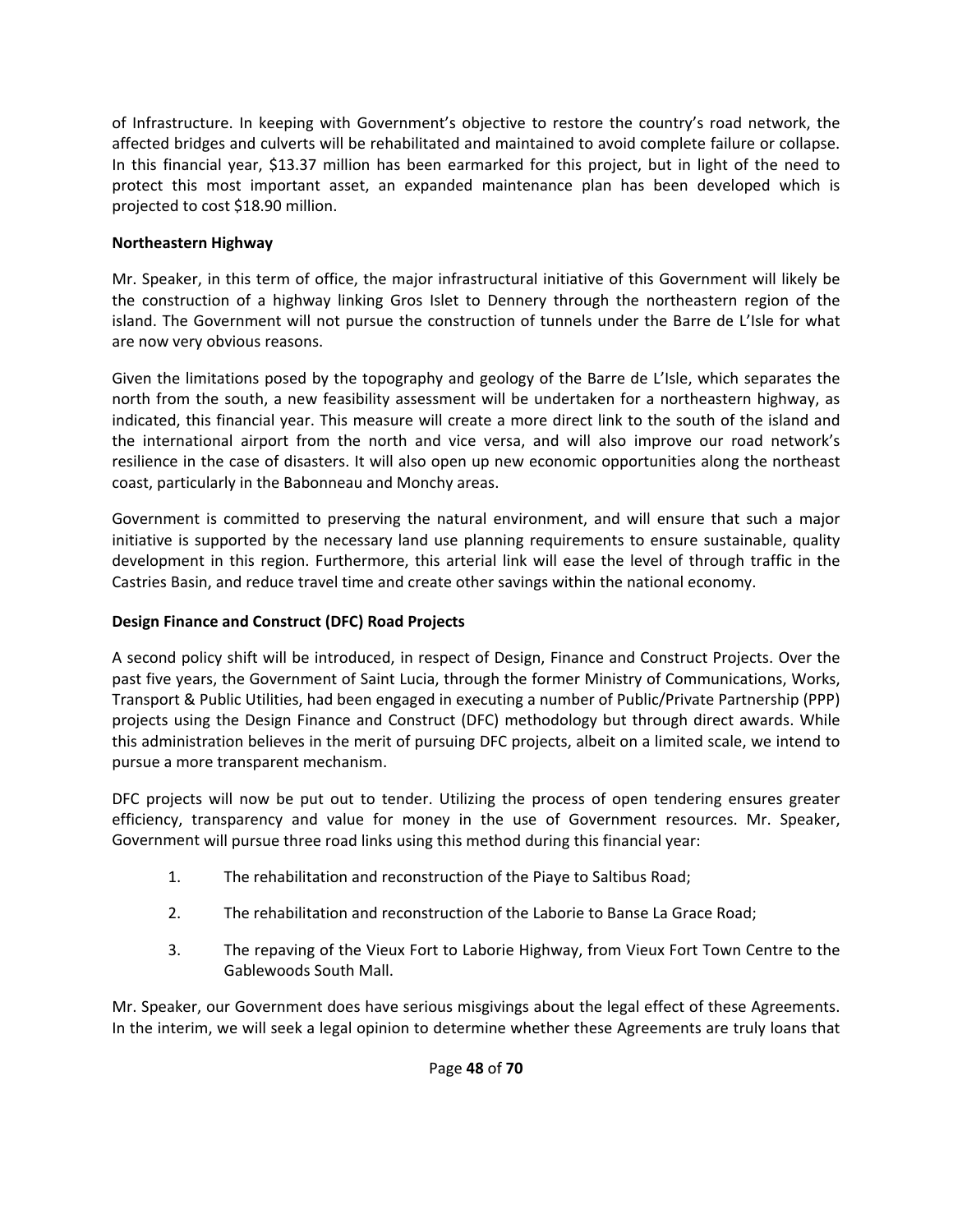require Parliamentary approval. However, this of course will not impede the ongoing process to put these roads out to tender.

### **12.2 Hewanorra Airport Redevelopment**

An area of policy adjustment, Mr. Speaker, is the Hewanorra Airport Redevelopment Project.

Mr. Speaker, in its other life, this Government said in Our *Blueprint For Growth* the following:

*"On assuming office our Government will immediately revisit the issue of the* 

*redevelopment of Hewanorra International Airport and will undertake the following:*

- *(a) Analyse the plans and proposals on which the financing arrangements were based;*
- *(b) Review any financing arrangements entered into by the UWP government;*
- *(c) Carry out extensive due diligence checks on all entities involved in this project; and*
- *(d) Assign a competent, experienced team to develop a comprehensive plan for the modernization of our airport services, which will look at the operations of both airports and the support service."*

On assuming office, Mr. Speaker, the Government was advised that the Deutsche Bank, which was approached to underwrite the loan of US\$115 million dollars for the airport project, withdrew its interest, thus placing the financing of the project in jeopardy. This was communicated to the Saint Lucia Air & Sea Ports Authority (SLASPA) and the previous Administration before the General Elections of November 28, 2011.

Mr. Speaker, I am advised that at a recent meeting of the Port Council, SLASPA took a decision to immediately terminate all discussions, negotiations and dialogue with the consortium with respect to the Hewanorra International Airport Project, formally ending the current process.

The Government will not, however, abandon the project. In the interim, it has:

- 1. Invited the International Finance Corporation (IFC) to undertake an evaluation of the project and advise on the best approach to financing the project, bearing in mind our national debt profile; and
- 2. Advised SLASPA to:
	- (a) review and re‐evaluate the original plans and produce a design that is

more cost‐effective; and

(b) re‐commence the procurement process anew once the plans for the

airport development are approved.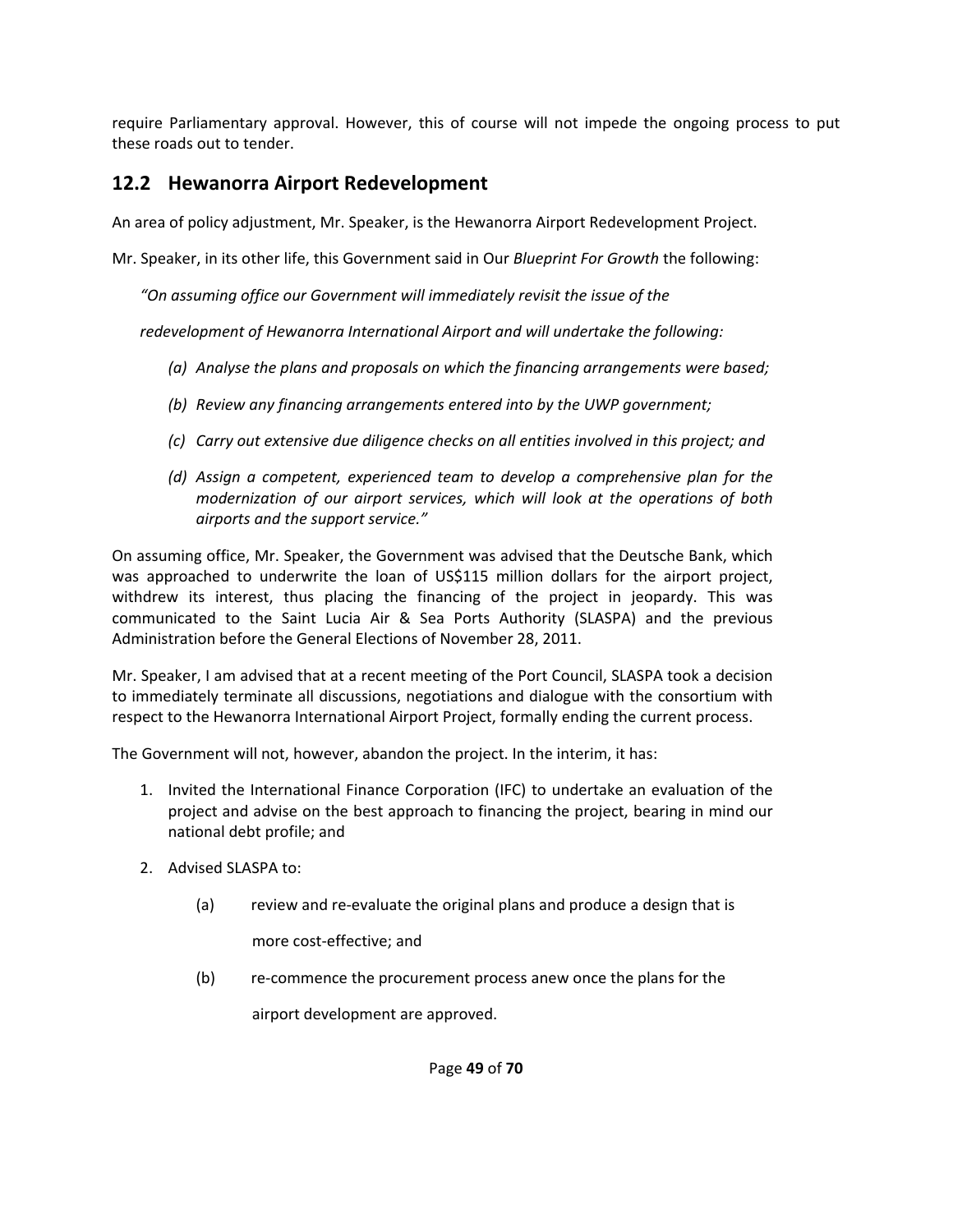This then leaves the question of the Airport Development Charge (ADC), imposed on all and sundry travelling to and from Saint Lucia. In Opposition, we had difficulty with this tax. In our view, this tax is unconscionable at this time especially, given our challenges in increasing stay‐over tourism arrivals. It is a tax to pay for an event in the future. Not one block has been put into the ground to justify the tax. The Government, therefore, will suspend the application of the section of the Act authorizing the tax for the time being. This will give immediate relief to travelers. However, we wish to state, explicitly, that it may become necessary to reintroduce the charge when the airport expansion commences.

I am advised that since the imposition of the tax, SLASPA has collected US\$7.7 million dollars thus far and it is anticipated to collect a total of US\$10 million for the year 2011/12. SLASPA will be advised to hold this sum, in trust, until such time the redevelopment of the airport commences.

### **12.3 Water Resource Management**

Mr. Speaker, modeling data from the CARICOM Climate Change Centre suggest that water availability will be one of the factors negatively impacted by climate change in the Caribbean. Therefore, it is imperative that, even while we put measures in place to improve the business operations of WASCO, repair the infrastructure that was damaged by Hurricane Tomas, and address the long standing problems with water supply to rural areas and communities in the east and south of the island, we must also take steps to encourage households and commercial operations to better manage our scarce water resources.

#### **Rainwater Harvesting**

Therefore, in this financial year, Government will develop and implement a national rainwater harvesting programme. The objective of this programme will be to promote greater rainwater harvesting by domestic consumers and business houses. Government will allow the tax-free importation of rainwater harvesting equipment for a period of two years, starting in July 2012. Also, a tax credit, which will be articulated in greater detail in the third quarter of this year, will be given to companies that retrofit their operations to capture rainwater and use rainwater for non‐essential operations.

#### **Water Sector Rehabilitation and Improvement**

Mr. Speaker, a Water Sector Rehabilitation and Improvement Project has been initiated to streamline and coordinate critical water sector reform initiatives. This project is geared towards facilitating the overall efficiency of the sector through the planning and coordination of projects, including the mobilisation of funds for water sector improvement.

In this financial year, the project will facilitate the planning and implementation of the Vieux Fort Water Supply Redevelopment aimed at improving service reliability and quality through the construction of a new intake, the installation of additional treatment capacity and upgrade of distribution infrastructure. The preliminary activities are expected to be supported by the Caribbean Development Bank through grant assistance.

It will also cause for the mobilisation of resources and implementation support to facilitate general water supply system upgrades, as well as a series of expert studies and water sector improvement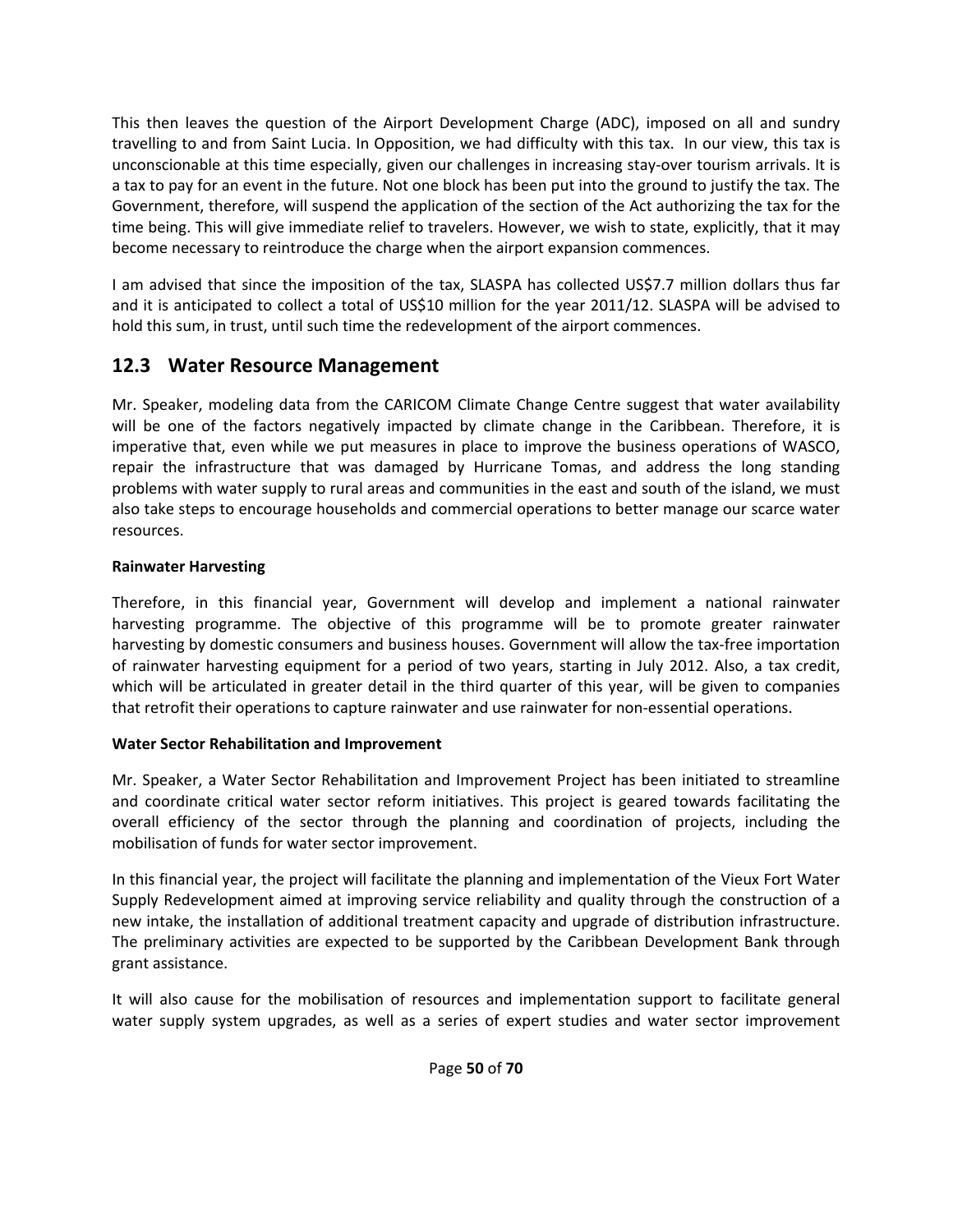initiatives, in order to support the functions of the Water Resource Management Agency, and ultimately the effective management of water resources in Saint Lucia.

Preliminary designs for a new water supply for the Mabouya Valley and the mobilisation of resources to support the Roseau Water Supply System Rehabilitation will also be undertaken. This will involve the rehabilitation of a water intake at Vanard. The budget allocation for these project activities is \$15.26 million, most of which is to be funded from a grant from the Government of Japan of approximately \$14.00 million.

#### **Rivers, Drainage & Watershed Rehabilitation**

Mr. Speaker, in wrapping up this sector, I would like to draw to the attention of the House the Government's commitment to flood mitigation. In last year's estimates, a sum of \$1.5 million was made available for river desilting. This year, a sum of \$5.00 million has been allocated because we are aware of the state of our rivers. We will continue in our efforts to protect life and property by ensuring that our drainage systems are well maintained. Further sums of \$0.48 million and \$0.90 million have been made available to assist drainage works in Anse la Raye, Castries, and flood prone areas respectively. Though this will be done through the Ministry of Infrastructure, the agricultural sector will also find reprieve.

Critical landslides in upper watershed areas will also be rehabilitated to reduce siltation of major rivers. Particular attention will be paid to improvements to drainage in critically affected areas during Hurricane Tomas such as Soufriere, Dennery and Bexon, with the implementation of a more comprehensive river training and desilting programme funded jointly by the World Bank, Caribbean Development Bank and the Government of Saint Lucia. A sum of \$8.00 million has been made available for slope stabilisation.

#### **12.4 Energy & Communications**

Mr. Speaker, I now move to two critical enabling sectors for development, that of energy and communications. We indicated ambitious programmes for these sectors in our manifesto and we are working towards realising them.

#### **Energy Efficiency**

Our Government is committed to increasing energy efficiency in the work place. While steps have been taken to phase out incandescent light bulbs and replace them with the more efficient compact fluorescent light bulbs, there is still significant room for improvement in the use of energy in the commercial sector. More efficient cooling systems, motion activated lighting, and better use of ambient lighting are all simple measures that can be taken to reduce our energy consumption. This will become even more important if the price of oil, on which we are still reliant on for electricity generation, starts to increase again on the world market.

As a first step towards increasing energy efficiency, Government will once again provide a tax concession for one year, effective September 2012, to any business house that undertakes a comprehensive energy audit of its operations, with a view toward improving the energy efficiency of its operations.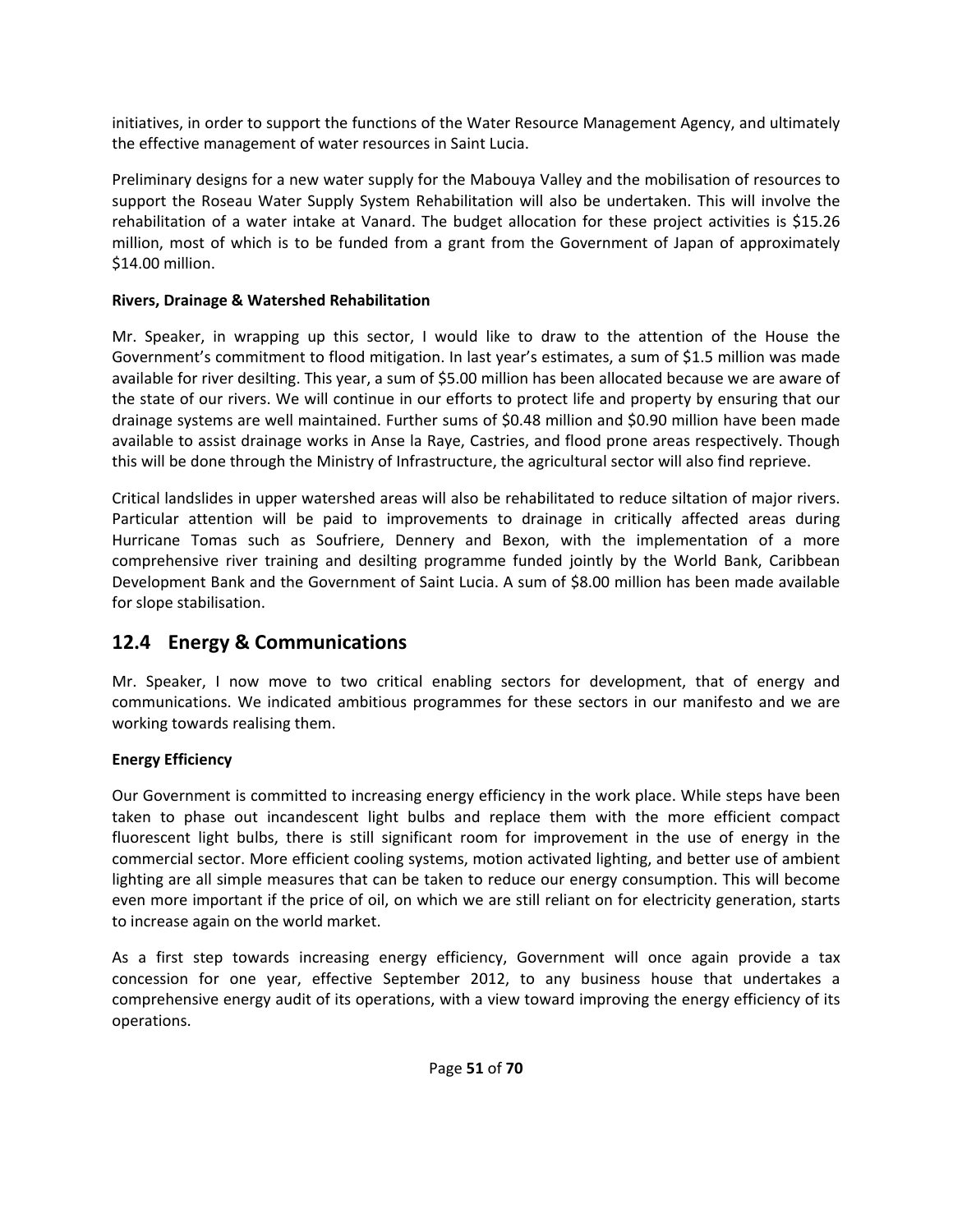The Saint Lucia Bureau of Standards will also be mandated to develop standards for energy efficiency for major electrical appliances and to encourage the importers of these appliances to display energy efficiency labels on these appliances.

#### **Energy and the Transport Sector**

The transport sector is overtaking the electricity sector as the main user of fossil fuels for energy in Saint Lucia. This is why it is important that our efforts at increasing energy efficiency also focus on this sector. Towards this end, we will reduce the duties and taxes on hybrid vehicles that do not depend solely on gasoline or diesel to run.

In the 2006 Budget Address, I said the following:

*"It is evident Mr. Speaker, that high gas prices are here to stay. As supplies dwindle, gas prices are likely to continue to increase. It is therefore important for us to be futuristic and encourage the use of vehicles that are run on alternative energy sources. In keeping with this vision, Mr. Speaker, I propose that new hybrid vehicles, as well as those powered by solar energy, LPG and Compressed Natural Gas, will attract a flat Excise Tax rate of 15%, irrespective of engine size, as compared to the lowest rate of 20.5% on regular cars.*

*I hope, Mr. Speaker, that this concession will encourage an enterprising Car Dealer to explore the possibility of importing such vehicles into Saint Lucia. Government is also willing to enter into discussions with the Petroleum Dealers Association to consider options for retrofitting existing fuel stations to cater to these hybrid vehicles."*

Mr. Speaker, that proposal was, in retrospect, a little ahead of its time. Mr. Speaker, I am now advised by Beachcomber Ltd, that Toyota Motor Company, producer of the world's most sold hybrid vehicle, the *Prius*, is in a position to make these vehicles available to Saint Lucians from May/June this year.

Mr. Speaker, I am pleased to advise that I will reintroduce these incentives and introduce a flat Excise Tax Rate of 10% for a period of eighteen months, on all hybrid vehicles imported into Saint Lucia.

#### **Increasing Internet Access**

This year, Mr. Speaker, our Government will commence an ambitious three‐year programme to provide free wireless internet access to all communities on the island. This programme will be executed in phases. The first phase will involve using existing human resource development centres, community centres and libraries as WiFi hot spots, from where residents of the respective communities will be able to access free wireless internet. The second phase, which will be initiated toward the end of the financial year, will see a widening of the coverage area, with a focus on those communities that have been identified in the 2010 Census as having poor internet penetration.

Government is also committed to assisting in realising wireless broadband connectivity and will engage network providers in seeing how such services can be fast tracked to the public. We appreciate the power of communications in creating new economic opportunities for Saint Lucia.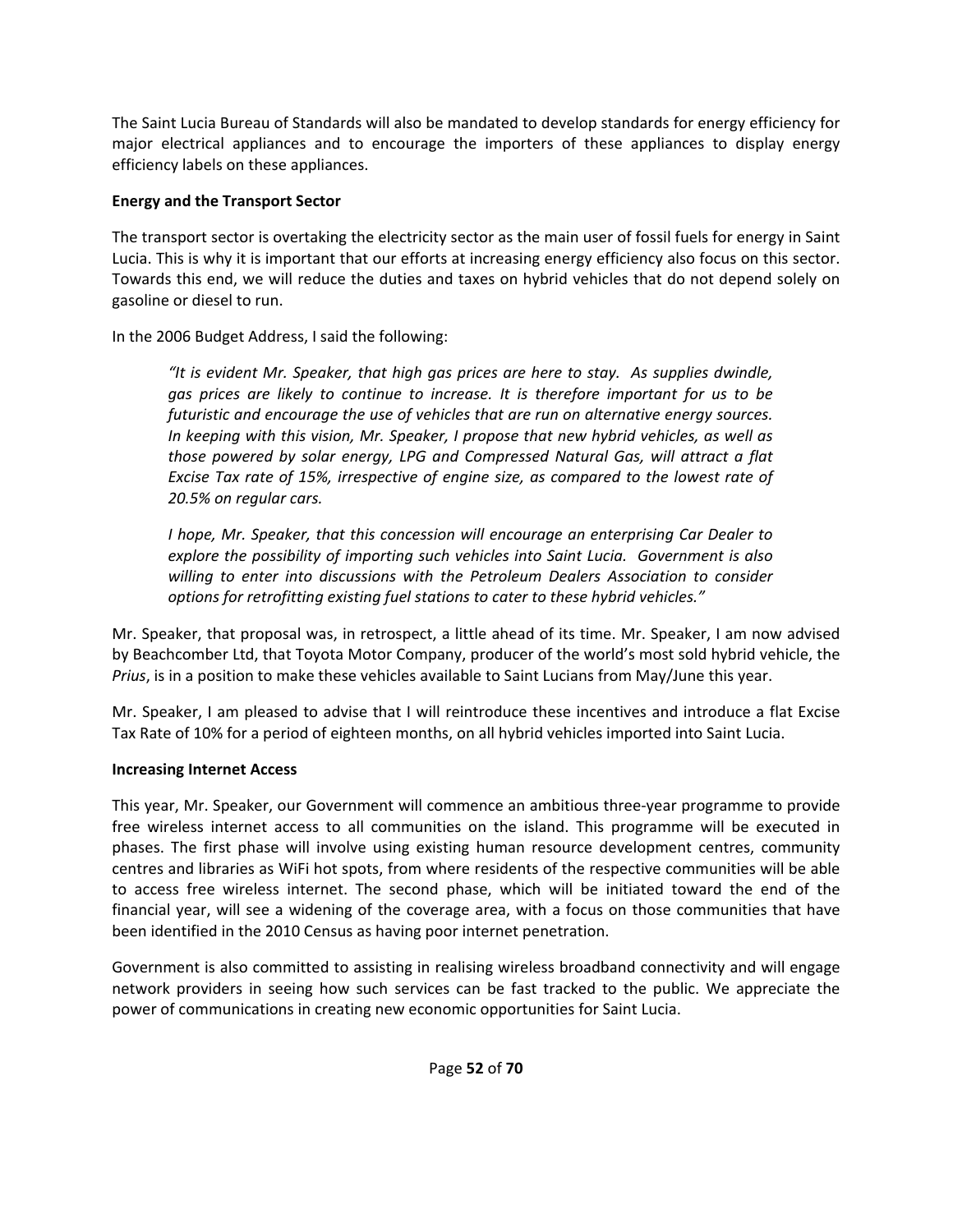### **12.5 Public Transport**

Mr. Speaker, moving to domestic transport, Government recognises the importance of public transport to our State's economic development. While no provisions have been made in this financial year for any major infrastructural investment, preliminary work has begun on reviewing appropriate public transport models that can be adapted to suit our needs. This will consider the options for transit hubs, particularly in the urbanised north.

Mr. Speaker, the Government understands the anxiety of the members of the National Council on Public Transportation, the NCOPT, to resolve the issue of bus fares. I have met the Council and the discussions have been helpful. Cabinet has appointed a committee to review bus fares and I will urge that discussions commence as quickly as possible.

## **13. SOCIAL SECTOR INITIATIVES**

### **13.1 Education Policies & Initiatives**

I turn now to Education.

#### **Preparing for Universal Early Childhood Education**

Mr. Speaker, in the course of this financial year, the Government will begin its planning and preparation for the attainment of Universal Early Childhood Education. Research shows that participating in quality, early childhood education has ongoing benefits for children throughout their schooling and beyond, especially those from more disadvantaged backgrounds. To this end, Mr. Speaker, we will ensure that every child of pre‐school age is afforded this opportunity. Education at any level should not be deemed a privilege but rather an obligation that Government must strive to honour for the people.

Meanwhile, I wish to give notice of two likely shifts in policy in Education Services.

#### **Partial Zoning of Secondary Schools**

Firstly, starting this financial year, the Ministry of Education will proceed to design measures to partially zone our secondary schools in order to minimize the distances children have to get to school. This in turn, will reduce the need for transportation over long distances. The Ministry of Education has targeted Academic Year 2013/14 for the implementation of this initiative. This is consistent with our policy in *Our Blueprint for Growth*.

I wish to make it abundantly clear that this Government will not abolish subsidies for the transportation of school children. Rather, our approach will be to ease the pain of those who are not recipients of subsidies and whose children are required to travel long distances to secondary schools by assigning them to secondary schools nearer to their homes and communities. It also means that the Government will have to ensure that all secondary schools receive adequate resources and no school is disadvantaged.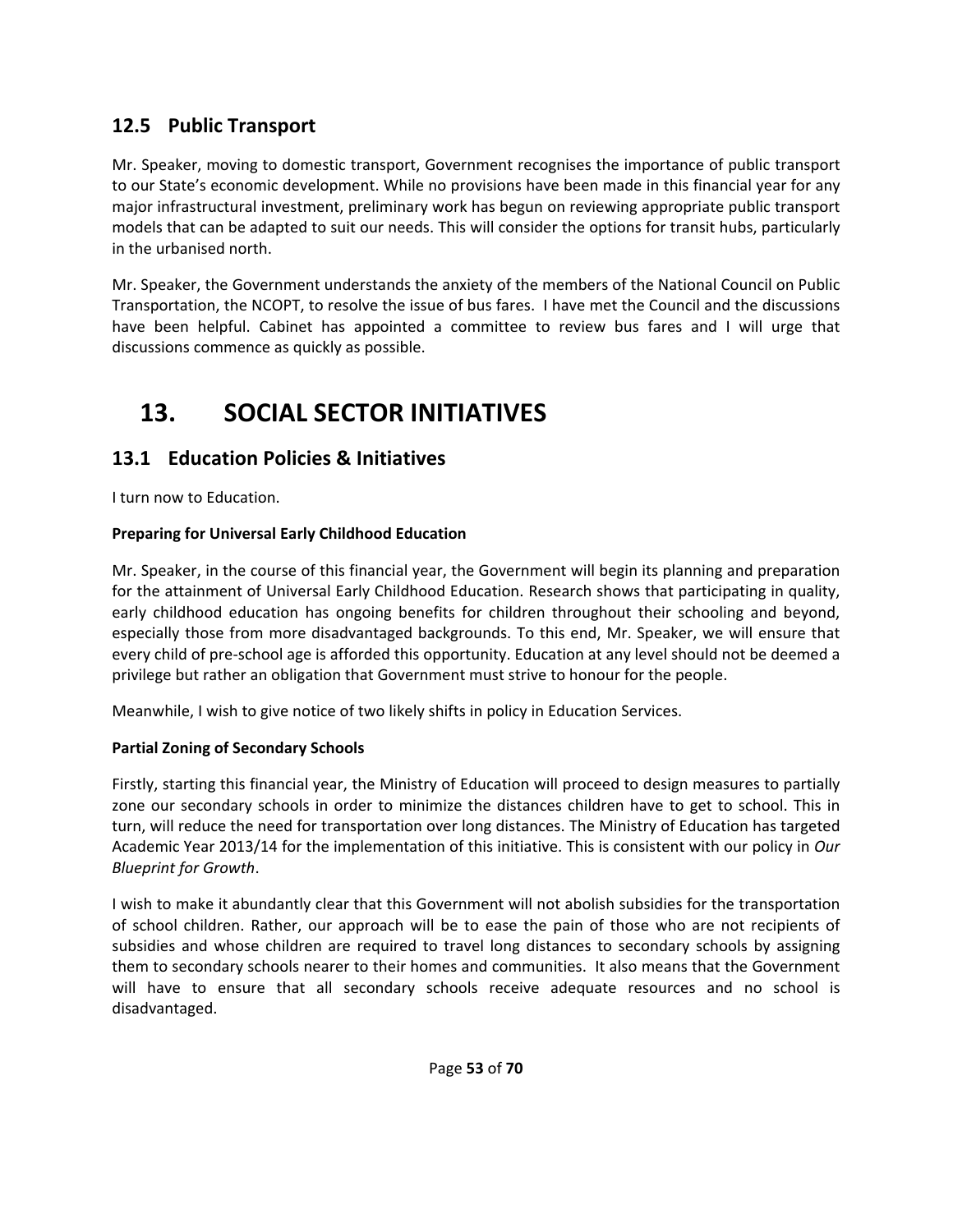#### **Return of A'Levels to Secondary Schools**

Secondly, commencing this year, the Ministry of Education will initiate plans to return A'Level Studies to specific secondary schools. The intention is to increase access to Sixth Form studies, and the Ministry will examine all possible options to meet that objective. We envisage that this would take at least two years to plan and implement.

#### **Vouchers for entrants to Secondary Schools**

Mr. Speaker, in *Our Blueprint for Growth,* we stated the following:

*"To ease the burden on families whose children graduate from Primary School, we will* provide a one-off bursary of \$500 per student to eligible parents at the start of the school *year".*

The purpose of this bursary is to assist parents to purchase vital school requirements, uniforms and shoes. The Ministry of Education will be required to create a system to ensure that the money is used for the intended purpose and nothing else.

While the bursary is available to all parents, some may feel that they may not need it, so the funds will be made available on the basis of an application to the Ministry, whether helped by teachers or otherwise.

A provision of \$2.00 million has been made under the Education Access Fund to finance this initiative.

#### **Skills for Inclusive Growth Project**

Mr. Speaker, the Skills for Inclusive Growth Project is an ongoing one which is being implemented through collaboration with the Ministry of Education, Human Resource Development and Labour, the National Skills Development Centre (NSDC) and other Government departments.

The objective of the first operation of the project is to assist the Government of Saint Lucia to increase the employability of youth through private sector driven training. The budget allocation for this year is \$4.42 million Mr. Speaker.

#### **Education Enhancement through ICT Programme**

Mr. Speaker, I expect increased momentum in the implementation of the ICT Programme in our schools.

This programme primarily seeks to improve the learning and teaching process in rural schools and provide the necessary skills to increase competitiveness in the job market through the employment of Information and Communication Technology. The Government of Saint Lucia has recognized that ICT offers tremendous possibilities to enhance students' learning, develop teachers' professional capability and strengthen institutional capacity. This initiative will be implemented through grant funding provided by the EU in the amount of \$12.32 million.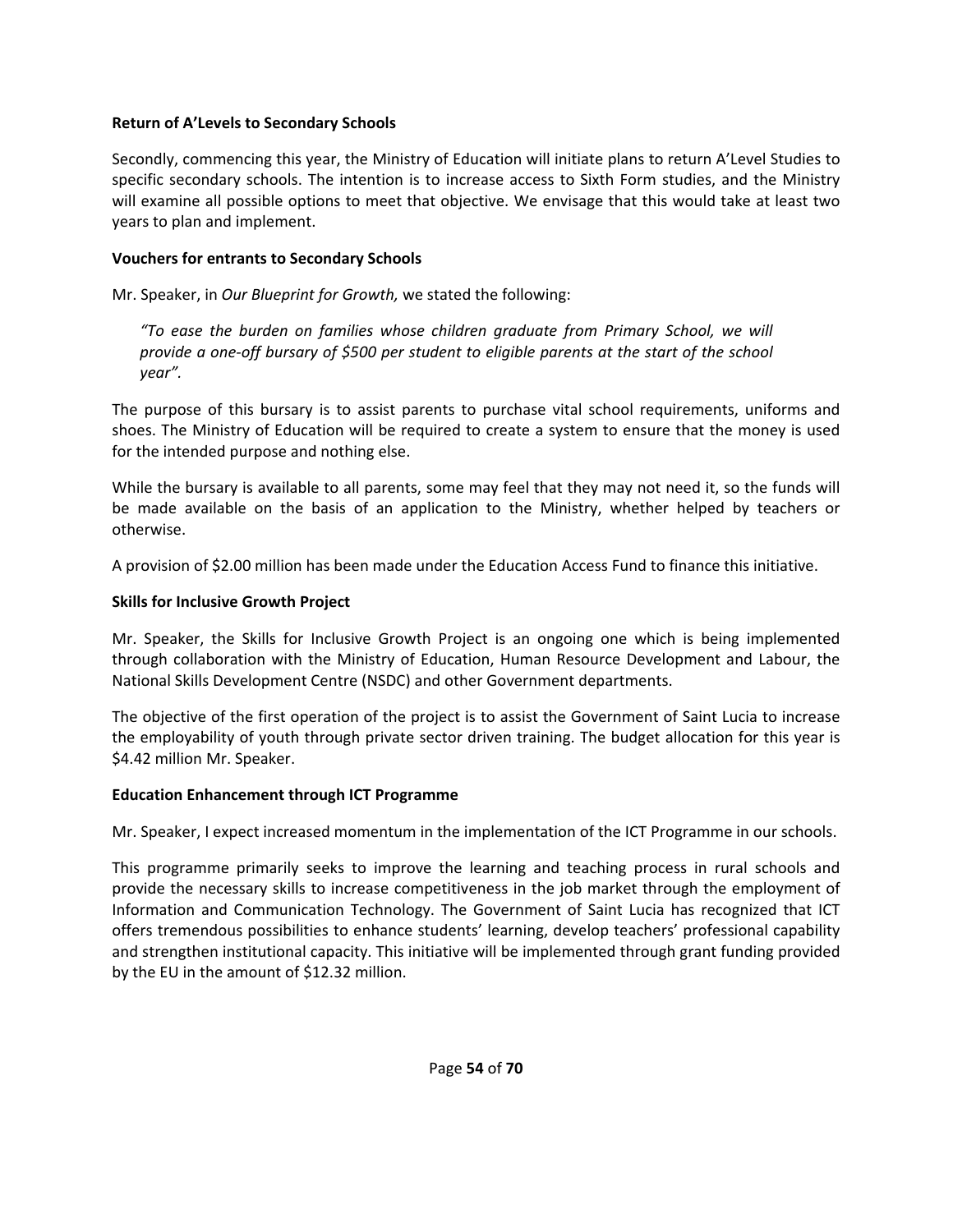#### **Basic Education Enhancement Project (BEEP)**

Mr. Speaker, of the \$37.79 million secured from the CDB for this project, an allocation of \$13.68 million has been provided for implementation activities for this year. Two major components will be undertaken:

- 1. Quality Enhancement and School Effectiveness; and
- 2. Enhancement of Learning Spaces.

The project will directly benefit present and future students and teaching staff of the twelve (12) project schools comprising three (3) secondary schools and nine (9) primary schools for rehabilitation, extension, curriculum strengthening and capacity building.

### **13.2 Health**

Mr. Speaker, I turn to Health.

A modern and well‐functioning health care system is critical for the economic development of our nation. This requires the appropriate infrastructure and systems to deliver affordable such services to the population.

We are anxious to move forward with our long-time, though delayed, desires to achieve Universal Healthcare, or UHC. Already, we have appointed a task force to begin preparations for the implementation of UHC. In the course of this financial year, we will, despite our difficult circumstances, explore the possibilities of providing support to hypertensive patients. In terms of health infrastructure, we will continue work on the New National Hospital and St Jude's Hospital.

#### **New National Hospital**

Mr. Speaker, in our last term in office, this Administration took a bold decision to construct a state of the art hospital to provide the necessary health care to the population required in the  $21^{st}$  century and to be used as a catalyst for modernizing health care services in Saint Lucia.

Mr. Speaker, the construction of the New National Hospital commenced in July of 2009 and is scheduled to be completed in December 2012. An allocation of \$32.46 million has been included in this year's budget for completion.

In order to ensure the smooth transition from the Victoria Hospital to the New National Hospital, a number of commissioning activities must be effectively undertaken before the new facility becomes operational. A Commissioning Team has been established and tasked with the responsibility of transferring Victoria Hospital to the New National Hospital where it can become a functioning organization, providing well‐planned and improved levels of service to the population.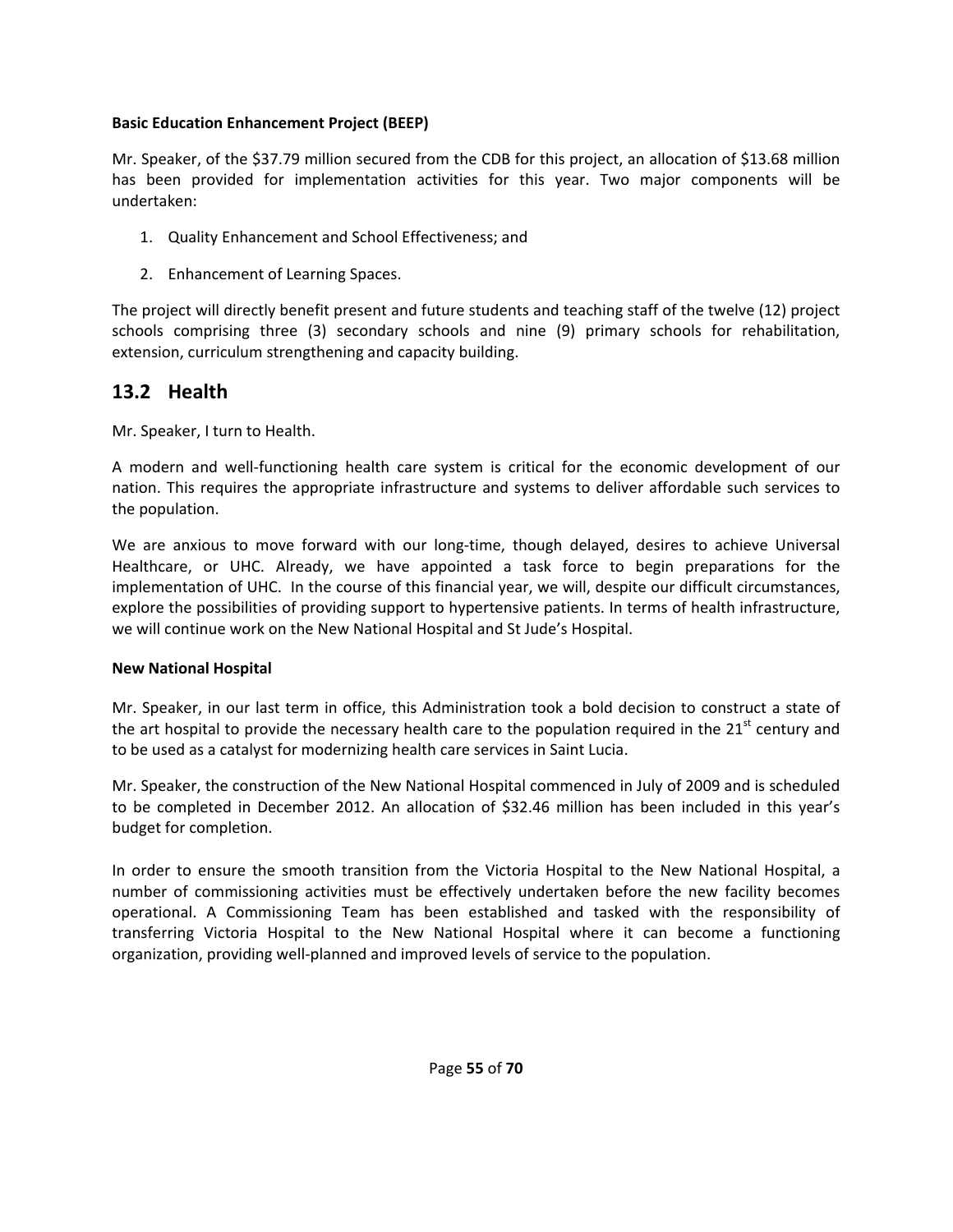#### **St. Jude's Hospital**

Mr. Speaker, the St. Jude's Hospital reconstruction is another ongoing project that continues to be a priority for the Government of Saint Lucia. Government is committed to mobilizing the resources required to bring the reconstruction works to completion. Since the commencement of the renovation works, there have been a number changes in strategy and expansion in scope of the works. This was not only necessary to ensure that the works being undertaken were compatible with the critical needs of St. Jude's Hospital, but also to facilitate improvements in clinical services.

Mr. Speaker, I am anxious for the nightmare of the people of the South to end. I pray that as promised, all major works will be completed by August 31, 2012 to facilitate testing and commissioning prior to the relocation of St. Jude's Hospital from the George Odlum Stadium. When completed, the reconstructed facility at Cantonement will remain the permanent home for St. Jude's Hospital.

Again, I thank the management and staff of St. Jude's Hospital for their remarkable patience and understanding. They continue to offer a sterling service and dedication to the public, in exceedingly difficult circumstances. In this upcoming financial year, Government has approved a budgetary allocation of \$15.9 million dollars, which is required to bring this project to completion.

### **13.3 Social Transformation Priorities**

Mr. Speaker, you will be well aware that the global economic and financial crisis has had a detrimental impact on our vulnerable population. Thus, it is clear that to reverse this situation would require a paradigm shift in the approach to social transformation. In addressing the needs of the poor and vulnerable in this period of economic recession greater emphasis will be placed on shifting from simply the provision of social welfare to focusing on social empowerment of the poor and vulnerable of our population, particularly the poor, single mothers and youth. Therefore, through the work programme of the Ministry of Social Transformation, there will be an improvement in the approach to social transformation in this country.

This Government's Social Protection Programme will focus on two areas:

- 1. Providing assistance and support to vulnerable groups with a view to breaking the poverty cycle; and
- 2. Improving the delivery of social services.

Mr. Speaker, two of these social protection programmes deserve comment.

#### **Sixth BNTF Programme**

The BNTF Programme seeks to assist poor communities in improving basic infrastructure and services and increase their potential for generating economic activity. Additionally, it also seeks to provide much needed resources for the implementation of sub-projects that support and improve the capacity of community-based organisations in the application of participatory approaches for planning, monitoring and decision-making. The total cost of the programme is \$9.1 million.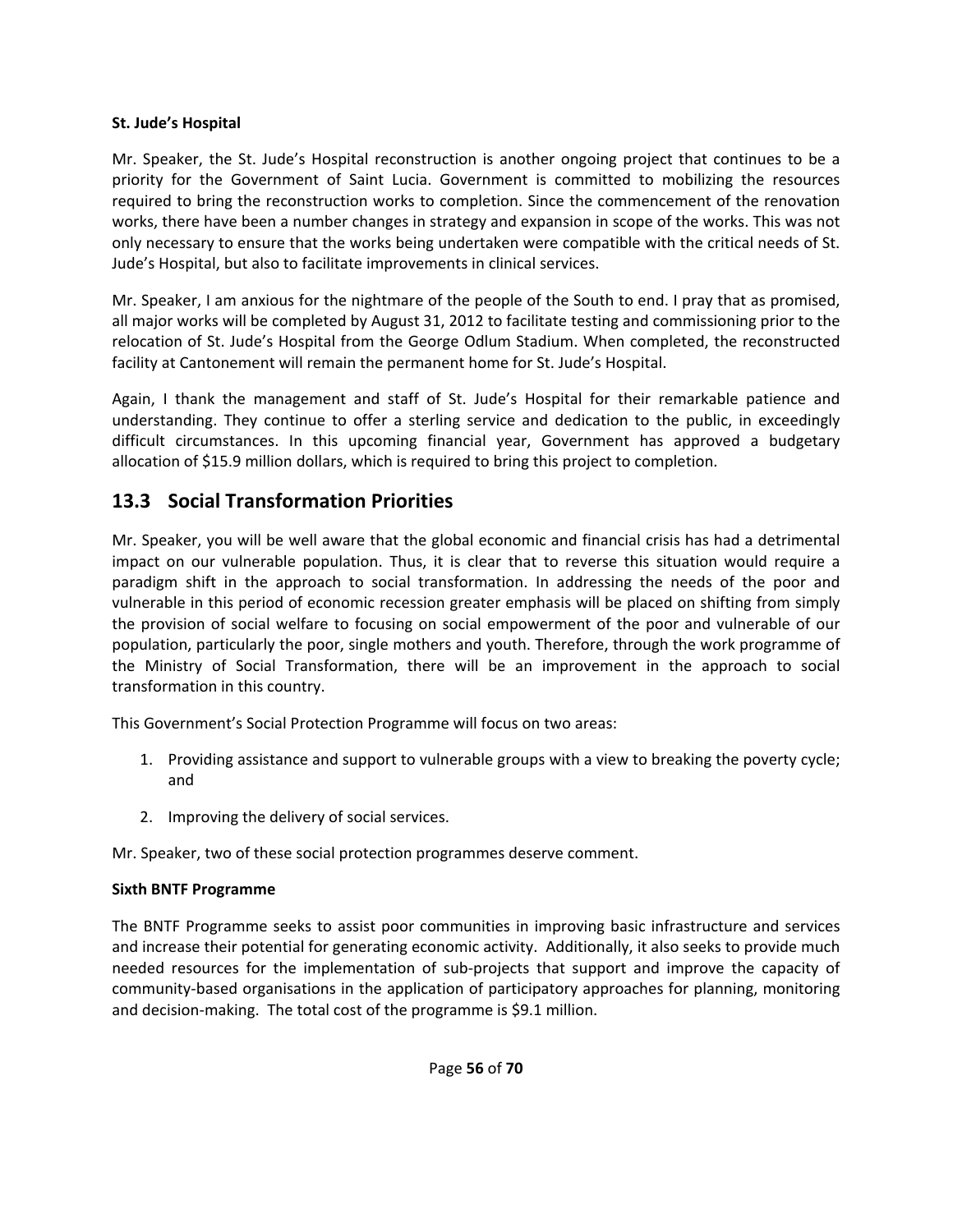#### **Koudmen Sent Lisi**

Mr. Speaker, the Koudmen Sent Lisi Programme is aimed at providing families with a comprehensive offer of support systems, services and benefits so that they may graduate from a situation of poverty, deprivation and vulnerability to a sustainable livelihood status.

This strategy is being utilised to support and empower families in improving their living conditions, identity and productive assets. The programme focuses on ensuring the presence of the minimum conditions a family needs to improve their quality of life and this is achieved by generating opportunities, access to essential services and providing them with needed resources to develop or recuperate their capacities. I am allocating \$3.0 million for the implementation of this project, which was initially conceived by the former Administration.

#### **Reform of Public Assistance**

Mr. Speaker, I wish to advise Honourable Members that the Public Assistance Programme has been transferred from the Ministry of Health to the Ministry of Social Transformation.

Saint Lucia's current Public Assistance Act does not adequately meet the needs of the poverty reduction agenda of the country, because of the way it defines the poor and targets persons for assistance. It also does not address issues of empowerment and human capital development of the poor nor provide for a programme of assistance geared towards differential responses to poverty. Therefore, Mr. Speaker, in addition to the Programmes of the SSDF, a very important Social Safety Net Reform Programme will be implemented in this financial year.

The reforms to Public Assistance will address several on‐going issues associated with weak accountability, duplication of assistance and the receipt of assistance under pretence. Public Assistance Reform would immediately solve critical information irregularities that exist presently and facilitate the previously mentioned issues. The implementation of this project would, not only reduce poverty and protect the vulnerable, but also have tremendous potential for improving fiscal performance in the medium to long term. This will ultimately bring improved robustness to Government social spending which would yield increased value for the money expended.

Mr. Speaker, I wish at this point to reiterate the important role that Ministry of Social Transformation, Local Government and Community Empowerment plays during this difficult financial period, where it will seek to restore the hope and confidence of the poor and vulnerable and protect their livelihoods from further deterioration.

#### **13.4 Housing Initiatives Related to Hurricane Tomas Disaster**

Mr. Speaker I wish to touch briefly on the housing intiatives related to the Hurricane Tomas rehabilitation. In the housing sector, the National Reconstruction and Development Unit has continued its efforts in the Fond St. Jacques area to resettle households affected during Tomas to new homes at Mocha. To date, infrastructural installation is underway, and eleven (11) houses constructed by the Government are near completion for sale to affected residents in the immediate term. Arrangements are being finalized with the Fond St. Jacques Credit Union to provide concessional loans to residents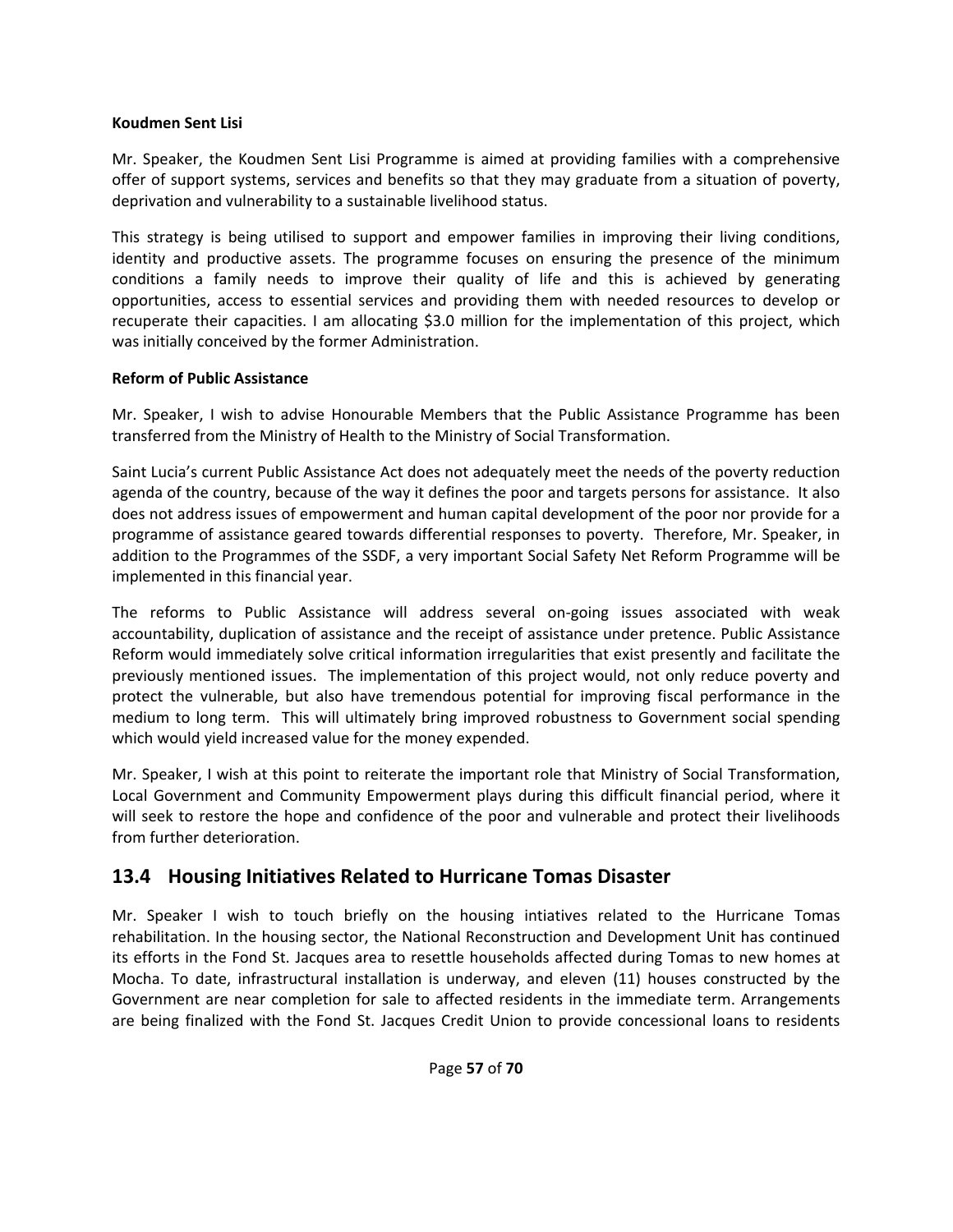who qualify. In the new financial year an additional seventeen (17) houses and the remaining infrastructure will be completed.

In the new financial year, the Government will also support households nationally who qualify for housing support and assistance based on needs qualified through assessment, and due diligence checks undertaken by social agencies and the National Reconstruction and Development Unit.

The Ministry of Housing will advance its efforts to develop a sites and services scheme in the Trouya area, giving priority to Hurricane Tomas affected residents in the north. The CDB-funded Shelter Programme aimed at regularizing settlements in the Bexon area and south Castries, will accommodate, wherever possible, those persons who have been affected by Hurricane Tomas.

#### **13.5 Youth Development & Sport**

Mr. Speaker, I am inspired by this new age we live in and those who have the opportunity to grow up within it. Our Youth, Mr. Speaker, deserve only the best because they represent the strength and longevity of Saint Lucia, a Saint Lucia twenty, thirty, fifty years from now. In the words of Ziggy Marley, we must cherish "Tomorrow's People." We must build upon our support for the nation's children and this belief is reflected in this year's Budget proposals.

#### **A New Deal for Youth**

In Our Blueprint for Growth, we highlighted five thematic areas through which we would pursue youth development. These were as follows:

- 1. Tackling Youth Unemployment;
- 2. Skills Development;
- 3. Healthy Lifestyles;
- 4. Reduction in Youth Anti‐Social Behaviour; and
- 5. Youth Engagement & Participation.

Mr. Speaker, the entire premise of this Budget is youth positive. Our drive to reduce unemployment is squarely targeted at our youth. Our policies for skills development through the NSDC, NICE and others through the Ministry of Education will assist in skills development. So too will the Youth Agricultural Entrepreneurship Project.

We have decided to promote youth after-school programmes in a big way this year, Mr. Speaker. The sum of over \$3 million for this project should speak volumes. However, we need all parents to note that this does not take away from their obligations to care and nurture their children. It is my hope that the advent of Universal Early Childhood Education will promulgate a surer future for the very young.

Further to this Mr. Speaker, the Ministry of Youth Development & Sport will receive one of the largest capital allocations since the completion our national stadia about a decade ago. This level of direct support includes \$1.17 million for a youth development programme. This figure represents a six-fold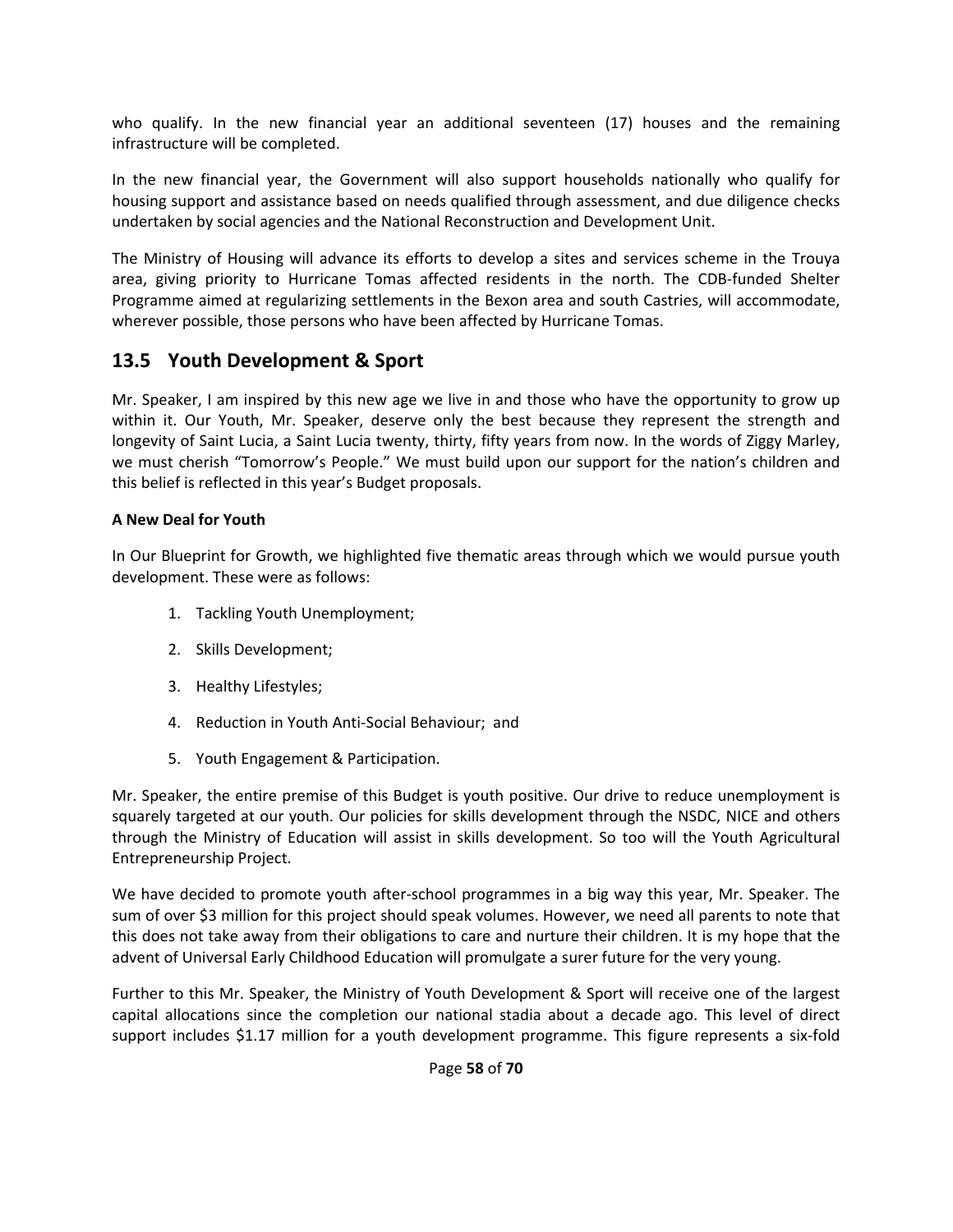increase over last year's figure. I trust that this would please the representative body for young people, the National Youth Council.

While on the matter of youth, Mr. Speaker, permit me to congratulate the efforts of the National Youth Council in hosting an innovative programme on the development of mobile applications for Youth Month in April. Such initiatives are in the right direction and should be broadly supported by our corporate sector, particularly our telecommunications and ICT service providers.

Mr. Speaker, also permit me to congratulate all those young persons recognised at the Annual Youth Awards, also held last month. I urge more young people to get engaged, get active, play a part in developing what is truly their Saint Lucia.

#### **Expanded Support for Sport**

Mr. Speaker, while we try to redefine our directions in Sport, I wish to indicate an allocation of just over \$8 million towards sports programmes and infrastructure. Again, this represents a doubling over last year's capital estimate for Sport. A new allocation is a National Coaching Development Programme. This will be complemented by tie-in initiatives under the NICE programme, which will support more structured sports programmes at our playing fields and stadia. Nearly \$1 million has been allocated for upgrading of multi-purpose courts and a further \$1.5 million will be used to make improvements to our national sports centres.

Mr. Speaker, this is an Olympic year and we will see our athletes off to London to represent us at the Summer Games. I wish them well and commend the National Olympic Committee and all other corporate sponsors who will make their paths clear for participation.

Mr. Speaker, we must become more measured in assessing the impact of Sport to society and to our economy. The impact of Sport is perhaps undervalued, and Government is committed to revitalising its efforts to develop Sports Tourism. In the coming year, we will engage stakeholders in a variety of sporting interests to strategise on how we can realise the unleashing of our energies in this regard.

## **14. TRANSFORMING PUBLIC SERVICES**

This Financial Year, our Government will reset the focus on the modernization of the Public Service and on improving its level of service delivery.

This will be done along several different fronts. The first will involve the conduct of functional reviews of critical agencies to ensure that these ministries are properly aligned and configured and able to deliver efficiently, the several services that are part of their mandate. Two of the ministries that will benefit from functional reviews in this financial year are the Ministry of Finance, Economic Affairs, Planning and Social Security and the Ministry of Home Affairs and National Security. Additionally, in the four ministries in which functional reviews have already been completed, namely the Ministries of Agriculture, External Affairs, Infrastructure and Social Transformation respectively, implementation of the recommendations will commence this year.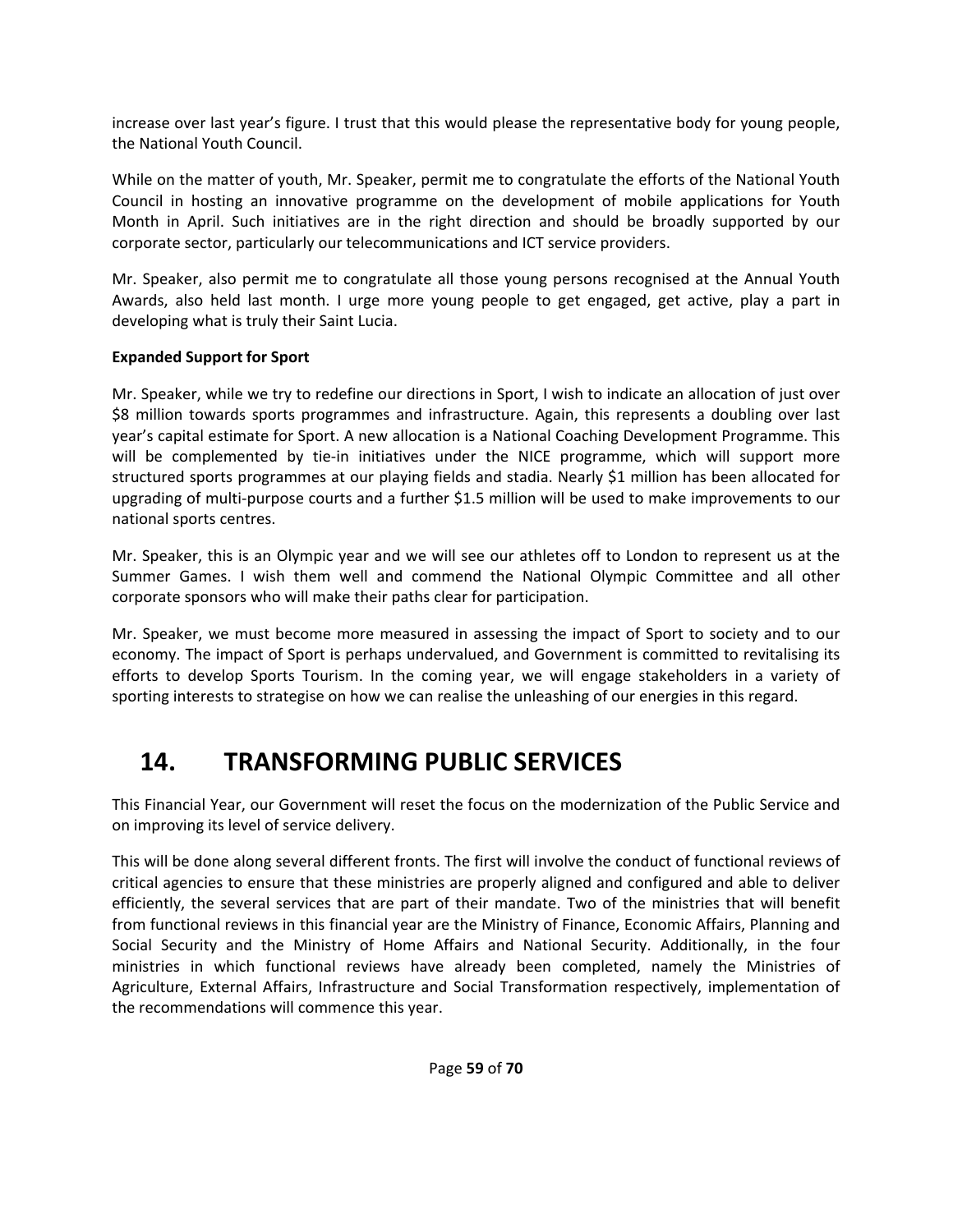#### **Longer Hours of Operation and Electronic Transactions**

At the Opening of the Tenth Parliament, Her Excellency the Governor General identified the two major initiatives that Government will implement to improve the level of service delivery to the Public Service.

The first involved an extension of the hours for transacting business in Government revenue agencies and the second had to do with facilitating electronic payments. I am pleased to note that some Government agencies, most notably the Ministry of Infrastructure, Transport and Port Services responded positively and with alacrity to the extension of business hours. Others have moved more slowly and this is being addressed. The Ministry of Finance has started to put measures in place for electronic payments and I fully expect this to be operational by November 1 of this year.

#### **Faster Birth Certificate Acquisition Process**

Also of note, under the Ministry of Legal Affairs, we should see the completion of a project that will realise faster processing of birth certificates by the use of computing. This will come at a cost of \$0.68 million in this year.

#### **Decentralization of Civil Status Records**

Mr. Speaker, citizens of the southern half of the island have complained bitterly about the expense in time, travel and money to obtain civil status records. Their agony has to be brought to an end. Discussions with the Civil Status Registry will be finalized to establish a Civil Status Registry to serve residents of the southern half of the island, hopefully, before the next financial year.

## **15. NATIONAL SECURITY**

Mr. Speaker, the security of our people has always been, and continues to be a major priority for my Government. I am pleased to advise that \$11.69 million will be allocated to improve our national security, correctional and emergency services in the following areas:

- 1. Strengthening Police Services In addition to purchasing vehicles, furniture and other equipment, \$1.40 million will be used for the procurement of the long awaited Fingerprint Identification System;
- 2. Strengthening of Fire Service \$3.02 million will be used for the purchase of ambulances, fire and sea water hydrants as well as other fire equipment and appliances;
- 3. Upgrading of the Bordelais Correctional Facility This includes the installation of a Guard Patrol System among other things, included the likely rehabilitation works given the recent fire there; and
- 4. Strengthening of the Probation and Parole Services through the Court Diversion Programme (\$0.80 million).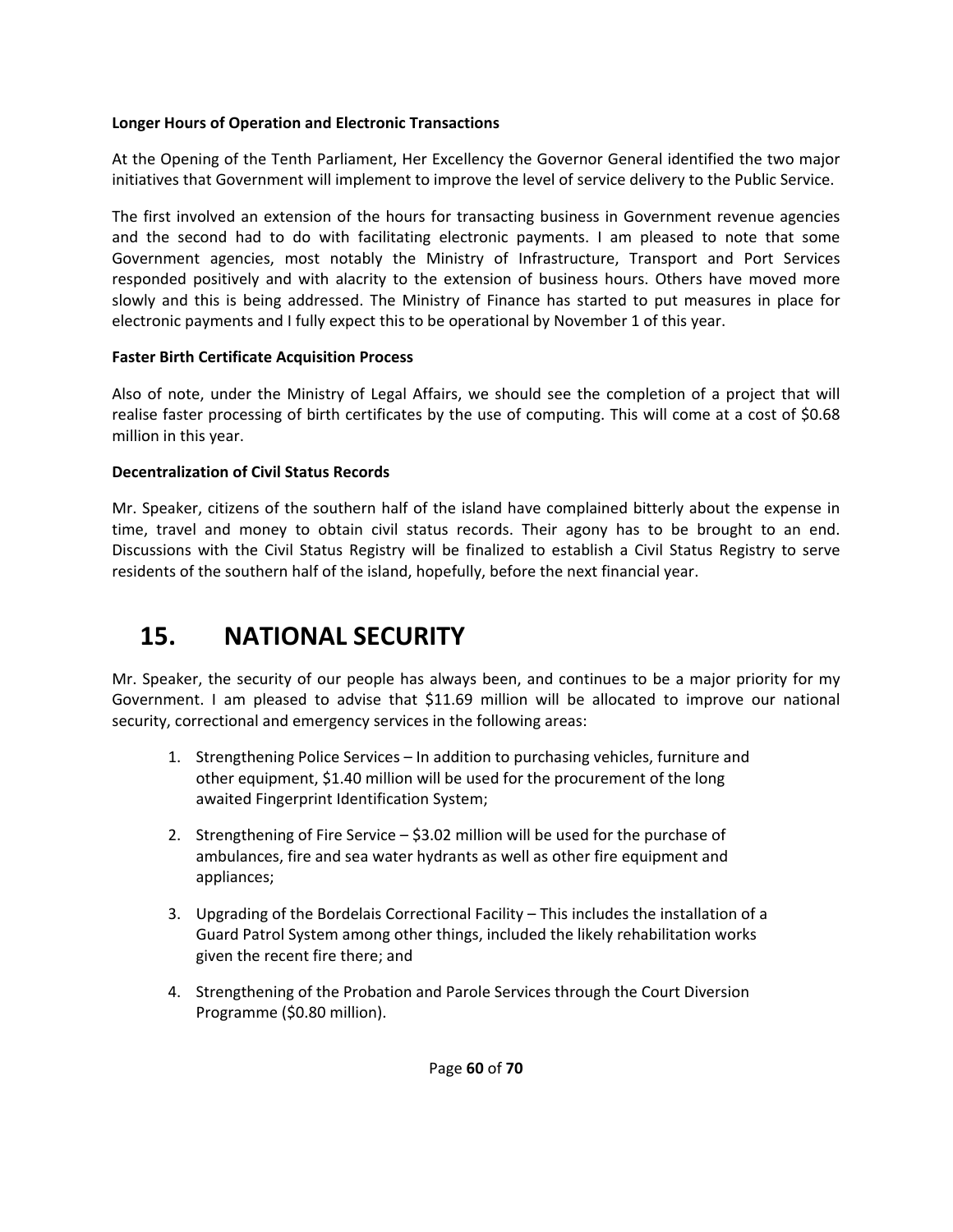## **16. CONSTITUENCY DEVELOPMENT PROGRAMME**

Finally, Mr. Speaker, the Government has opted to retain the Constituency Development Programme as it promotes construction activity throughout the State, while providing quality of life improvements. It is said that this programme provides an opportunity for Parliamentary Representatives to be more responsive to the needs of their constituents through the identification of projects for implementation in their respective constituencies.

This is based upon the premise that Parliamentarians dialogue with their constituents regularly, and are suitably placed to be cognizant and knowledgeable about the needs of their constituencies. Projects will improve community access in the form of the construction of footpaths and roads; and the establishment and upgrading of social and recreation infrastructure such as the construction of Community Centres, multipurpose courts and upgrading and lighting of playing fields.

This year Mr. Speaker, the Programme will continue to give priority to the selection of contractors from within the respective communities for the implementation of the projects. This is expected to create much needed employment within these communities, while at the same time, developing the skills and capacity of small community contractors and their workers. Through the provision of capacity building initiatives to these small community contractors, it is expected that some of these contractors will develop sufficiently that they would then be able to bid on larger projects. In other words, Mr. Speaker, we are not just providing jobs under this measure but building the capacity of community contractors and workers for sustainable livelihoods. This will be enabled by a sum of \$12.00 million.

## **17. FINANCING THE BUDGET**

Mr. Speaker, I will highlight some of the major spending aspects of the financial year. The total budget amounts to \$1,457.86 million including \$962.94 million in respect of recurrent expenditure and \$494.92 million for capital expenditure.

### **17.1 Sources of Funding**

I propose to finance the budget in the following manner:

- 1. Recurrent revenue of \$922.14 million of which tax revenue is projected to be \$845.51 million, representing 92% of the total projected recurrent revenue;
- 2. Capital revenue resulting from the proceeds of the sale of lands in the amount of \$0.72 million;
- 3. Grants in the amount of \$105.33 million. Mr. Speaker, the people of Saint Lucia are very grateful to the many friendly governments and multi‐lateral organizations for their contribution to this budget. The main donors are the European Union with a contribution of \$37.70 million; the Republic of China on Taiwan whose contribution is \$33.04 million; the Japanese Government with a contribution of \$13.95 million and the Caribbean Development Bank for \$7.90 million;
- 4. Government Instruments, including Bonds of \$323.99 million; and

Page **61** of **70**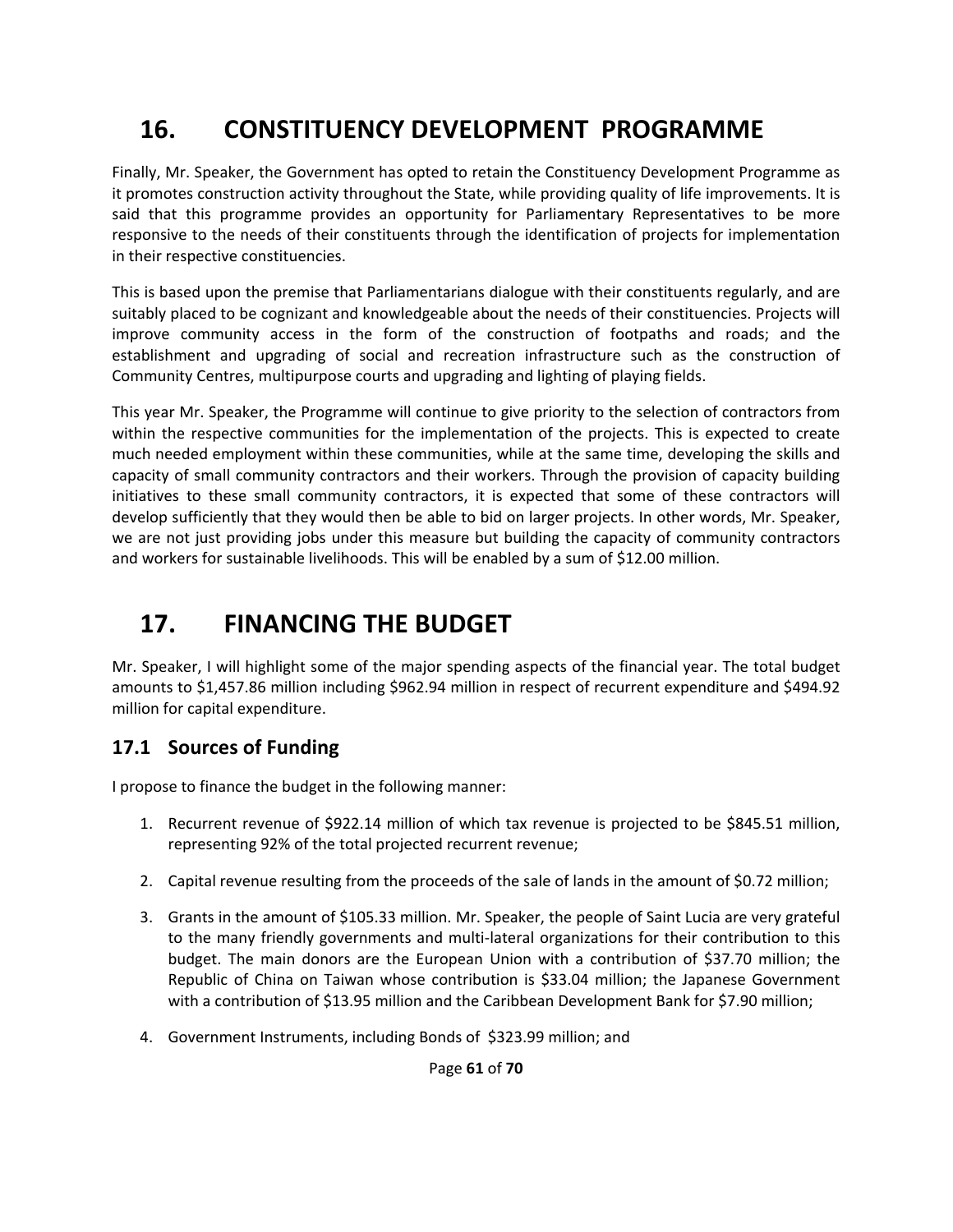5. Finally, Mr. Speaker, other loans of \$105.68 million from the following institutions: \$69.80 million from the Caribbean Development Bank (CDB); \$28.43 million from the World Bank and \$7.44 million form the Kuwait Fund for Arab Economic Development.

### **17.2 Allocation of Expenditure**

Mr. Speaker, the proposed expenditure will be allocated to the main sectors as follows:

#### **Economic Services Sector**

To the Economic Services Sector, approximately \$842.6 million will be allocated. Of this amount, \$339.8 million is for Debt Servicing, Retiring Benefits, NIC Contributions, Refunds and Contingencies. The overall allocation to this sector represents a 12% increase over the previous year's allocation. Approximately 40.8% of the total allocation to this sector, in the amount of \$343.8 million, is for the Capital Investment Programme.

#### **Social Services Sector**

Mr. Speaker, \$427.8 million will be invested in the Social Services Sector. This represents 29% of the total expenditure budget. The bulk of this expenditure is allocated to Education and Health. Also of import is a \$4.00 million increase to the capital budget for Youth Development and Sport over the previous financial year. This means that \$9.26 million will be spent on this important new Ministry's development agenda. This will see the creation of new playing fields, \$2.30 million to continue the lighting of recreation areas and a \$1.18 million Youth Development Programme. Mr. Speaker, coupled with over \$3 million for an After-School Programme under the Ministry of Social Transformation, we trust our youth will see new possibilities on the horizon.

#### **Justice Sector**

Mr. Speaker, I have allocated \$135.7 million for the Justice Sector. This represents 9% of the total expenditure budget. The principal initiative of the Government this financial year, Mr. Speaker, is to create a new and exclusive unit to protect members of the judiciary. This unit will be staffed by fifty‐six, specifically selected and trained, Special Constables. Provision is also made for the recruitment and training of some thirty new police officers. The total cost of these initiatives is \$2 million.

Mr. Speaker, I am very concerned about the sub‐par state of our judicial infrastructure. In this fiscal year the Government will focus on a number of initiatives to improve the Courts system, both in terms of automation of records and infrastructure.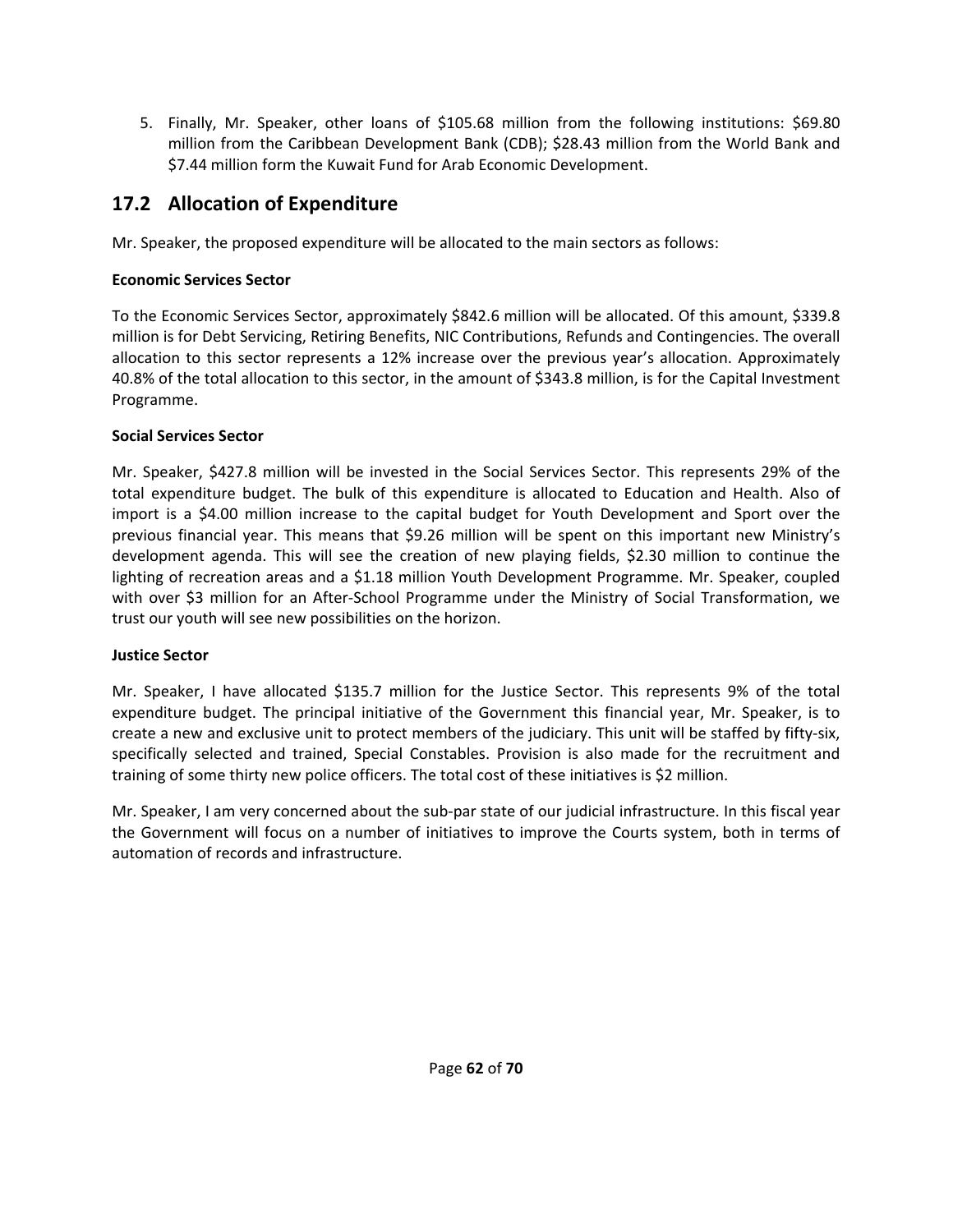## **18. CONCLUSION**

Mr. Speaker, in commending this Appropriation Bill to this Honourable House, I remind members that though these may be challenging times, there can be no room for bitterness and inaction. These are exciting times; times for courage, not cowering and unproductive chatter. These are times for discipline in how we spend, in how we invest, in how we conduct ourselves with one another. There cannot be a time like this again Mr. Speaker. Our opportunities as a small, open state are not always visible but they are indeed real nonetheless.

Indeed, Mr. Speaker, these are not times for politicians to beat their chests with false confidence. These are times for our confidence to be built on the strength and ingenuity of our people.

This year's budget seeks to move us away from the pathways to the edge, while not in any way being austere. We can see the effects of austerity in Europe as we speak. We should ensure that we do not cause ourselves to get to that point. We are confident, Mr. Speaker, that the socio-economic path described through this Budget is the right one. It is the right one in order for us to be more responsible for our affairs while maintaining social peace.

Mr. Speaker, the world over is marking the year 2012 as the International Year of Cooperatives. The simple idea of coming together – of collaborating, of achieving more as a whole, than what can be achieved in parts – is at the heart of cooperatives. I applaud the Cooperative Movement in Saint Lucia, from fishers to farmers, from civil servants to artists and calypsonians, we can all benefit from shared action and purpose. I welcome all to be part of a national cooperative, so to speak; one committed to peace, law and order and common good.

I am heartened by the outpouring of interest in this year's Budget process and I know this is a sign that young and old want to be aware, want to be partners in development. The task at hand, if this House so permits, will be to ensure that we can deliver and implement effectively the demands of the State. This will take prudence, careful project management and monitoring, and the commitment of all actors, be they in the public or private sectors.

Government is cautiously confident that we can meet our growth and debt management targets as we set our country on the right path. I urge all Saint Lucians to find ways and means of tackling our greatest challenge of getting our country back to work. This is our Saint Lucia, our finances, our way forward to betterment for all.

Mr. Speaker, I so move the Appropriation Bill for the Financial Year 2012/2013.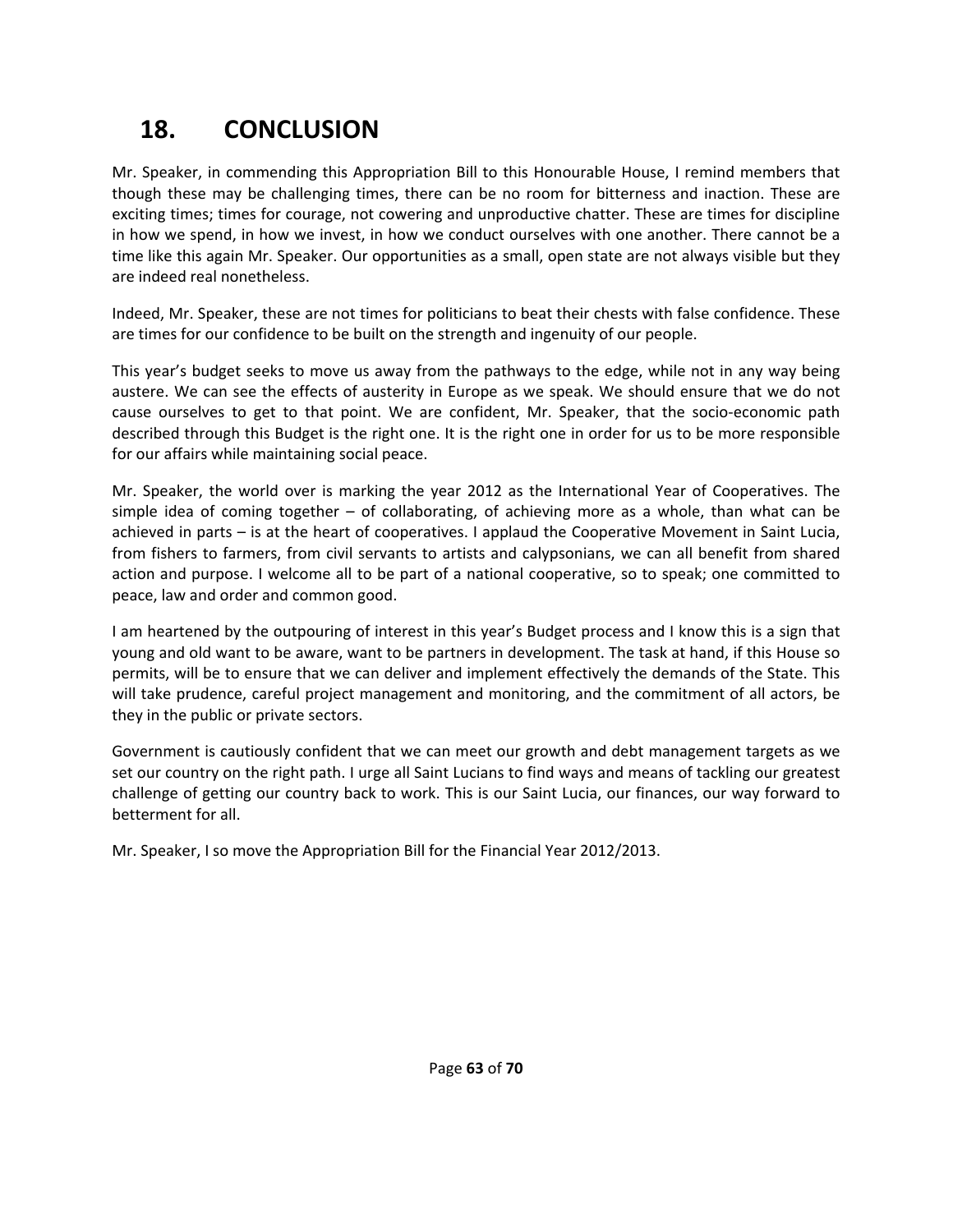## **NOTE ON FIGURES**

All dollar values are in Eastern Caribbean Dollars (XCD), unless otherwise indicated.

The conversion rate used between United States Dollars and EC Dollars ‐ 1 USD : 2.7 XCD.

All figures shown in millions are generally rounded off to 2 decimal places.

## **LIST OF ABBREVIATIONS**

| <b>ADC</b>       | Airport Development Charge                       |
|------------------|--------------------------------------------------|
| <b>ADIR</b>      | Agricultural Development Incentive Regime        |
| <b>APL</b>       | Amazon Properties Ltd.                           |
| <b>BEEP</b>      | <b>Basic Education Enhancement Project</b>       |
| <b>BNTF</b>      | <b>Basic Needs Trust Fund</b>                    |
| <b>CARIFORUM</b> | Caribbean Forum (CARICOM & Dominican Republic)   |
| <b>CDB</b>       | Caribbean Development Fund                       |
| <b>CPIP</b>      | Constituency Projects & Infrastructure Programme |
| <b>CSME</b>      | Caribbean Single Market and Economy              |
| <b>DFC</b>       | Design, Finance and Construct                    |
| <b>ECCB</b>      | Eastern Caribbean Central Bank                   |
| <b>ECCU</b>      | Eastern Caribbean Currency Union                 |
| EPA              | European Partnership Agreement                   |
| <b>EU</b>        | <b>European Union</b>                            |
| FAD              | <b>Fish Aggregating Device</b>                   |
| <b>FCIB</b>      | First Caribbean International Bank               |
| GDP              | <b>Gross Domestic Product</b>                    |
| GOSL             | Government of Saint Lucia                        |
| <b>HAT</b>       | <b>Hotel Accommodation Tax</b>                   |
| <b>HOPE</b>      | Holistic Opportunities Promoting Empowerment     |
| ICC              | <b>International Cricket Council</b>             |
| <b>ICT</b>       | Information and Communications Technology        |
| <b>IFC</b>       | <b>International Financial Corporation</b>       |
| <b>IMF</b>       | <b>International Monetary Fund</b>               |
| <b>JOBS</b>      | Joint Opportunities for Building Saint Lucia     |
| <b>LPG</b>       | <b>Liquefied Propane Gas</b>                     |
| <b>NAPP</b>      | National Apprenticeship and Placement Programme  |
| <b>NCOPT</b>     | National Council on Public Transportation        |
| <b>NDC</b>       | National Development Corporation                 |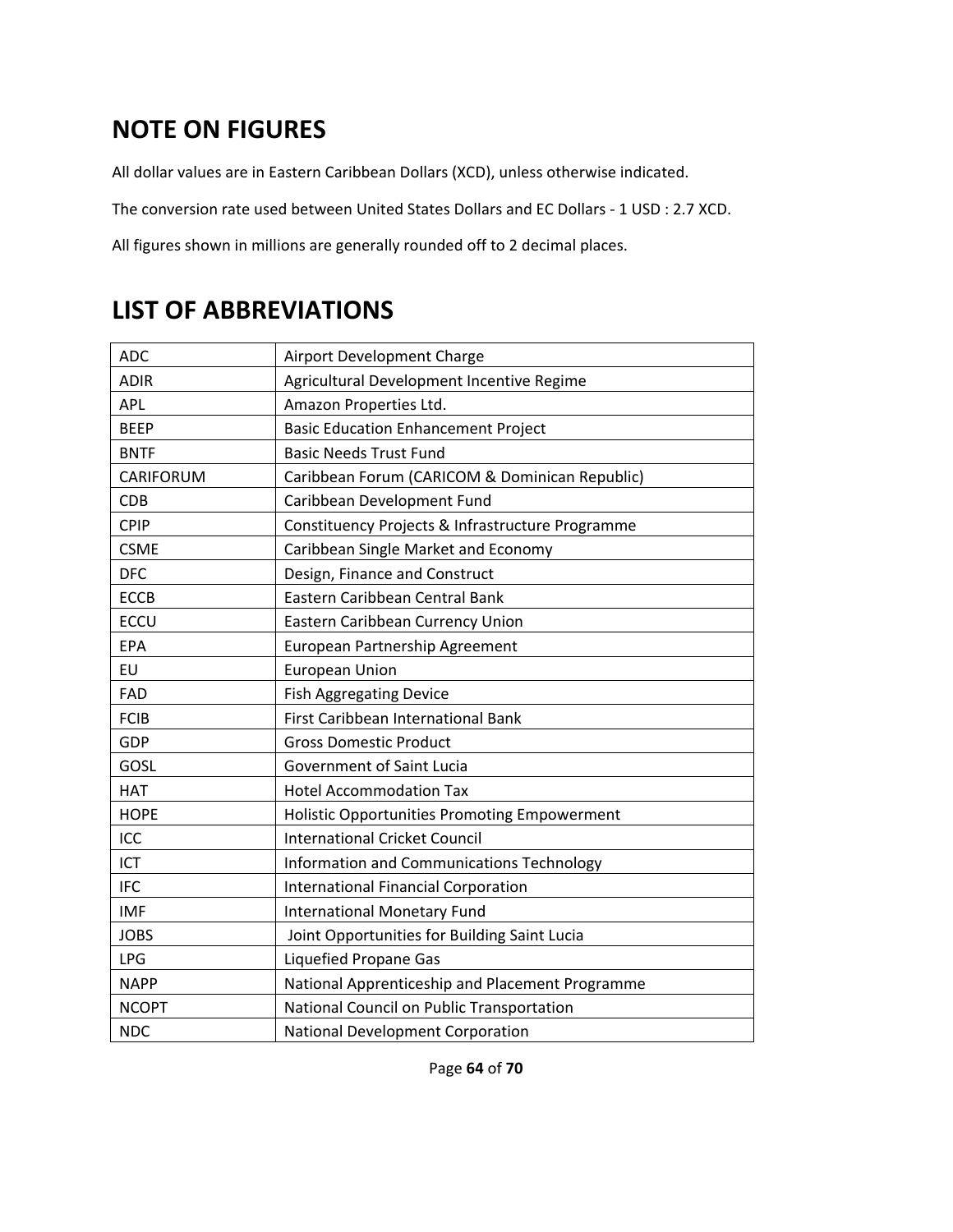| <b>NHC</b>    | <b>National Housing Corporation</b>                |
|---------------|----------------------------------------------------|
| <b>NIC</b>    | National Insurance Corporation                     |
| <b>NICE</b>   | National Initiative to Create Employment           |
| <b>NSDC</b>   | National Skills Development Centre                 |
| <b>OECS</b>   | Organisation of Eastern Caribbean States           |
| <b>OPSR</b>   | <b>Office of Private Sector Relations</b>          |
| <b>PPP</b>    | Public/Private Partnership                         |
| <b>SBTAP</b>  | Small Business Targeted Assistance Programme       |
| <b>SLASPA</b> | Saint Lucia Air and Seaport Authority              |
| <b>SLBC</b>   | Saint Lucia Banana Corporation                     |
| <b>SMEs</b>   | <b>Small and Medium Enterprises</b>                |
| <b>SMILES</b> | Single Mothers In-Life Enhancement Skills          |
| <b>SSDF</b>   | Saint Lucia Social Development Fund                |
| <b>STEP</b>   | Short Term Employment Programme                    |
| <b>TEPA</b>   | <b>Trade Export Promotion Agency</b>               |
| <b>UHC</b>    | <b>Universal Health Care</b>                       |
| US            | <b>United States</b>                               |
| <b>USAID</b>  | United States Agency for International Development |
| <b>VAT</b>    | <b>Value Added Tax</b>                             |
| <b>WASCO</b>  | Water and Sewerage Company                         |
| <b>YAEP</b>   | Youth Agricultural Entrepreneurship Programme      |
| <b>YEP</b>    | Youth Empowerment Programme                        |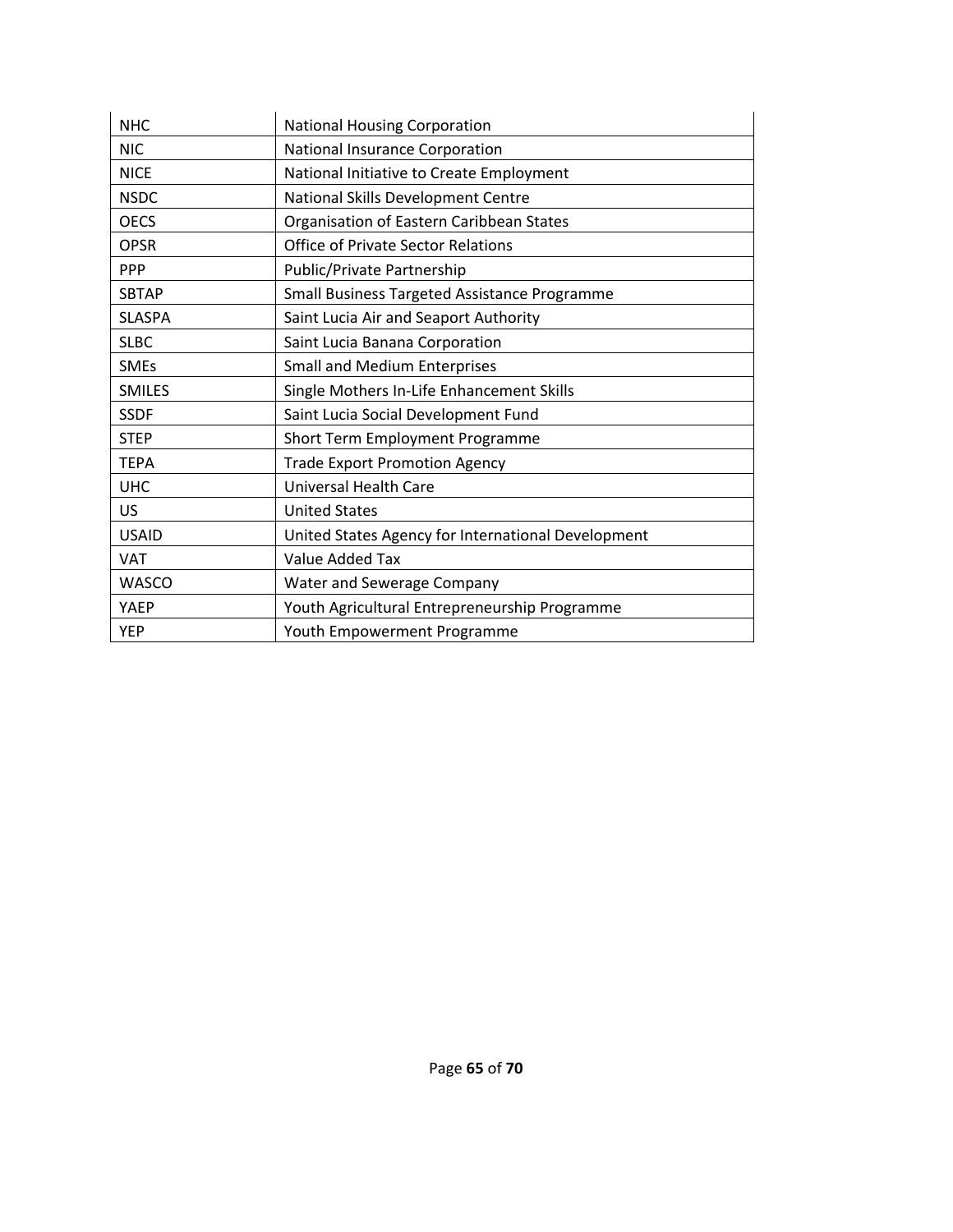## **APPENDIX I: SUMMARY OF 2012/13 ESTIMATES BY AGENCY**

| SUMMARY OF ESTIMATED EXPENDITURE FOR FY 2012-13<br>(in millions of Eastern Caribbean Dollars) |           |         |              |
|-----------------------------------------------------------------------------------------------|-----------|---------|--------------|
| <b>AGENCY</b>                                                                                 | Recurrent | Capital | <b>Total</b> |
| <b>Governor General</b>                                                                       | 0.93      | 0.03    | 0.96         |
| Legislature                                                                                   | 2.35      | 0.10    | 2.45         |
| <b>Service Commissions</b>                                                                    | 0.85      | 0.00    | 0.85         |
| <b>Electoral Department</b>                                                                   | 1.28      | 0.00    | 1.28         |
| <b>Audit Department</b>                                                                       | 1.89      | 0.00    | 1.89         |
| Office of the Prime Minister                                                                  | 8.79      | 35.92   | 44.71        |
| Ministry of the Public Service, Information and Broadcasting                                  | 25.14     | 9.39    | 34.54        |
| <b>Attorney General's Chambers</b>                                                            | 5.24      | 0.38    | 5.62         |
| Ministry of Legal Affairs                                                                     | 14.90     | 1.44    | 16.33        |
| Ministry of Home Affairs & National Security                                                  | 102.09    | 11.69   | 113.78       |
| Ministry of Agriculture, Food Production, Fisheries & Rural<br>Development                    | 15.47     | 24.61   | 40.08        |
| Ministry of Commerce, Business Development, Investment &<br><b>Consumer Affairs</b>           | 18.17     | 5.94    | 24.11        |
| Ministry of Infrastucture, Port Services & Transport                                          | 29.55     | 95.89   | 125.43       |
| Ministry of Finance, Economic Affairs, Planning & Social<br>Security                          | 388.33    | 105.48  | 493.81       |
| Ministry of External Affairs, International Trade & Civil Aviation                            | 21.21     | 0.00    | 21.21        |
| Ministry of Tourism, Heritage & Creative Industries                                           | 5.21      | 53.95   | 59.17        |
| Ministry of Physical Development, Housing & Urban Renewal                                     | 9.19      | 17.36   | 26.54        |
| Ministry of Social Transformation, Local Government &<br><b>Community Empowerment</b>         | 29.64     | 33.30   | 62.93        |
| Ministry of Education, Human Resource Development &<br>Labour                                 | 168.14    | 43.48   | 211.62       |
| Ministry of Health, Wellness, Human Services & Gender<br>Relations                            | 97.95     | 41.11   | 139.06       |
| Ministry of Youth Development & Sport                                                         | 4.97      | 9.26    | 14.23        |
| Ministry of Sustainable Development, Energy, Science &<br>Technology                          | 11.67     | 5.60    | 17.27        |
| <b>TOTAL EXPENDITURE</b>                                                                      | 962.94    | 494.92  | 1457.86      |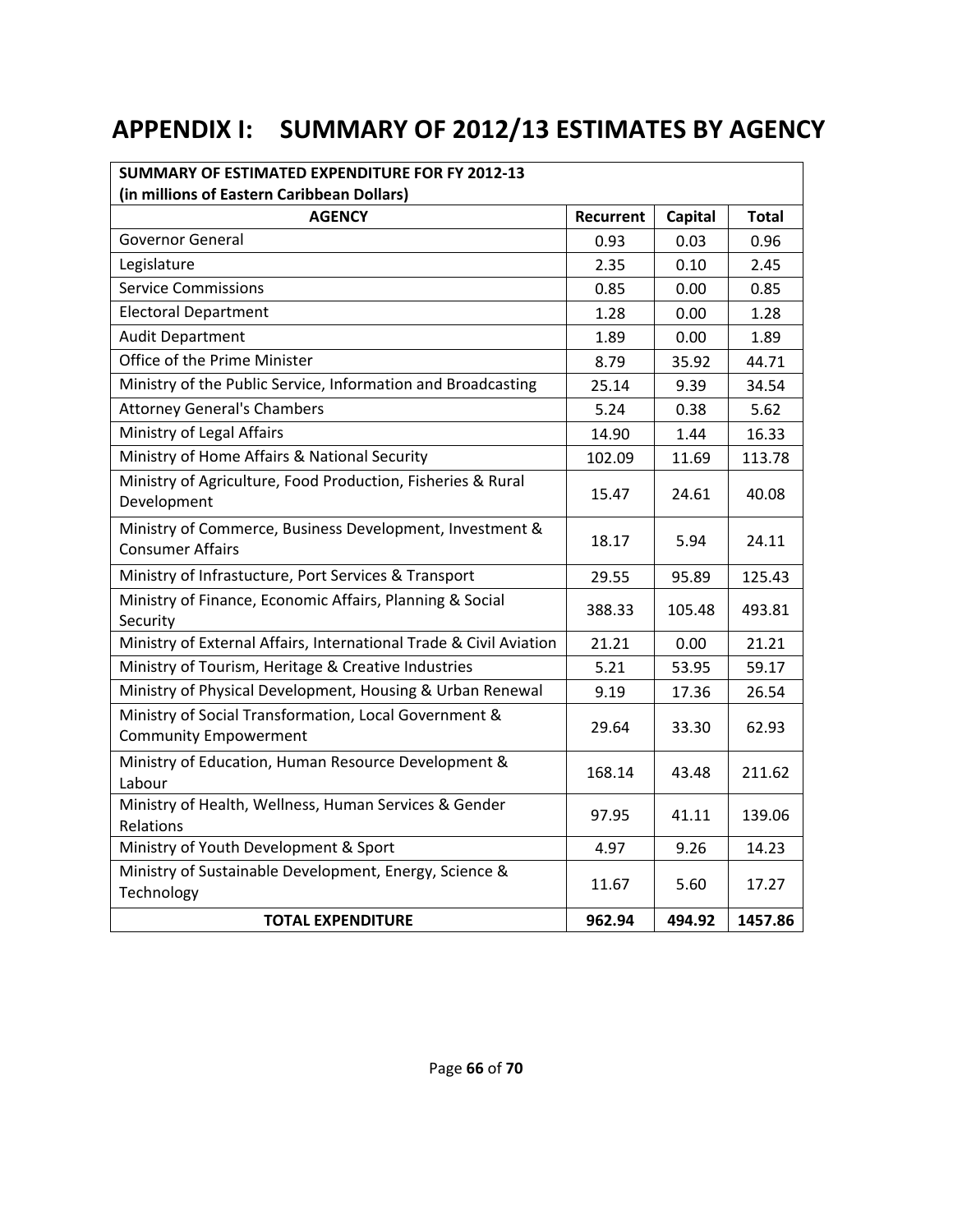## **APPENDIX TWO: 2012/3 RECURRENT EXPENDITURE BY CLASS**

| <b>Standard Operating Classification</b> | <b>Total (in millions</b><br>of EC Dollars) | % of Total |
|------------------------------------------|---------------------------------------------|------------|
| <b>Personal Emoluments</b>               | 325.23                                      | 33.8%      |
| Wages                                    | 44.21                                       | 4.6%       |
| National Insurance Scheme                | 9.00                                        | 0.9%       |
| <b>Retiring Benefits</b>                 | 60.70                                       | 6.3%       |
| Travel & Subsistence                     | 12.48                                       | 1.3%       |
| Hosting & Entertainment                  | 0.37                                        | 0.0%       |
| Passages                                 | 0.70                                        | 0.1%       |
| <b>Training</b>                          | 8.11                                        | 0.8%       |
| Office & General                         | 5.46                                        | 0.6%       |
| Supplies & Materials                     | 26.03                                       | 2.7%       |
| Stationery                               | 0.01                                        | 0.0%       |
| <b>Stamps &amp; Stamped Stationery</b>   | 0.03                                        | 0.0%       |
| <b>Utilities</b>                         | 28.36                                       | 2.9%       |
| Tools & Instruments                      | 0.26                                        | 0.0%       |
| Communications                           | 9.93                                        | 1.0%       |
| Operating & Maintenance                  | 22.41                                       | 2.3%       |
| Rental of Property                       | 33.50                                       | 3.5%       |
| Hire of Property                         | 2.02                                        | 0.2%       |
| Reserved                                 | 10.00                                       | 1.0%       |
| <b>Grants &amp; Contributions</b>        | 72.65                                       | 7.5%       |
| Subsidies                                | 18.00                                       | 1.9%       |
| Rewards, Compensation & Incentives       | 2.45                                        | 0.3%       |
| Commissions                              | 0.00                                        | 0.0%       |
| Interest payments                        | 126.81                                      | 13.2%      |
| Loan Repayments                          | 91.22                                       | 9.5%       |
| <b>Sinking Fund Contributions</b>        | 9.56                                        | 1.0%       |
| <b>Public Assistance</b>                 | 5.56                                        | 0.6%       |
| Refunds                                  | 8.53                                        | 0.9%       |
| Professional & Consultancy Services      | 7.17                                        | 0.7%       |
| <b>Retroactive Wage Settlements</b>      | 8.09                                        | 0.8%       |
| Contingency                              | 9.00                                        | 0.9%       |
| Insurance                                | 3.75                                        | 0.4%       |
| Advertising                              | 0.06                                        | 0.0%       |
| Miscellaneous                            | 1.29                                        | 0.1%       |
| <b>TOTAL RECURRENT EXPENDITURE</b>       | 962.94                                      | 100.0%     |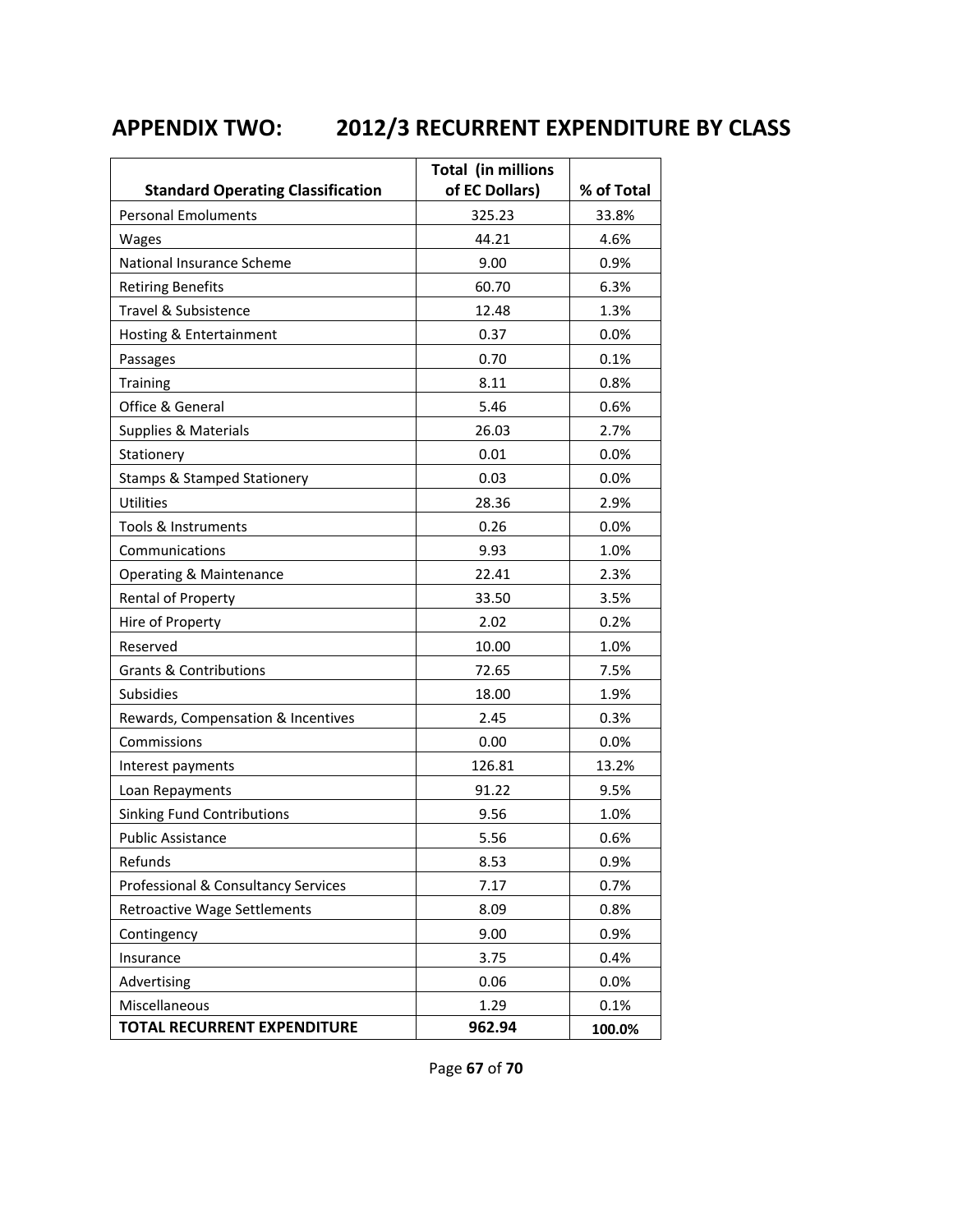## **APPENDIX THREE: FINANCIAL SUMMARY**

| <b>TOTAL RECEIPTS AND PAYMENTS (in EC Dollars)</b> |             |               |  |  |
|----------------------------------------------------|-------------|---------------|--|--|
| <b>RECEIPTS</b>                                    |             |               |  |  |
| <b>Recurrent Revenue</b>                           |             | 922,135,621   |  |  |
| Capital Revenue                                    | 723,382     |               |  |  |
|                                                    |             |               |  |  |
| Grants                                             | 105,325,849 |               |  |  |
| <b>Proceeds from Bonds</b>                         | 15,802,479  |               |  |  |
| <b>Treasury Bills</b>                              | 25,000,000  |               |  |  |
| Loans                                              | 388,871,769 | 535,723,479   |  |  |
|                                                    |             |               |  |  |
|                                                    |             |               |  |  |
| <b>Total Receipts</b>                              |             | 1,457,859,100 |  |  |
| <b>PAYMENTS</b>                                    |             |               |  |  |
| Recurrent Expenditure                              | 962,938,100 |               |  |  |
|                                                    |             |               |  |  |
| Capital Expenditure                                | 494,921,000 |               |  |  |
|                                                    |             |               |  |  |
| <b>Total Payments</b>                              |             | 1,457,859,100 |  |  |
| <b>OVERALL BALANCE</b>                             |             | 0             |  |  |